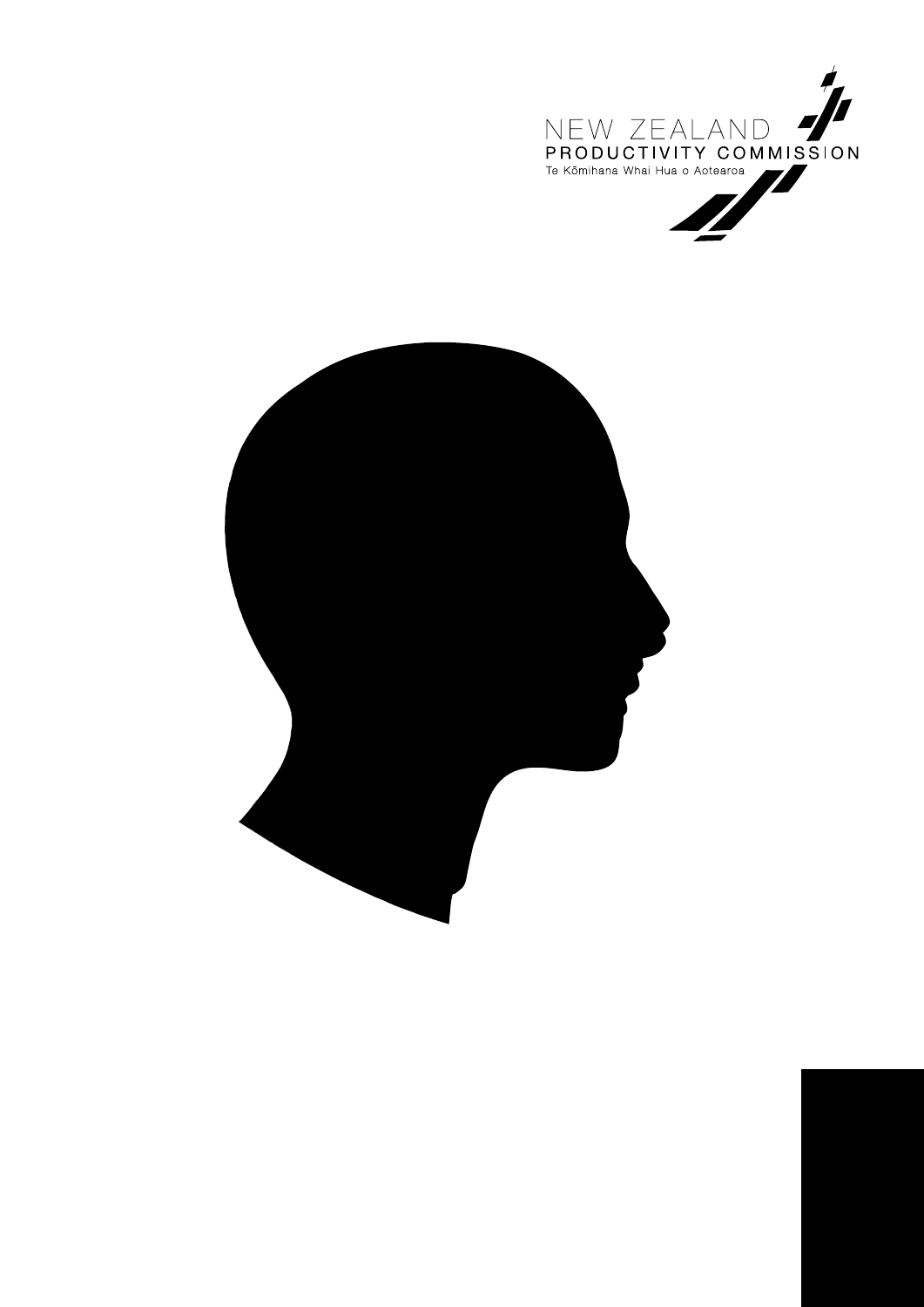The Productivity Commission aims to provide insightful, well-informed and accessible advice that leads to the best possible improvement in the wellbeing of New Zealanders. We wish to gather ideas, opinions, evidence and information to ensure that our inquiries are well-informed and relevant. The Commission is seeking submissions on the draft findings and recommendations and the questions contained in this report by 17 February 2020.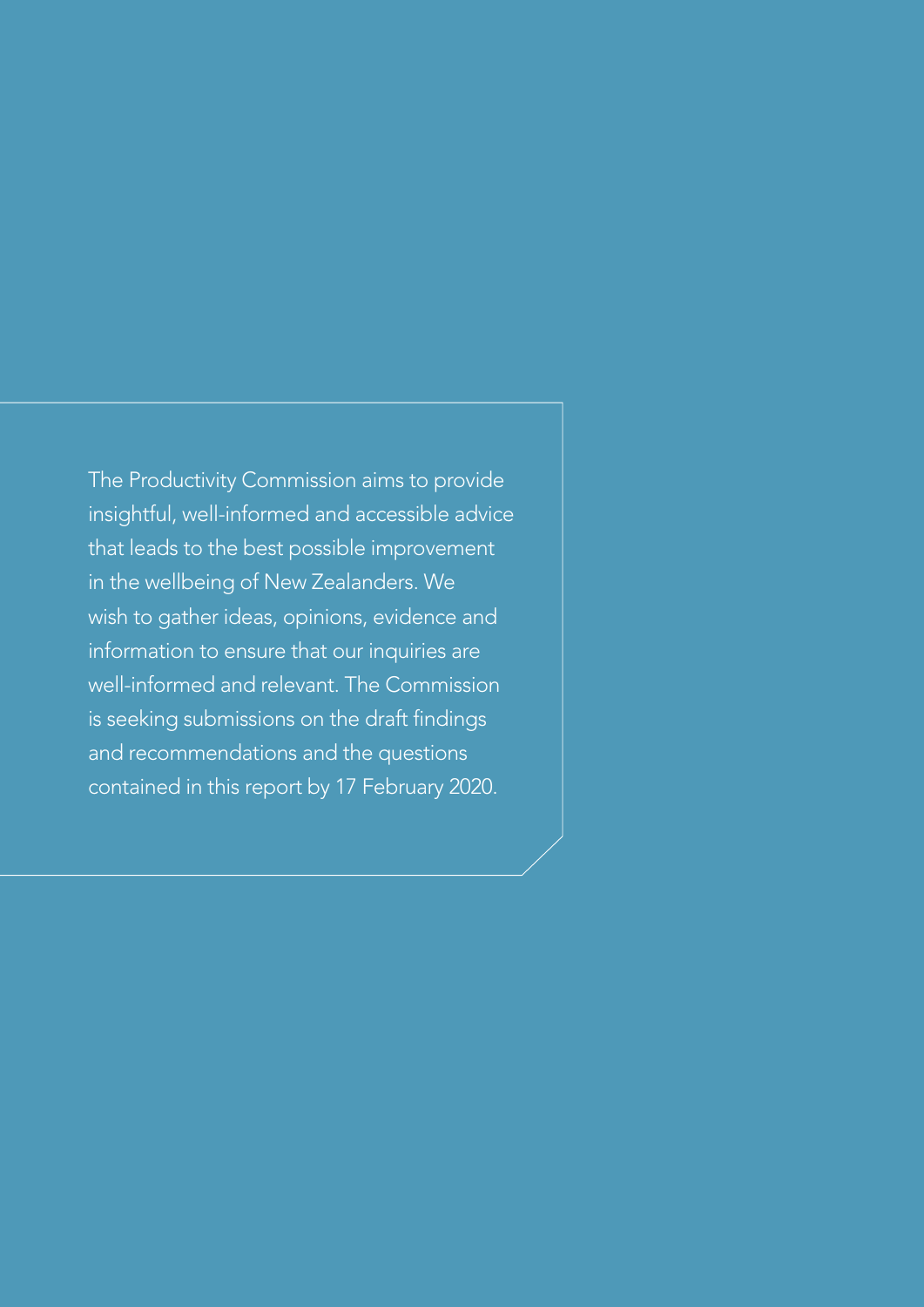# **Training New Zealand's workforce**

**Technological change and the future of work**

**Draft report 3** December 2019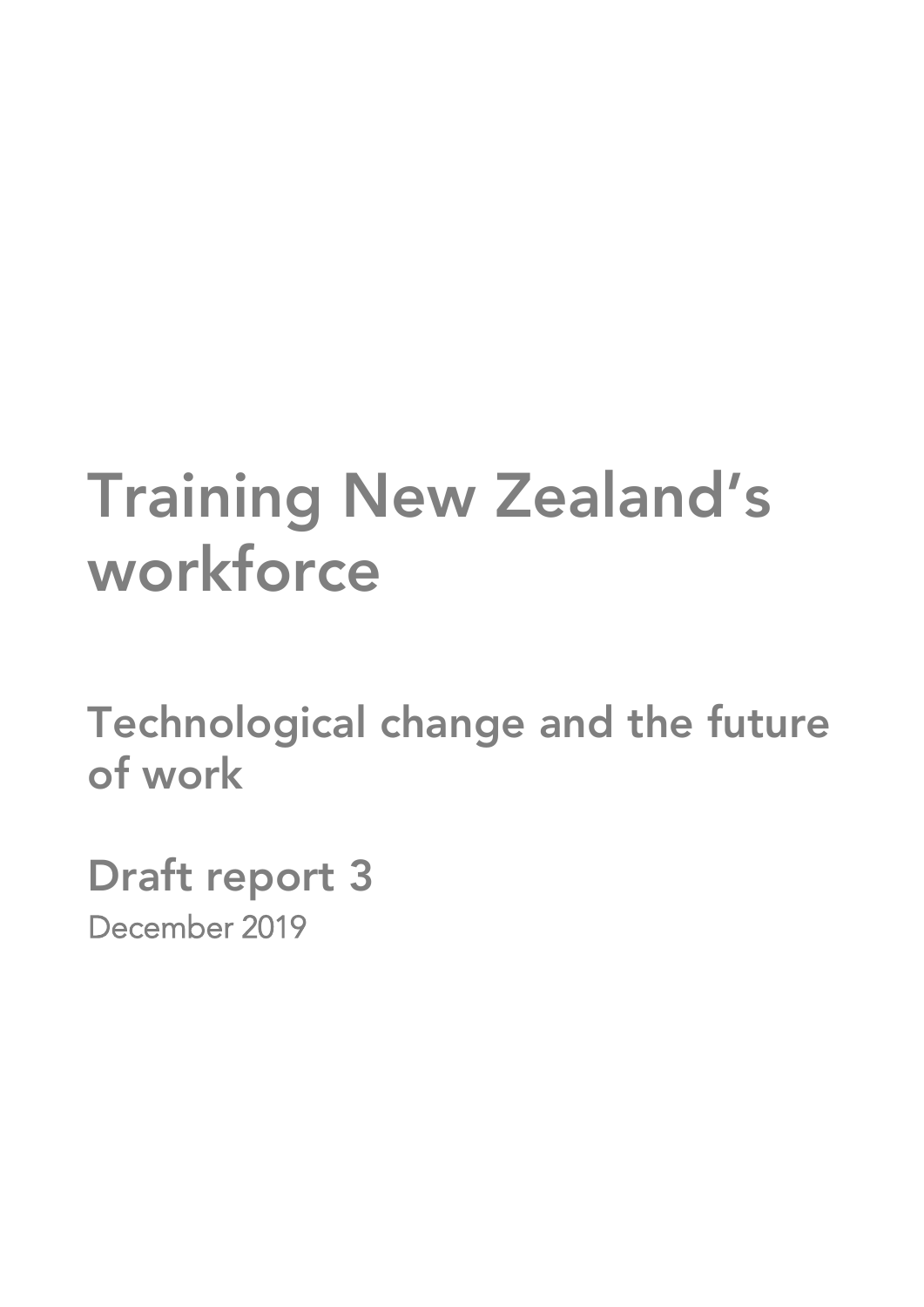#### **The New Zealand Productivity Commission**

Te Kōmihana Whai Hua o Aotearoa<sup>1</sup>

The Commission – an independent Crown entity – completes in-depth inquiries on topics selected by the Government, carries out productivity-related research and promotes understanding of productivity issues. The Commission aims to provide insightful, well-informed and accessible advice that leads to the best possible improvement in the wellbeing of New Zealanders. The New Zealand Productivity Commission Act 2010 guides and binds the Commission.

You can find information on the Commission at [www.productivity.govt.nz,](http://www.productivity.govt.nz/) or by calling +64 4 903 5150.

How to cite this document: New Zealand Productivity Commission (2019). Training New Zealand's workforce. Technological change and the future of work, Draft report 3.

**Date:** December 2019

**ISBN:** 978-1-98-851943-2 (online)

**Copyright:** This copyright work is licenced under the Creative Commons Attribution 4.0 International License. In essence you are free to copy, distribute and adapt the work, as long as you attribute the source of the work to the New Zealand Productivity Commission (the Commission) and abide by the other licence terms.

To view a copy of this licence, visit [www.creativecommons.org/licenses/by/4.0/.](http://www.creativecommons.org/licenses/by/4.0/) Please note this licence does not apply to any logos, emblems, and/or trademarks that may be placed on the Commission's website or publications. Those specific items may not be reused without express permission.

#### **Inquiry contacts**

| Administration       | Robyn Sadlier                                                                                         | Website        | www.productivity.govt.nz   |
|----------------------|-------------------------------------------------------------------------------------------------------|----------------|----------------------------|
|                      | T: (04) 903 5167<br>E: info@productivity.govt.nz                                                      | <b>Twitter</b> | @nzprocom                  |
| <b>Other matters</b> | Judy Kavanagh<br><b>Inquiry Director</b><br>T: (04) 903 5165<br>E: judy.kavanagh@productivity.govt.nz | LinkedIn       | NZ Productivity Commission |

#### **Disclaimer**

The contents of this report must not be construed as legal advice. The Commission does not accept any responsibility or liability for an action taken as a result of reading, or reliance placed because of having read any part, or all, of the information in this report. The Commission does not accept any responsibility or liability for any error, inadequacy, deficiency, flaw in or omission from this report.

<sup>&</sup>lt;sup>1</sup> The Commission that pursues abundance for New Zealand.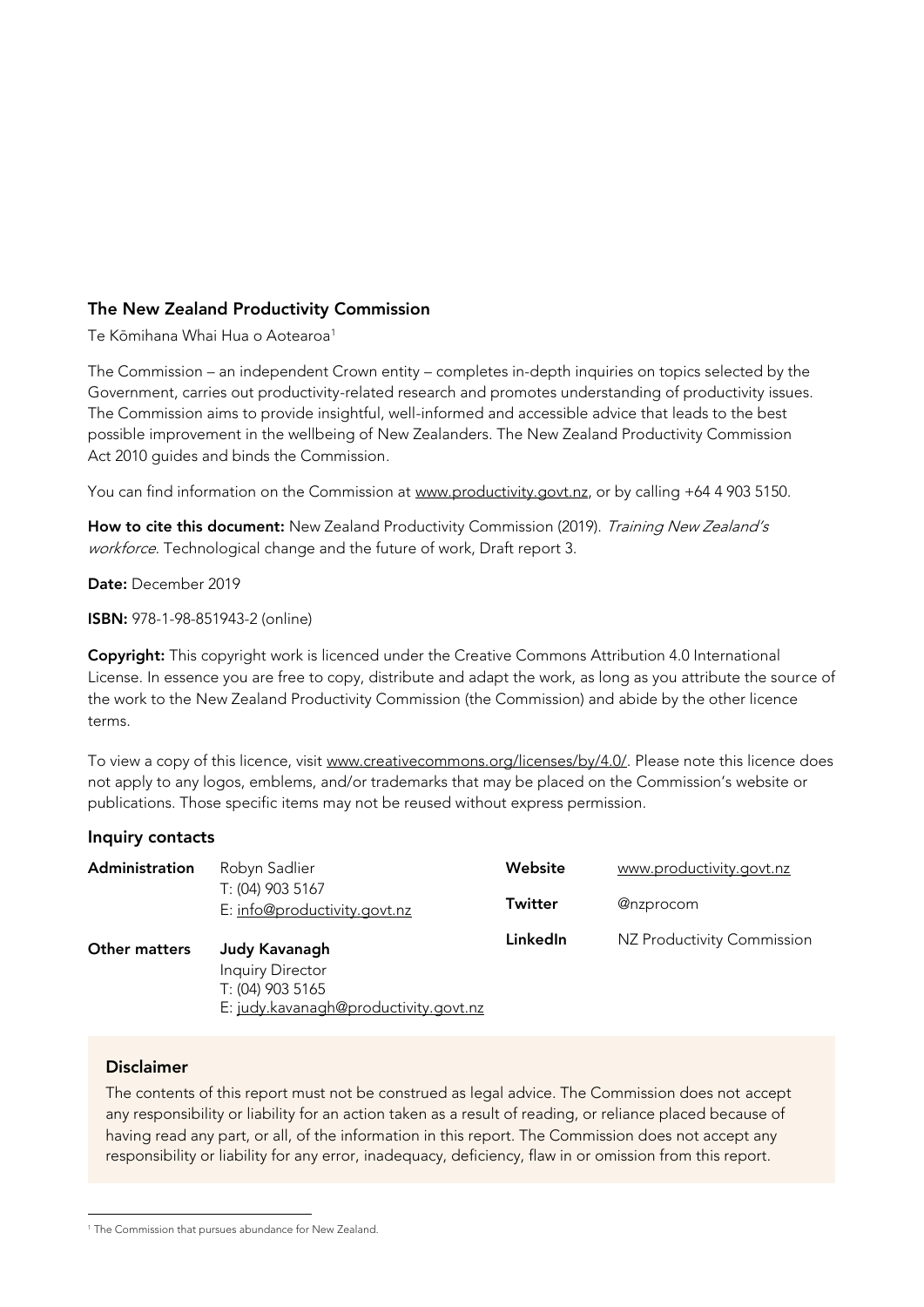## <span id="page-4-0"></span>**About this inquiry**

This inquiry explores the impacts of new and changing technology on the quantity and nature of work. It builds on research and modelling carried out by governments, academics and other organisations in New Zealand and throughout the world. It aims to answer two main questions.

- What are the current and likely future impacts of technological change and disruption on the future of work, the workforce, labour markets, productivity and wellbeing?
- How can the Government better position New Zealand and New Zealanders to take advantage of innovation and technological change in terms of productivity, labour-market participation and the nature of work?

This is the third of five draft reports. It addresses a more specific question in the inquiry's terms of reference:<sup>2</sup>

How can New Zealand's education and training systems be more effective in enabling adaptation to technological disruption?

More specifically, this report examines:

- why a high-performing education and training system for people in the workforce is important, and how it complements a dynamic economy (Chapter 1);
- the characteristics of the New Zealand workforce, trends in participation, outcomes for learners, and barriers to participation (Chapter 2); and
- how to make the education and training system more responsive to a dynamic economy (Chapter 3).

## <span id="page-4-1"></span>**The inquiry will release five draft reports**

The five draft reports address different aspects of this inquiry's terms of reference.

| Report 1 - September 2019<br><b>New Zealand, technology</b><br>and productivity | • Defining technology, technological change and disruption<br>• What factors affect technology adoption and diffusion?<br>• What are the labour-market effects of technology diffusion to date?<br>• What might future technology adoption and labour market change look like?<br>• Preparing for an uncertain future                                                                                                     |
|---------------------------------------------------------------------------------|---------------------------------------------------------------------------------------------------------------------------------------------------------------------------------------------------------------------------------------------------------------------------------------------------------------------------------------------------------------------------------------------------------------------------|
| Report 2 - November 2019<br><b>Employment, labour</b><br>markets and income     | • How has technology affected NZ's labour market?<br>• Are digital platforms and gig jobs changing the nature of work?<br>• How well do employment laws balance protections and flexibility?<br>• How can income support for displaced workers be improved?<br>• Can the Government better support those affected by labour-market change?<br>• What might improve NZ's technology adoption rates, and its labour market? |
| Report 3 - December 2019<br><b>Training New Zealand's</b><br>workforce          | • How well does NZ's education and training system support the working-age<br>population to acquire new skills?<br>• What changes would make the system more responsive to the needs of a<br>dynamic labour market?                                                                                                                                                                                                       |
| Report 4 - January 2020<br>Firms, dynamism and<br>labour markets                | • How should governments think about economic dynamism, and the policies<br>that might support or detract from it?<br>• How does competition policy affect firm productivity?<br>• How do markets for land, labour, capital and other inputs affect technology<br>adoption?                                                                                                                                               |
| Report 5 - January 2020<br><b>Educating New Zealand's</b><br>future workforce   | • How well does NZ's formal education system prepare young people for the<br>work of the future?<br>• Does the system effectively empower young people to learn new skills, and<br>to make choices at the right time?                                                                                                                                                                                                     |

<sup>&</sup>lt;sup>2</sup> See the inquiry's [issues paper](https://www.productivity.govt.nz/assets/Documents/fdc3349d83/Technological-change-and-the-future-of-work_Issues-paper.pdf) o[r draft report 1](https://www.productivity.govt.nz/assets/Documents/16fbd1875d/Draft-report-1_NZ-technology-and-productivity.pdf) for the terms of reference, or visi[t www.productivity.govt.nz/assets/Documents/8170d4518e/Terms-of](https://www.productivity.govt.nz/assets/Documents/8170d4518e/Terms-of-reference_Technology-disruption-and-the-future-of-work.pdf)[reference\\_Technology-disruption-and-the-future-of-work.pdf.](https://www.productivity.govt.nz/assets/Documents/8170d4518e/Terms-of-reference_Technology-disruption-and-the-future-of-work.pdf)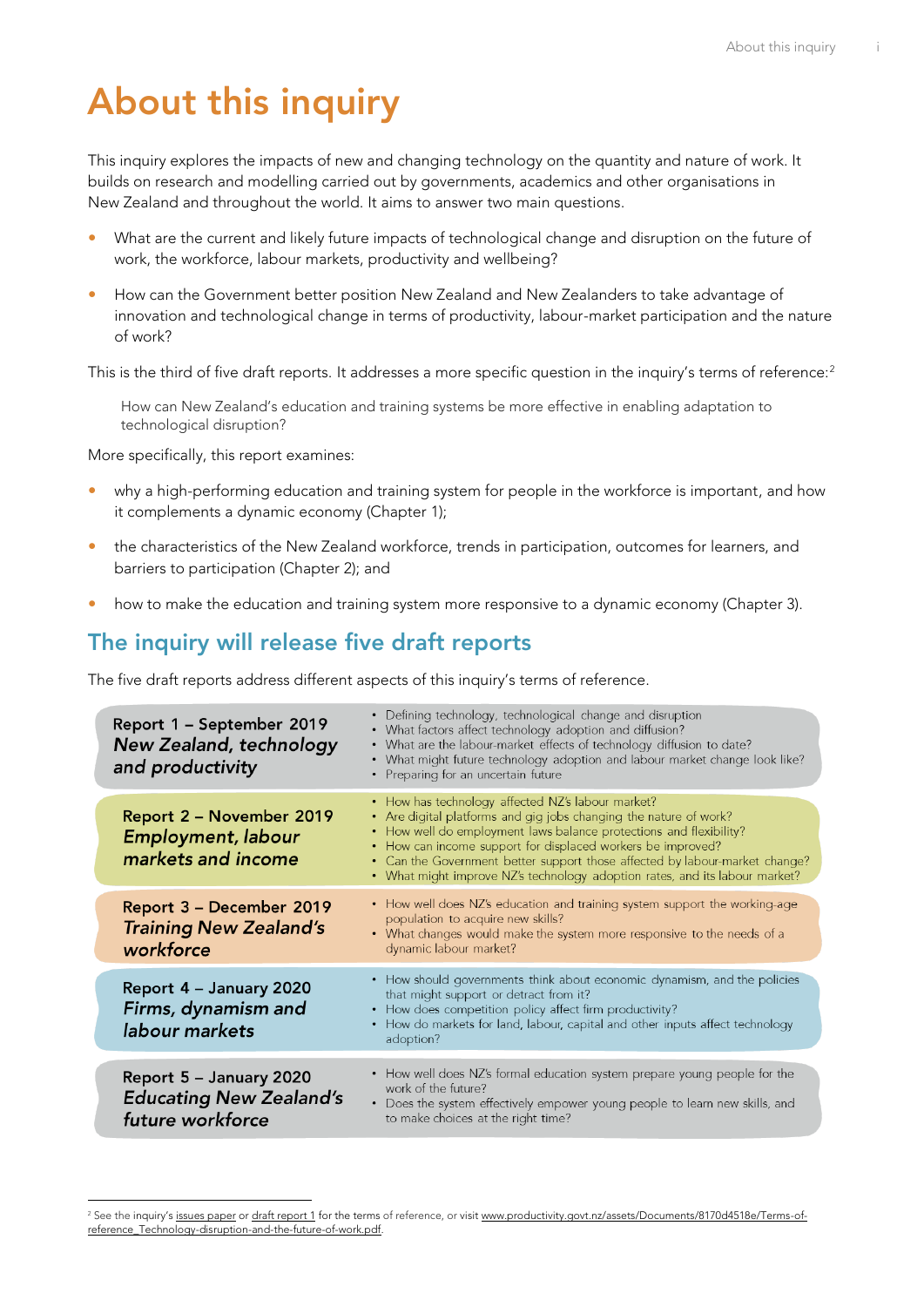## <span id="page-5-0"></span>**Register your interest**

The Commission seeks your help in gathering ideas, opinions and information to ensure this inquiry is well informed and relevant. The Commission will keep registered participants informed as the inquiry progresses. You can register for updates at [www.productivity.govt.nz/have-your-say/subscribe,](http://www.productivity.govt.nz/have-your-say/subscribe) or by emailing your contact details to [info@productivity.govt.nz.](mailto:info@productivity.govt.nz)

## <span id="page-5-1"></span>**Make a submission by 17 February 2020**

The Commission is interested in hearing comment, feedback and other evidence on the draft reports, and is conscious that different people and groups will have differing levels of interest in each of them. The Commission therefore welcomes separate submissions on each of the reports, submissions that respond to cross-cutting themes in multiple reports, or a single submission that covers all five. Please pick the format and approach that suits you best.

The due date for submissions on the five draft reports is Monday, 17 February 2020.

Anyone can make a submission. Your submission may be written or in electronic or audio format. A submission may be a short note on one issue or a substantial response covering multiple issues. Please provide relevant facts, figures, data, examples and documents where possible to support your views. Multiple, identical submissions will not carry more weight than the merits of your arguments. Your submission may incorporate relevant material provided to other reviews or inquiries.

Your submission should include your name and contact details and the details of any organisation you represent. The Commission will not accept submissions that, in its opinion, contain inappropriate or defamatory content.

## **Sending in your submission**

Please make your submission via [www.productivity.govt.nz/have-your-say/make-a-submission.](http://www.productivity.govt.nz/have-your-say/make-a-submission) The Commission appreciates receiving submissions in PDF format.

#### **What the Commission will do with submissions**

The Commission wants to have as much information as possible on the public record. Submissions will become publicly available documents on the Commission's website. This will occur shortly after receipt, unless your submission is marked "in confidence" or you wish to delay its release for a short time. Please contact the Commission before submitting "in confidence" material.

## <span id="page-5-2"></span>**Other ways you can participate**

The Commission welcomes feedback about this inquiry. Please email your feedback to [info@productivity.govt.nz](mailto:info@productivity.govt.nz) or contact the Commission to arrange a meeting with inquiry staff.

The inquiry team is running a blog on technological change and future of work topics until January 2020. Individual staff members post regularly at [www.productivity.govt.nz/futureworknzblog/.](http://www.productivity.govt.nz/futureworknzblog/) You can subscribe at [www.productivity.govt.nz/have-your-say/subscribe.](http://www.productivity.govt.nz/have-your-say/subscribe) Comments and guest posts are welcome.

## <span id="page-5-3"></span>**Final report in March 2020**

The Commission will deliver a final report to the Government in March 2020 bringing together themes, findings, recommendations and participant feedback from the draft reports.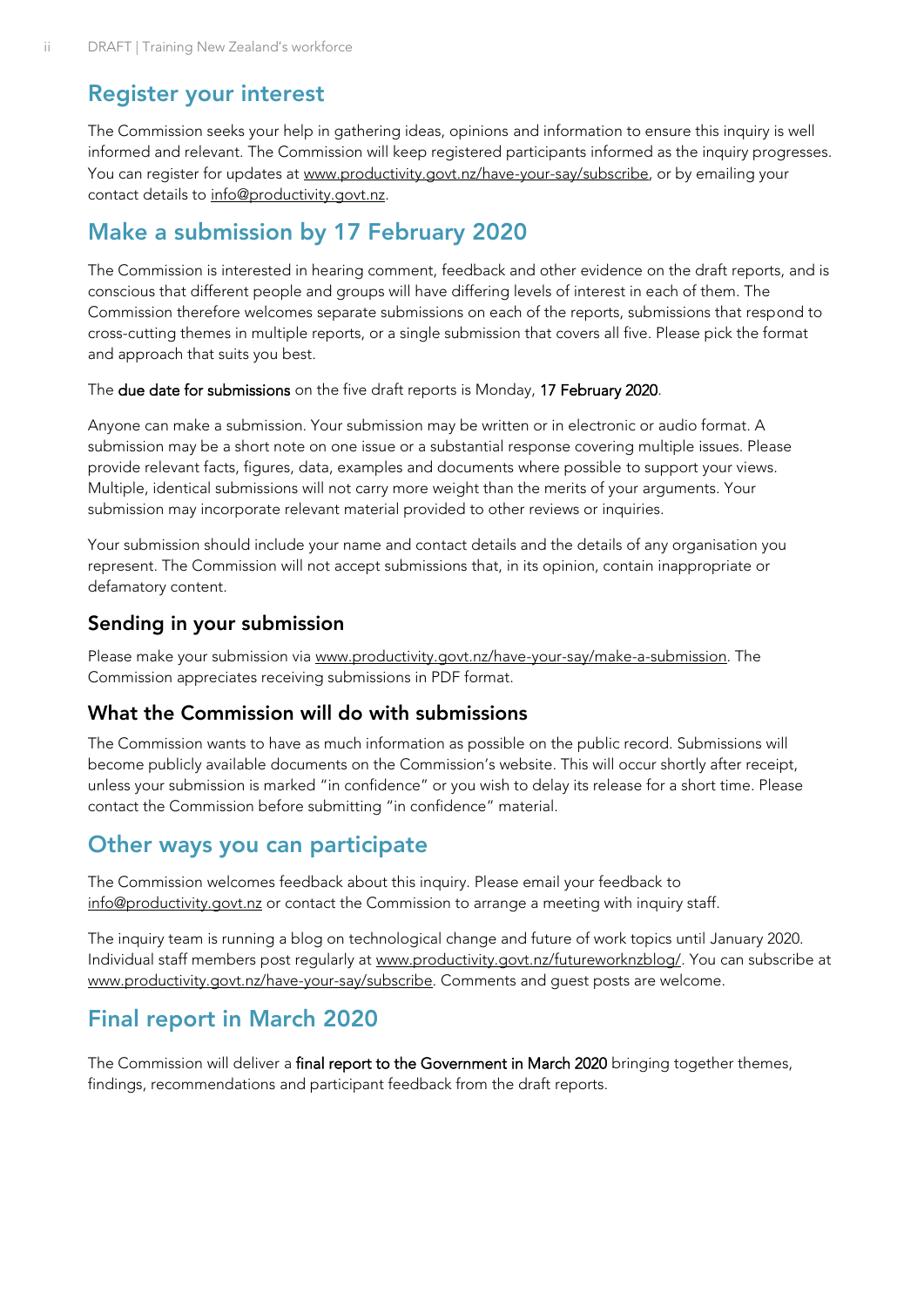## **Contents**

| 1              | 1.1<br>1.2<br>1.3<br>1.4        | An education and training system for a world with more technological change5       |  |
|----------------|---------------------------------|------------------------------------------------------------------------------------|--|
| $\overline{2}$ | 2.1<br>2.2<br>2.3<br>2.4<br>2.5 |                                                                                    |  |
| 3              | 3.1<br>3.2<br>3.3<br>3.4<br>3.5 | Youth at risk of long-term poor employment outcomes might benefit from a different |  |
|                |                                 |                                                                                    |  |
|                |                                 |                                                                                    |  |
|                |                                 |                                                                                    |  |
|                |                                 |                                                                                    |  |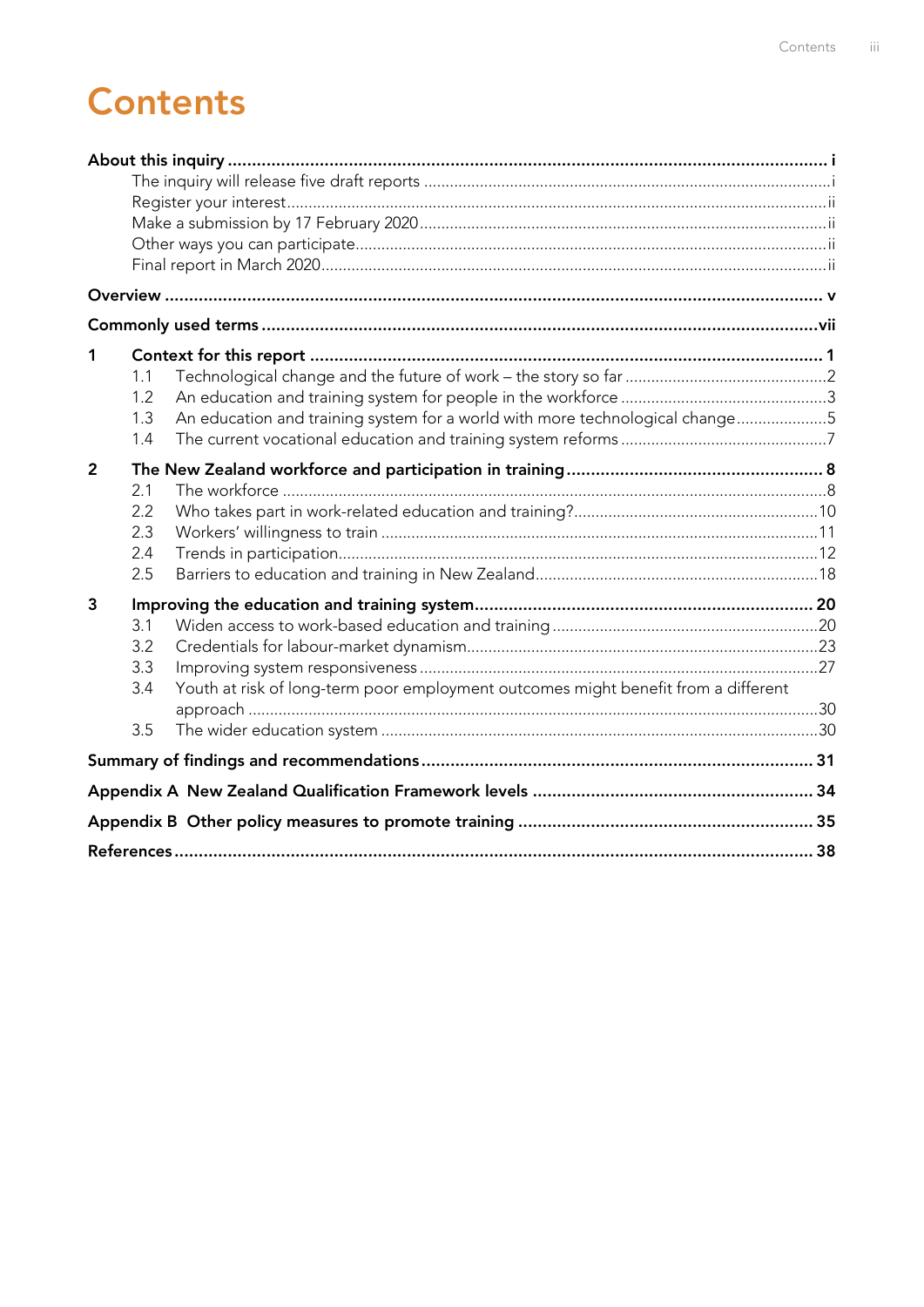## **Tables**

| Table 2.1 Proportion of firms reporting factors restricting staff training to a "medium" or "high" degree, |  |
|------------------------------------------------------------------------------------------------------------|--|
|                                                                                                            |  |
|                                                                                                            |  |
|                                                                                                            |  |

## **Figures**

| Figure 1.1<br>Figure 2.1 |                                                                                                  |      |
|--------------------------|--------------------------------------------------------------------------------------------------|------|
| Figure 2.2               | Share of adults aged 25–64 that participated in formal or non-formal adult education or training | . 10 |
| Figure 2.3               | Time spent per year in formal education and training activities, by occupation, 2015 11          |      |
| Figure 2.4               | Learning activities in the past year and desire to do more, by qualification, people aged 25-65, |      |
|                          | 2014                                                                                             | 12   |
| Figure 2.5               |                                                                                                  |      |
| Figure 2.6               | Trends in tertiary education enrolments, people aged 25 years and older, 2009-18  14             |      |
| Figure 2.7               | Trends in tertiary education enrolments, people aged 24 years and younger, 2009-18  14           |      |
| Figure 2.8               | Participants in all forms of industry training by level of qualification, 2009–18 15             |      |
| Figure 2.9               |                                                                                                  |      |
| Figure 2.10              |                                                                                                  |      |
| Figure 2.11              | Industry trainees (excluding apprentices) by prior qualification 2009–18 16                      |      |
| Figure 2.12              |                                                                                                  |      |
| Figure 3.1               | Types of work arrangements across the paid workforce in New Zealand, 2018 21                     |      |

## **Key**

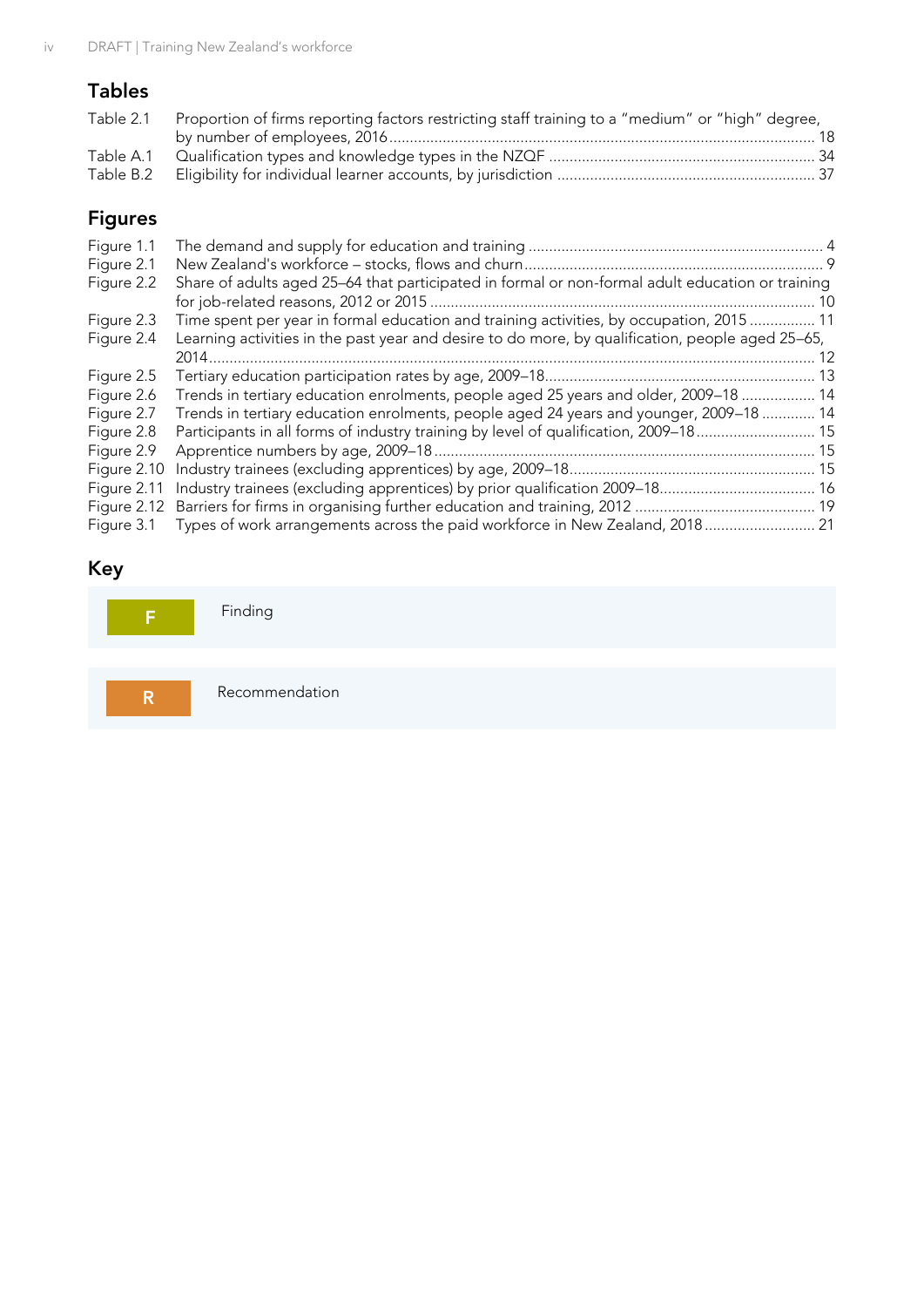## <span id="page-8-0"></span>**Overview**

The ability of workers to gain new skills and knowledge through education and training is of enduring importance to workers, to employers and to the wider economy. Education and training can equip workers to advance their career, change careers, minimise the impact of job displacement and promote greater income security. A more highly skilled workforce makes it easier for firms to adopt new technologies and to respond nimbly to changing business circumstances.

New Zealand workers have high rates of participation in work-related education and training, in comparison with other OECD countries. However, while overall participation rates are high, they vary across the workforce. Those in professional occupations or with higher levels of prior education are more likely to take part in work-related education and training. Workers and firms report barriers to training, including insufficient time, high costs, inadequate information, and uncertainty about the quality and relevance of available offerings.

The inquiry's terms of reference asked the question "how can New Zealand's education and training systems be more effective in enabling adaptation to technological disruption?" The inquiry's first draft report (NZPC, 2019c) found that there is no reason to expect that technological change in the next decade or so will not be within the capacity of New Zealand's well-functioning labour market to absorb. Yet the question remains relevant, as the Commission concluded that New Zealand needs to embrace technology as a path to higher levels of community wellbeing, rather than treating technology as a threat. More and faster technology adoption will improve New Zealanders' living standards.

Higher rates of technological change will increase demand from people and firms for education and training. However, just as it is impossible to predict how technology will play out in the future, it is impossible to predict what skills and training will complement such technology. The education and training system will need to be responsive to the requirements of firms as they emerge, and to people seeking to attain new skills. Further, the system will need to be responsive to people's learning preferences and their home, work and life circumstances. Providers will need the flexibility to tailor their programmes and delivery methods accordingly, and face appropriate incentives to do so.

Making New Zealand's education and training system more effective in the face of technological change means that the system will need to be more flexible. And that in turn involves reconsidering barriers that restrict participation, and restrictions on the products and services offered.

The Commission makes recommendations in this report to reduce barriers to workforce education and training, including widening access to student loans, easing constraints on the delivery of micro-credentials, and ensuring new migrants' eligibility to undertake government-funded vocational education. Work-based training should not be limited to employees. It should be accessible to contractors, the self-employed, employers and volunteers.

The Commission examined wider tertiary education policies in its inquiry into New Models of tertiary education (NZPC, 2017). That inquiry found a system marked by inertia and conservatism. This arose from regulatory barriers and a funding system with strong incentives for responsiveness to government, but weaker ones for responsiveness to student and employer demand.

The Government has recently announced significant reforms to the vocational education and training system, which aim to improve the relevance of learning, better integrate provider-based and workplace training, and increase the responsiveness of the system to employers and variations in regional demand.

These reforms could help resolve some of the problems identified in New models of tertiary education. Whether or not they do will depend upon details yet to be decided and announced. In progressing the reforms, it will be important that the Government assigns clear roles and accountabilities to the various system participants, and that the newly designed funding system encourages provider innovation and responsiveness.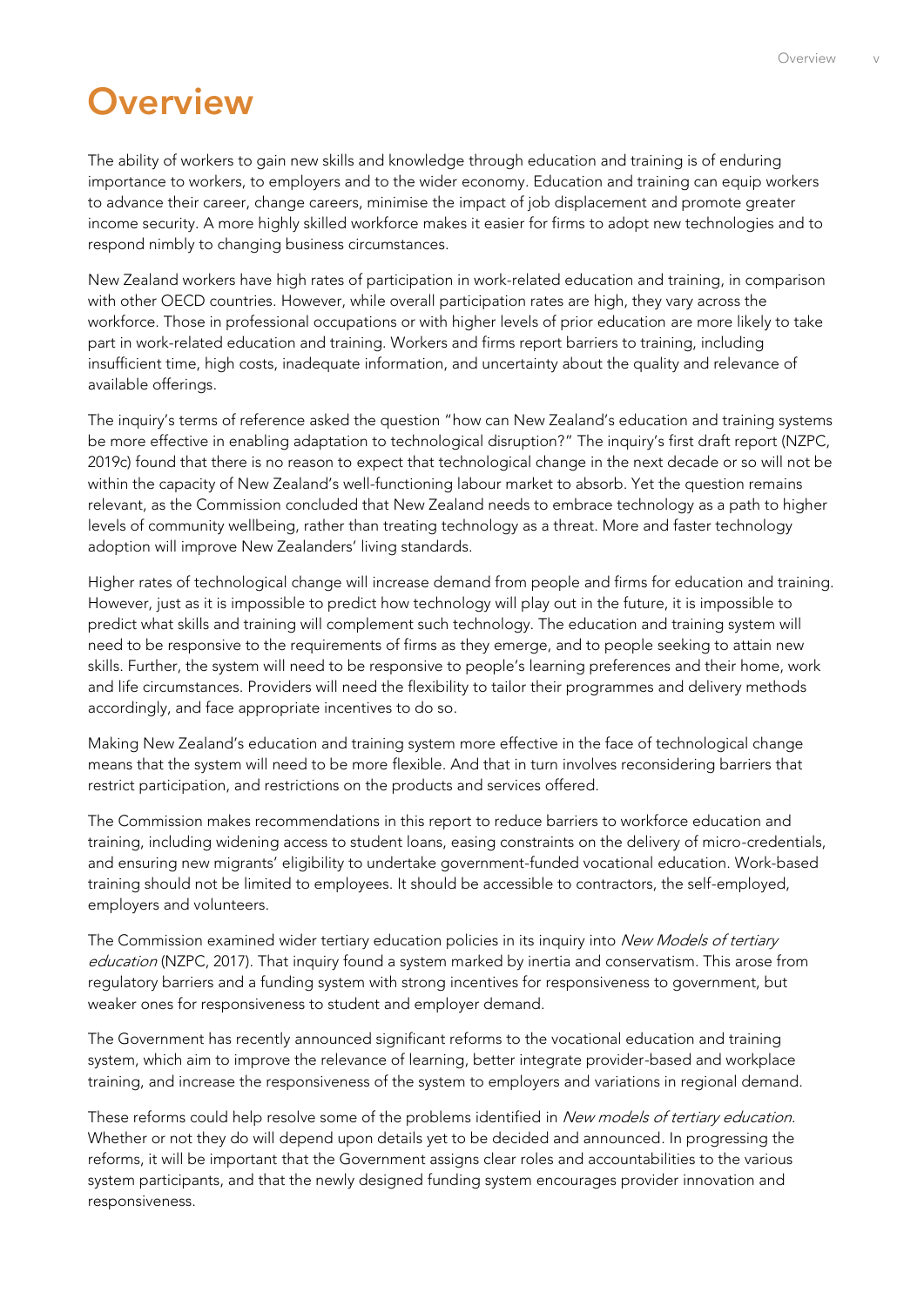#### vi DRAFT | Training New Zealand's workforce

This report is about work-related education and training for people in the workforce and for those soon to join it. Decision makers will also need to address some of the traditional boundaries and frictions in the whole education system, if education is to be truly innovative and responsive to a future of work with increased technological change.

A high-performing education and training system is important for workers and for employers, because it complements a dynamic economy that would offer sustained improvement in New Zealanders' living standards.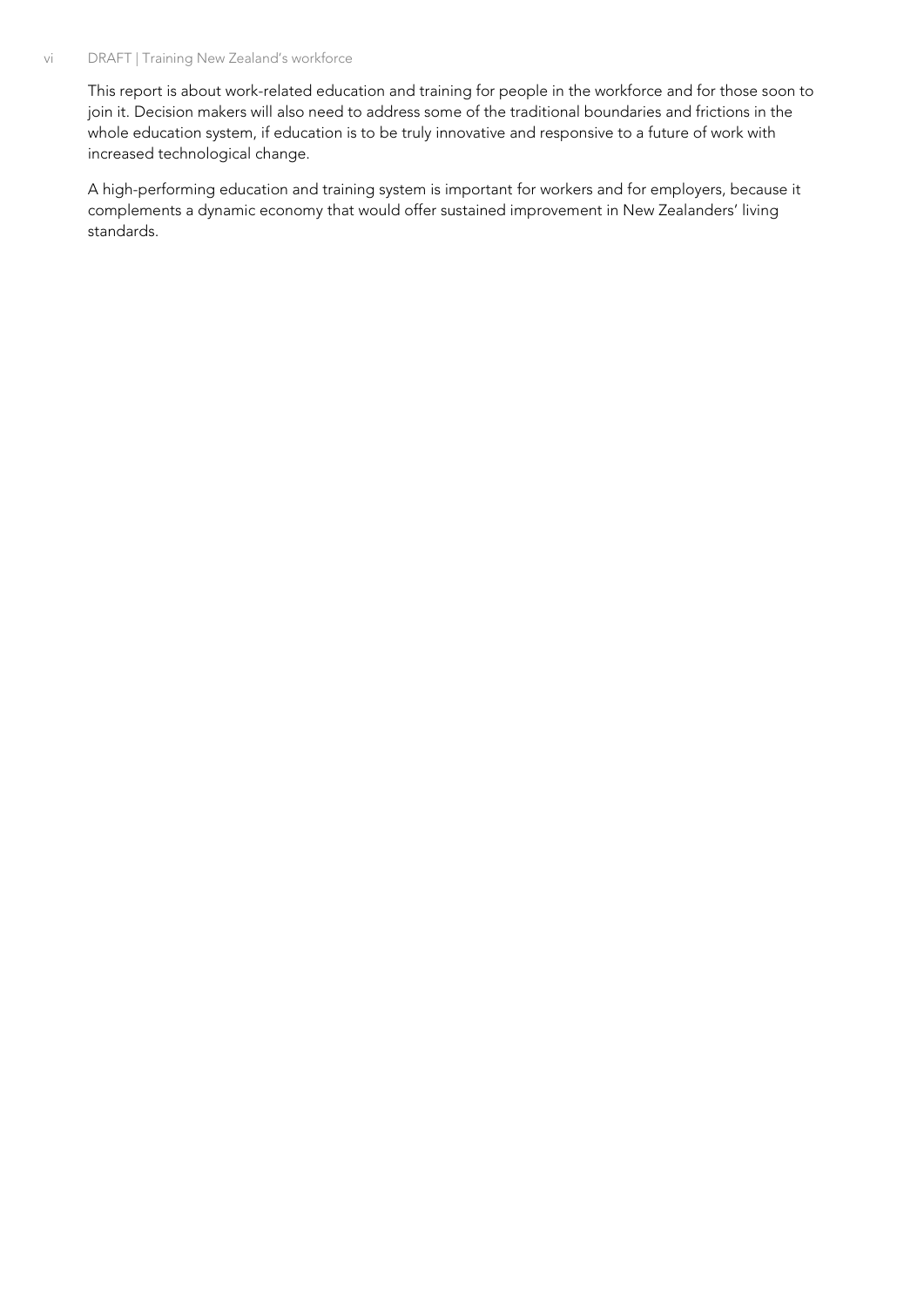## <span id="page-10-0"></span>**Commonly used terms**

| Term                 | <b>Description</b>                                                                                                                                                                                                                                                                                                                                                    |
|----------------------|-----------------------------------------------------------------------------------------------------------------------------------------------------------------------------------------------------------------------------------------------------------------------------------------------------------------------------------------------------------------------|
| apprenticeship       | A programme of study for a qualification, usually a national certificate or diploma on the<br>NZQF, involving a mix of on- and off-job learning. Apprentices must be employed in the<br>field for which they are training.                                                                                                                                            |
| credential           | A verification of an individual's qualification or competence issued by an education<br>provider or third party with the relevant authority to issue that credential. Credentials vary<br>from degrees to newer forms such as micro-credentials.                                                                                                                      |
| <b>EFTS</b>          | Equivalent full-time student. It is the main unit of measurement of the production and<br>consumption of education, and the basis for provider subsidies. One EFTS = one student<br>enrolled full time for one year (1 200 learning hours over 34 weeks).                                                                                                             |
| foundation education | One of three broad levels of tertiary education, along with higher and vocational<br>education. Foundation education is at levels 1-3 of the NZQF. It provides skills for further<br>learning, including literacy, numeracy, self-management and study skills.                                                                                                        |
| higher education     | One of three broad levels of tertiary education, along with foundation and vocational<br>education. Higher education is at degree level or above (levels 7-10 of the NZQF).                                                                                                                                                                                           |
| industry training    | Training for people in the workforce leading to a formal qualification (eg, apprenticeships<br>and national certificates). Government-funded and NZQA-accredited industry training is<br>currently arranged mainly by ITOs. It can include learning on the job in a workplace or<br>offsite at a training provider, or a mix of both.                                 |
| <b>ITO</b>           | Industry training organisation. ITOs are industry-governed and recognised by government.<br>They set national skill standards, develop training programmes, and monitor quality and<br>assessment for industry training (but not for provider-based vocational education). Note<br>that the current vocational education and training reforms will disestablish ITOs. |
| ITP                  | Institute of technology or polytechnic. Public tertiary education institutions that provide a<br>wide diversity of continuing education, including vocational training. These will merge into<br>the NZIST as part of the current vocational education and training reforms.                                                                                          |
| level                | The NZQF stratifies qualifications across ten levels. See Appendix A for more detail.                                                                                                                                                                                                                                                                                 |
| lifelong learning    | Learning pursued throughout a person's life. This contrasts to education as something a<br>person does only in childhood and early adulthood, and prior to entering the workforce.                                                                                                                                                                                    |
| micro-credential     | Short, modular courses focused on a coherent set of competencies.                                                                                                                                                                                                                                                                                                     |
| <b>NCEA</b>          | National Certificate of Educational Achievement. National qualifications for senior<br>secondary school students, administered by NZQA at levels 1-3 of the NZQF.                                                                                                                                                                                                     |
| <b>NEET</b>          | Not in employment, education, or training. Usually refers to young people.                                                                                                                                                                                                                                                                                            |
| <b>NZIST</b>         | New Zealand Institute of Skills and Technology. A new TEI to be created by merging the<br>16 existing ITPs into a single national entity. It will also (with other TEOs) take on ITOs'<br>current role arranging work-based industry training. The name NZIST is provisional.                                                                                         |
| <b>NZQA</b>          | New Zealand Qualifications Authority. Its role is to ensure that qualifications are seen as<br>credible and robust, nationally and internationally. NZQA manages the NZQF, administers<br>NCEA, assures the quality of non-university education providers, and performs<br>qualifications recognition and standard-setting functions.                                 |
| <b>NZQF</b>          | New Zealand Qualifications Framework. A comprehensive list of all quality-assured<br>qualifications in New Zealand (secondary and tertiary), administered by NZQA. See<br>Appendix A for more detail.                                                                                                                                                                 |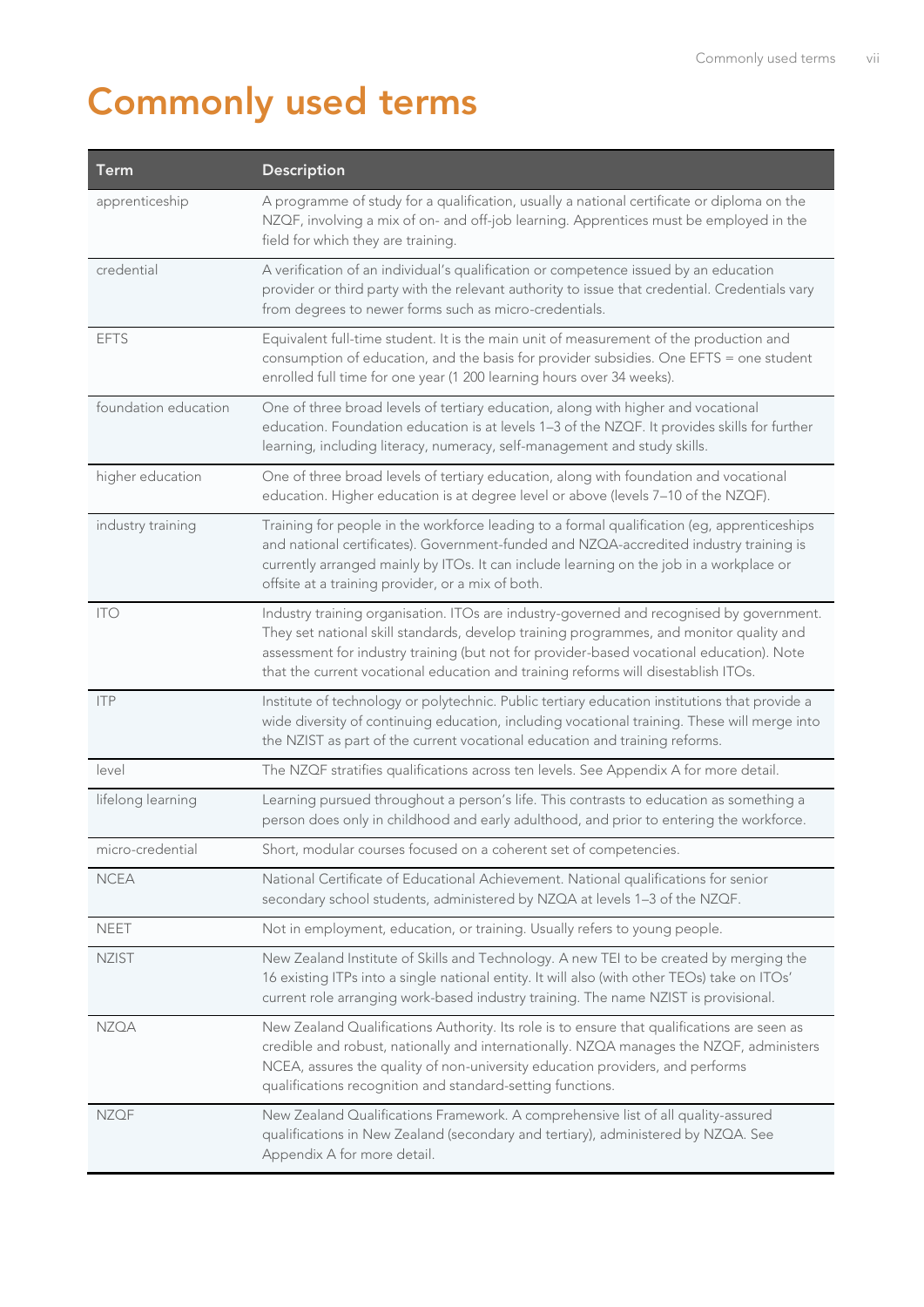| provider-based tertiary<br>education | Formal tertiary education and training at a wānanga, university, ITP or PTE. This excludes<br>industry training programmes, but can include a combination of on-campus, extramural<br>and work experience.                                                                                                                                                                                                                                                                                                                                        |
|--------------------------------------|---------------------------------------------------------------------------------------------------------------------------------------------------------------------------------------------------------------------------------------------------------------------------------------------------------------------------------------------------------------------------------------------------------------------------------------------------------------------------------------------------------------------------------------------------|
| PTE                                  | Private training establishment. A provider of post-school education or vocational training<br>that is not a Crown entity.                                                                                                                                                                                                                                                                                                                                                                                                                         |
| qualification                        | A coherent set of credentialed learning outcomes, or the credential that signifies<br>possession of these outcomes.                                                                                                                                                                                                                                                                                                                                                                                                                               |
| <b>RSLG</b>                          | Regional skills leadership group. The government intends to create 15 RSLGs by mid-2020,<br>tasked to develop regional workforce plans and to advise education, welfare and<br>immigration agencies, WDCs, the NZIST and other TEOs about regional skills needs. RSLG<br>members will be appointed by government, drawing from regional industry leaders,<br>economic development agencies, worker representatives, iwi and government.                                                                                                           |
| <b>RPL</b>                           | Recognition of prior learning. A process that assesses what an incoming learner already<br>knows and can do, and provides the learner with credit toward a qualification on that basis.                                                                                                                                                                                                                                                                                                                                                           |
| skills                               | Subject-specific knowledge, such as literacy and numeracy, and non-subject-specific<br>abilities, such as critical and creative thinking. Technical and vocational skills are a mixture<br>of knowledge and abilities used to perform specific jobs with clearly defined tasks.                                                                                                                                                                                                                                                                   |
| <b>TEC</b>                           | Tertiary Education Commission.                                                                                                                                                                                                                                                                                                                                                                                                                                                                                                                    |
| TEI.                                 | Tertiary education institution. A university, ITP or wānanga, all of which are Crown entities<br>established under the Education Act 1989.                                                                                                                                                                                                                                                                                                                                                                                                        |
| <b>TEO</b>                           | Tertiary education organisation. A catch-all term for organisations that provide tertiary<br>education services. It includes Crown TEIs, PTEs, ITOs, rural education activity<br>programmes, community education providers, schools running secondary-tertiary<br>programmes or adult and community education, and some firms directly funded to run<br>training programmes.                                                                                                                                                                      |
| tertiary education                   | In New Zealand, tertiary education is broadly defined to include all post-school education<br>at three levels: foundation education (such as adult literacy and community education),<br>vocational education (such as industry training, including apprenticeships), and higher<br>education (such as certificates and diplomas, and bachelors and higher degrees). The<br>OECD's definition of tertiary education is narrower, excluding lower-level education<br>broadly equivalent to upper secondary education (ie, levels 1-3 of the NZQF). |
| trainee                              | Someone who takes part in industry training. Sometimes used to refer to trainees not<br>enrolled in an apprenticeship. In New Zealand law a "trainee" is defined as an employee<br>training under a training agreement that forms part of their employment agreement.                                                                                                                                                                                                                                                                             |
| vocational education                 | One of three broad levels of tertiary education, along with foundation and higher<br>education. Vocational education aims to provide students with practical skills for<br>application in particular occupational fields, such as a trade. Most vocational education is<br>at levels 4-6 of the NZQF. It excludes all university programmes regardless of their level or<br>field of study, as well as Te Reo Māori and tikanga Māori education.                                                                                                  |
| wānanga                              | A TEI providing programmes in a Māori cultural context, with an application of knowledge<br>regarding āhuatanga Māori (Māori traditions) according to tikanga Māori (Māori custom).                                                                                                                                                                                                                                                                                                                                                               |
| <b>WDC</b>                           | Workforce development council. The vocational education and training reforms will create<br>six WDCs from 2020 onwards. These industry-governed statutory entities will oversee both<br>provider-based and work-based vocational programmes. WDCs must approve a<br>programme's content, delivery model and assessment before it can receive NZQA<br>recognition and TEC funding. WDCs will also advise the TEC on funding priorities and<br>provide "skills leadership" for the industries they cover.                                           |
| work-based training                  | Training organised and undertaken in the workplace, or as part of a person's job. It may be<br>government-funded and recognised. Some such training may occur off-site.                                                                                                                                                                                                                                                                                                                                                                           |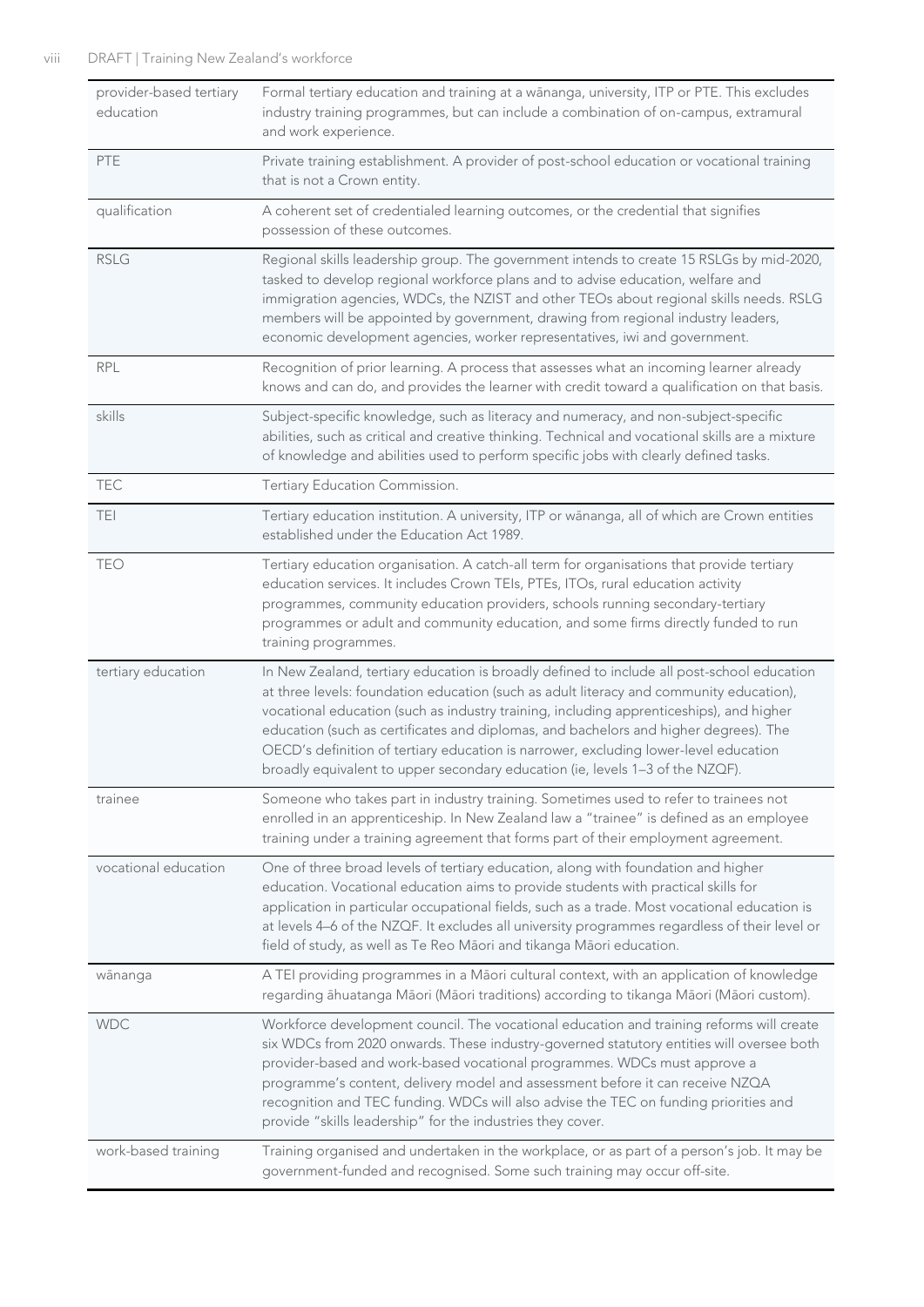## <span id="page-12-0"></span>**1 Context for this report**

#### **Key points**

- A high-performing education and training system is important for workers and for employers, because it complements a dynamic economy that would offer sustained improvement in New Zealanders' living standards.
- This report is about work-related education and training for people in the workforce and for those soon to join it. This includes training in people's workplaces, on-campus at a tertiary education provider, and through online or distance learning.
- People stay in the workforce a long time. They learn about themselves and their skills over time and may need new skills to adapt to changes in work. One in five switch jobs each year.
- Many new immigrants experience poorer employment and lower incomes than comparable New Zealand-born workers, especially during their first few years in the labour force. Education and training can help working-age migrants adapt and apply their skills to succeed in work and life in New Zealand.
- A responsive education and training system can supply the skills people need to work in new and different ways, and with productivity-enhancing technology. And, in turn, the adoption of new business models and new technology creates demand for education and training.
- For New Zealand to succeed in increasing its rate of adoption of new technologies, workers will need to gain new skills to adapt to changes in their existing jobs, to take up new jobs enabled by technology, or to find new work if displaced from their current job.
- If the education and training system is to meet the needs of a more dynamic economy with greater technological change, policy makers will need to rethink some of the boundaries and biases evident in education and training policy. This include policies that favour:
	- classroom delivery over that provided in workplaces or through technology (or through combinations of these three);
	- training for employees over those in other work arrangements (including business owners, the self-employed and volunteers); and
	- long-duration full-time programmes over shorter, targeted and "bite-sized" courses.
- A high-performing education and training system can contribute to greater income security. Flexicurity is a northern European model that combines income protection, public and private support for worker training, and labour market flexibility to support a dynamic economy open to technology adoption.
- The Government is undertaking significant reform of the vocational education and training system. However, much of the detail of the reforms is yet to be determined, including the foreshadowed redesign of the funding system, and how the various new and existing organisations with intersecting roles will work together. The Commission considers that an important goal for the newly reformed system is to support a dynamic labour market.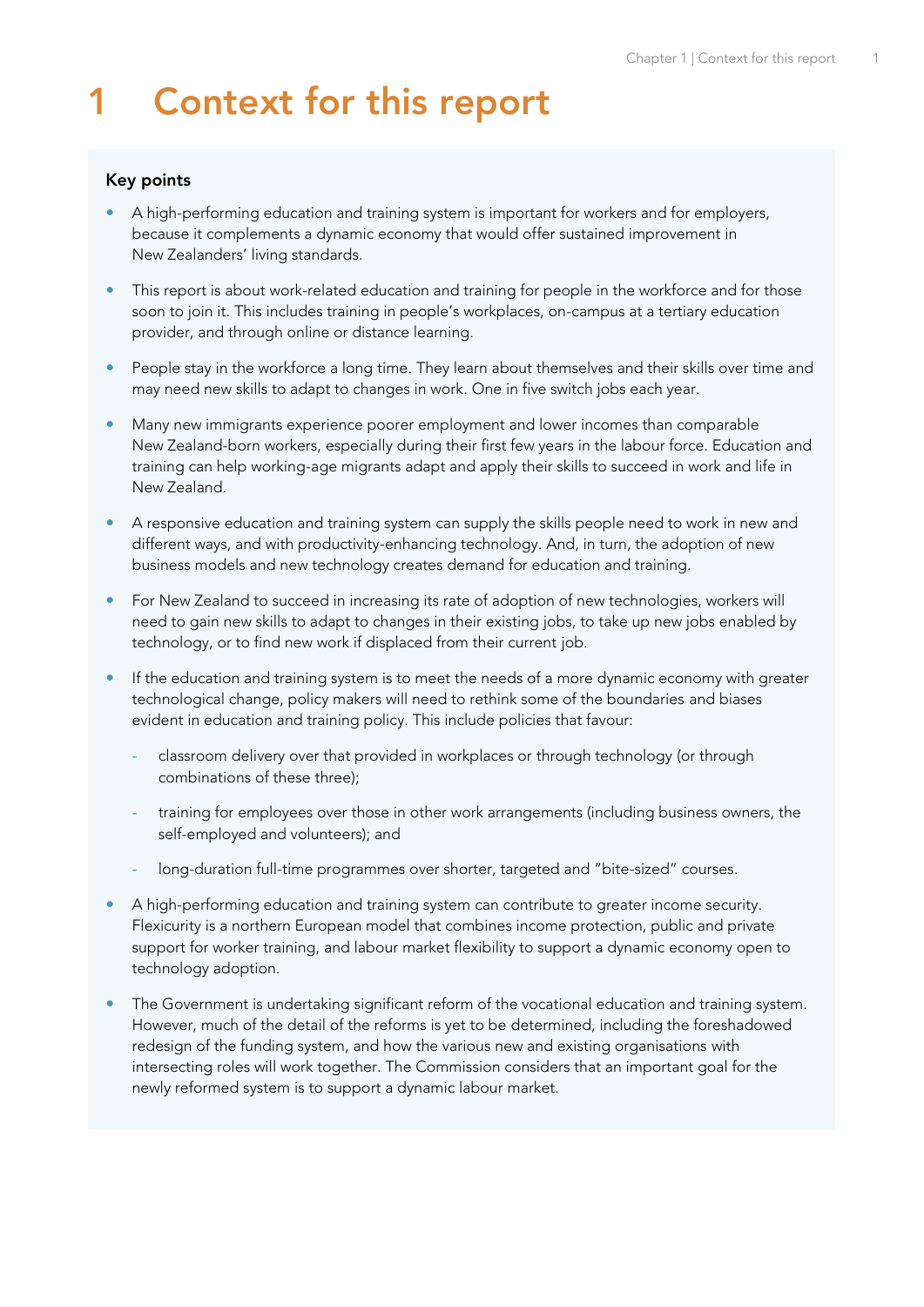## <span id="page-13-0"></span>**1.1 Technological change and the future of work – the story so far**

The inquiry's first draft report, New Zealand, technology and productivity (NZPC, 2019c) examined concerns based on recent predictions that modern economies, including New Zealand, face significant labour-market disruption from emerging technologies. It noted that widespread and large-scale technological change over the past two-and-a-half centuries has not reduced the centrality of work to society, or the overall quantity of work and employment. Emerging technologies, particularly artificial intelligence, robots, software bots and autonomous vehicles, have not had significant effects on labour markets to date.

This does not mean that the New Zealand labour market is static. Over the past few decades it has seen substantial change to both the workforce and to firms' demand for labour; and it has adapted to that change without consequences that might qualify as "disruption".<sup>3,4</sup> There is no reason to expect that technological change in the next decade or so will not be within the capacity of New Zealand's well-functioning labour market to absorb.

NZPC (2019c) concluded that New Zealand needs to embrace technology as a path to higher levels of community wellbeing, not treat it as a threat. More and faster technology adoption will improve New Zealanders' living standards. Embracing technology implies supporting people to adjust, and setting policies and institutional arrangements that encourage the creation and uptake of new knowledge, skills, processes, goods and services by firms. There are things New Zealand can do now to support smoother transitions and to seize these opportunities.

The inquiry's second draft report *Employment, labour markets and income* (NZPC, 2019a) considered the performance of New Zealand's labour market and opportunities for improvement that might both encourage technology adoption and better support people who face significant adjustment costs from labour-market change.

NZPC (2019a) found that better support for displaced workers might contribute to a populace more accepting of technology adoption, and to a more adaptable labour market where people's skills are better matched to their most productive use. New Zealand and Australia are outliers in the OECD in not having public (or government mandated) unemployment insurance of some form. "Flexicurity", a model common in Northern European countries, eases shocks to people's incomes while they look for a new job. These countries also tend to be more welcoming of technological change.

In contrast to income protection, job protections such as mandatory redundancy pay or minimum notice periods can discourage labour-market mobility and skill redeployment, and they favour workers who have these protections over those that do not.<sup>5</sup> Income protection is part of a wider flexicurity model, which also offers labour-market flexibility to firms and training to workers.

This report is about work-related education and training for people in the workforce and for those soon to join it. This includes training in people's workplaces, on-campus at a tertiary education provider, and through online or distance learning.<sup>6</sup>

<sup>&</sup>lt;sup>3</sup> NZPC (2019c) defined technological disruption as unexpected change that creates significant adjustment costs across the economy. Yet technological change is both normal and ongoing, and planning for and adapting to it should be business as usual for individuals, firms and governments. A desirable feature of an economy is its ability to cope with technological change without disruption.

<sup>4</sup> "Firm" in this report refers to for-profit firms, not-for-profit organisations, cooperatives, and government entities that employ (or could employ) people, whether motivated by profit or by mission.

<sup>5</sup> Redundancy pay and extended notice periods increase the costs of firm restructure, and so discourage firm-initiated labour mobility. Also, the anticipation of redundancy payments can reduce worker-initiated mobility.

<sup>&</sup>lt;sup>6</sup> The inquiry's fifth draft report, Educating New Zealanders for the future, will look at how the formal education system – from early childhood to tertiary education – can best support New Zealanders to succeed when they join the workforce.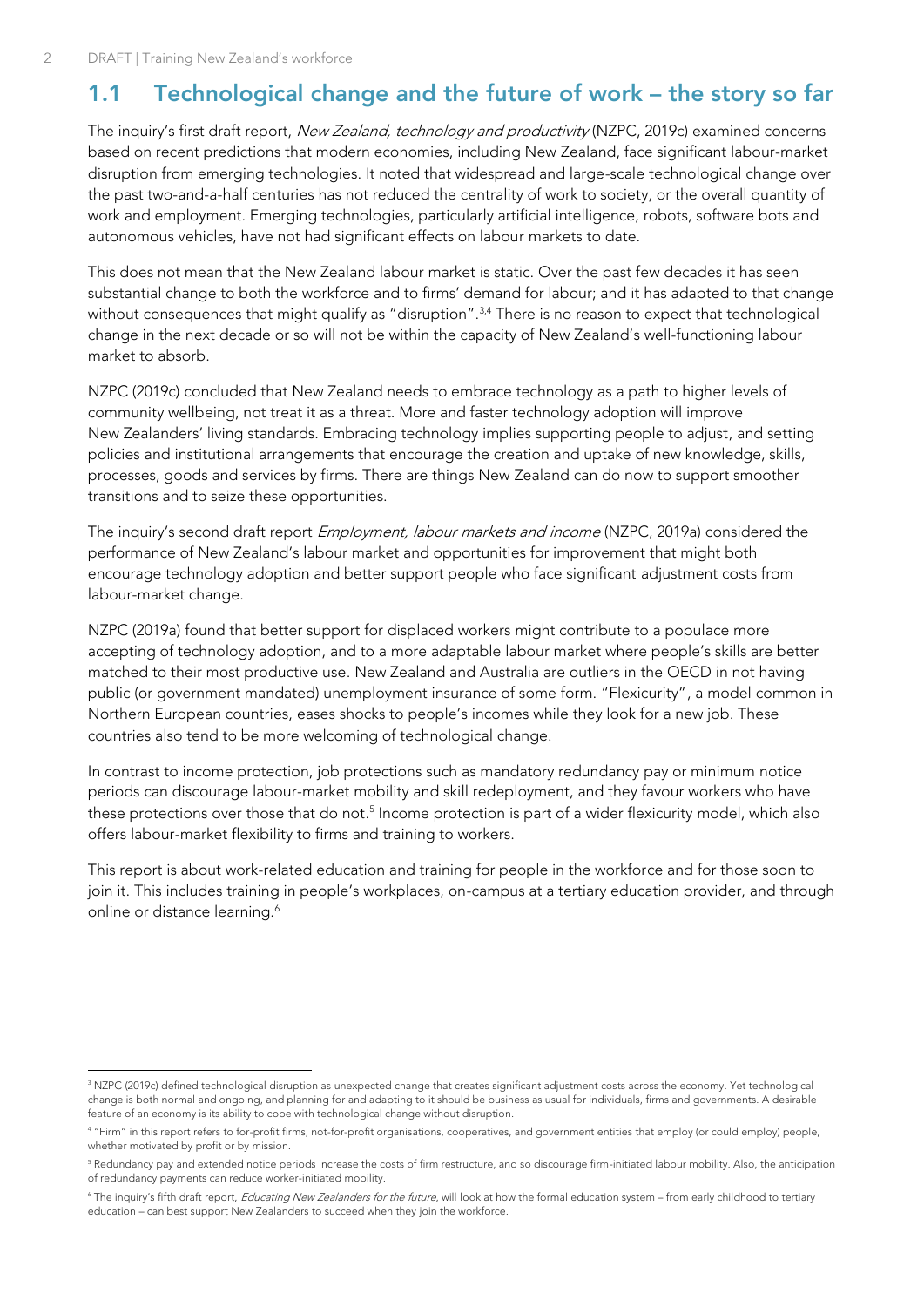## <span id="page-14-0"></span>**1.2 An education and training system for people in the workforce**

A high-performing education and training system for people in the workforce is important for many reasons.

#### **People stay in the workforce for a long time**

People already in the New Zealand workforce will still make up about half the workforce in 2040 and will likely contribute about 70% of all hours worked over the next 20 years. <sup>7</sup> Skills that these people acquired earlier in life may depreciate, and they may need to upskill to keep pace with changes in the content of work.

## **A fifth of the workforce switch jobs each year**

For firms, the largest source of skills is from workers changing jobs either directly, or on returning to work after a period out of the workforce. In new analysis of job-to job transitions in New Zealand, Coleman and Zheng (2020) show that in the period 2012–18, just over one in five workers switched jobs each year. People switching (or wanting to switch) careers may need to acquire new skills to make successful transitions.

## **People learn about themselves and their skills over their working lives**

Over the course of their working lives, people gain new information, experience and insights about their skills, interests and attributes. People turn to education and training to stay up to date with the skill demands of their current job, and to prepare for other jobs.

A labour market with many available job openings creates opportunities for workers to switch to a job that better matches their skills or offers a higher income. That is why job-to-job transitions are sometimes referred to as the "job ladder". A responsive education and training system can offer people a way to gain new skills, which can then help them to move up the job ladder.

## **Training can lift the skills of working-age migrants**

One in four New Zealanders, and 30% of people employed in New Zealand, were born overseas. <sup>8</sup> Workingage migrant arrivals each year (including returning New Zealanders) outnumber the annual cohorts of school leavers entering the workforce directly or after a period of full-time tertiary education [\(Figure 2.1\)](#page-20-0).

Changes in policy and in the supply and demand for skills influence migration flows. These flows can respond more quickly to changes in demand for skills than can the flows of people completing school and tertiary qualifications. Education and training that helps migrants apply their skills more effectively benefits migrants and the firms they work for.

Migrants with English as a first language have higher average literacy, numeracy and problem-solving skills than New Zealand-born people, while those with English as a second language have lower skill levels on average (Ministry of Education & MBIE, 2016c).

Many new immigrants experience poorer employment and lower incomes than comparable New Zealandborn workers, especially during their first few years in the labour force. Stillman and Maré (2009) found migrants' incomes converge with those of New Zealand-born workers over about ten years (with the income gap closing fully for females, fastest for degree-educated migrants, and least for older, low-qualified and Pacific migrants). While this income gap may have several underlying causes, it indicates that migrants' productivity is initially lower. Education and training can help migrants adapt and apply their skills to succeed in work and life in New Zealand.

#### **People need new skills to help them adapt to changes in work**

Many submitters saw education and training as an enabler of worker adaptability and success in a changing world of work, including one in which there are greater rates of technological change [\(Box 1.1\).](#page-15-1)

<sup>7</sup> Productivity Commission estimate based on Stats NZ national labour force projections, 2017 (base)–2068.

<sup>&</sup>lt;sup>8</sup> People born overseas were 27.4% of the usually resident population in the 2018 Census, and 29.5% of all employed in the Stats NZ survey of working life, December 2018.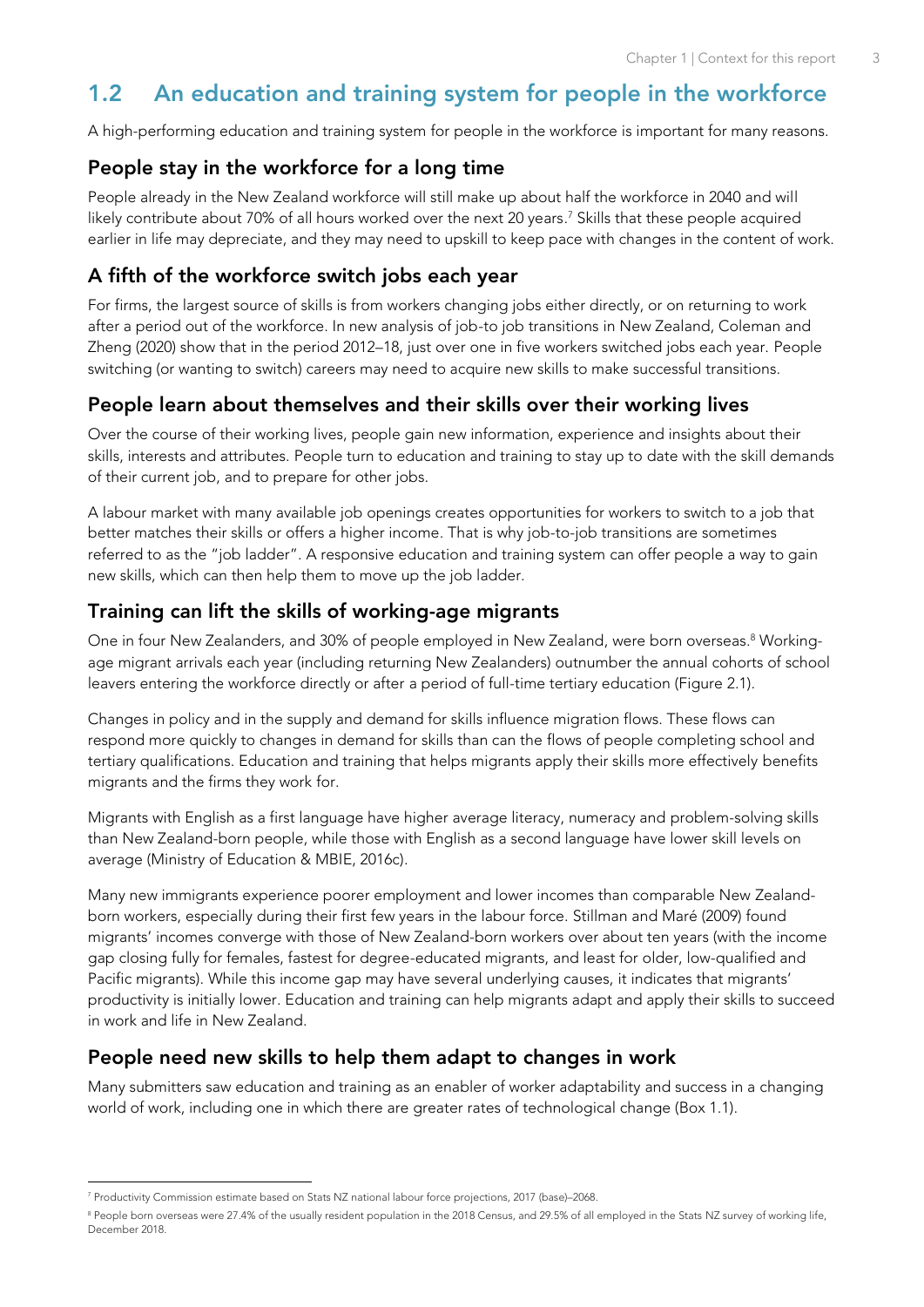#### <span id="page-15-1"></span>Box 1.1 **Submitters' views on training to address changes in work**

EdTech New Zealand (sub. 13, p. 4) submitted that to provide prospective students, including adults and those already part-way through a career, with the skills needed to make informed decisions about education and careers,

[Greater] transparency of and access to the tertiary education system, the ability to upskill as and when needed without committing to lengthy study, and financial support for retraining [were needed].

New Zealand Council of Trade Unions (sub. 41, p. 34) saw

… ongoing and universally available work-based training as a crucial need under any scenario. Technology is not the only reason for changes in work, and much better life-long learning arrangements are needed if New Zealand's economy is to increase its productivity.

#### Chartered Accountants Australia and New Zealand (sub. 15, p. 5) submitted that if

… job mobility continues to increase, we think it is likely greater support will be needed for people retraining in mid- to late career. This includes low skilled workers whose industries are automating and/or who experience redundancy, as well as higher skilled workers who need to retrain or upskill to adapt to new technologies.

#### Industry Training Federation (sub. 29, p. 3) noted that an

… effective system for retraining and re-skilling New Zealand's workforce will require a commitment to lifelong learning beyond that which consecutive governments have been prepared to make. Indeed, our aspiration should be to normalise lifelong learning in the workplace to the extent that "ongoing training" (an expectation of continual upskilling) replaces "retraining" (an expectation of retraining in the face of redundancies or role change) in the lexicon

## **To adopt new technology, firms need skilled people**

The adoption of new technologies characteristically leads to jobs being both created and destroyed, and more job-to-job transitions as workers adjust to changes in the demand for skills.

The education and training system can help to supply the skills people need to work in new and different ways, and with productivity-enhancing technology. In turn, the adoption of new business models and new technology creates demand for education and training [\(Figure 1.1\)](#page-15-0).

<span id="page-15-0"></span>**Figure 1.1 The demand and supply for education and training**

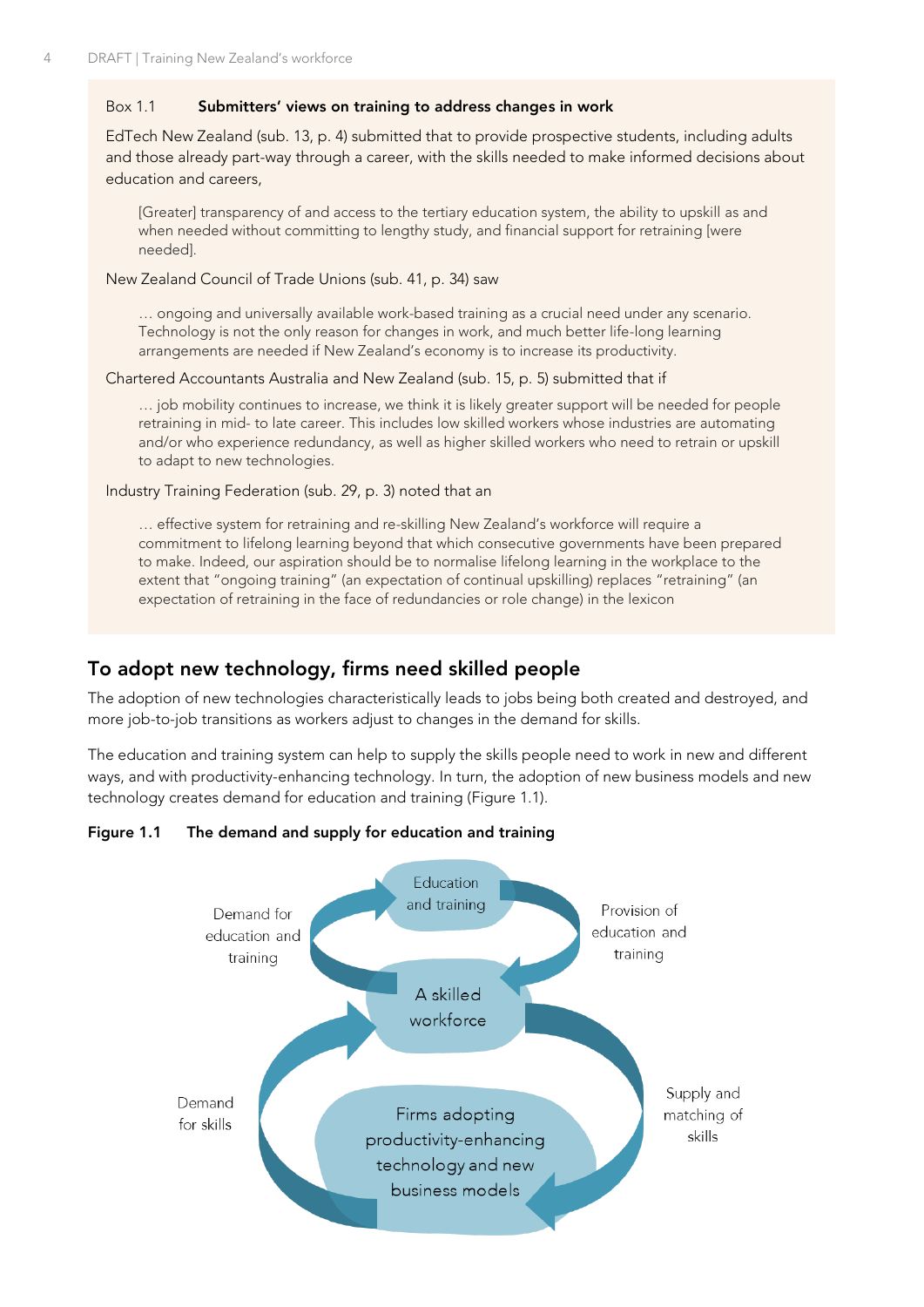## <span id="page-16-0"></span>**1.3 An education and training system for a world with more technological change**

A major finding of *Employment, labour markets and income* (NZPC, 2019a) was that high-income economies are characterised by highly skilled workers with high capital-intensity jobs and the rapid uptake of emerging technologies.

For New Zealand to succeed in increasing its rate of adoption of new technologies, workers will need to gain new skills to adapt to changes in their existing jobs, to take up new jobs enabled by technology, or to find new work if displaced from their current job (NZPC, 2019a).

#### **Meeting greater demand for skills requires a responsive and innovative system**

An implication of greater technological change is greater demand from people and firms for more education and training. However, just as it is impossible to predict how technology will play out in the future (NZPC, 2019c), it is impossible to predict what skills and training will complement such technology. The education and training system will need to be responsive to demand from firms as it emerges, and to people seeking to attain new skills.

Further, the education and training system will need to be responsive to people's learning preferences and their home, work and life circumstances. The system should tailor programmes and delivery accordingly.

#### **Greater responsiveness means rethinking arbitrary boundaries …**

If the education and training system is to meet the needs of a more dynamic economy with greater technological change, policy makers will need to rethink some of the arbitrary boundaries that currently guide education and training policy. These include policies that favour:

- classroom delivery over that provided in workplaces or through technology (or through combinations of these three);
- learning by employees over those in other work arrangements (including business owners, the selfemployed and volunteers); and
- long, full-time programmes over shorter, more targeted and "bite-sized" learning opportunities.

## **… including the boundary between general and firm-specific skills**

Some argue that public policy should distinguish between "general" and "firm-specific" programmes, and give clear preference to the former, which (at least in theory) are less likely to be funded by employers and may be undersupplied [\(Box 1.2\).](#page-17-0)

The Commission does not see much benefit in pursuing this distinction. General and specific skills are hard to differentiate in practice, and people typically gain them concurrently. Firms can benefit from investing in general skills in a variety of ways. Such investment can improve recruitment and retention, create innovation and knowledge spillovers within the firm, and improve efficiency and workforce utilisation.<sup>9</sup>

<sup>9</sup> Cappelli (2004) cited US evidence of significant employer support for staff to undertake general degree courses and qualifications; and concluded that employers do so to attract and retain more productive workers.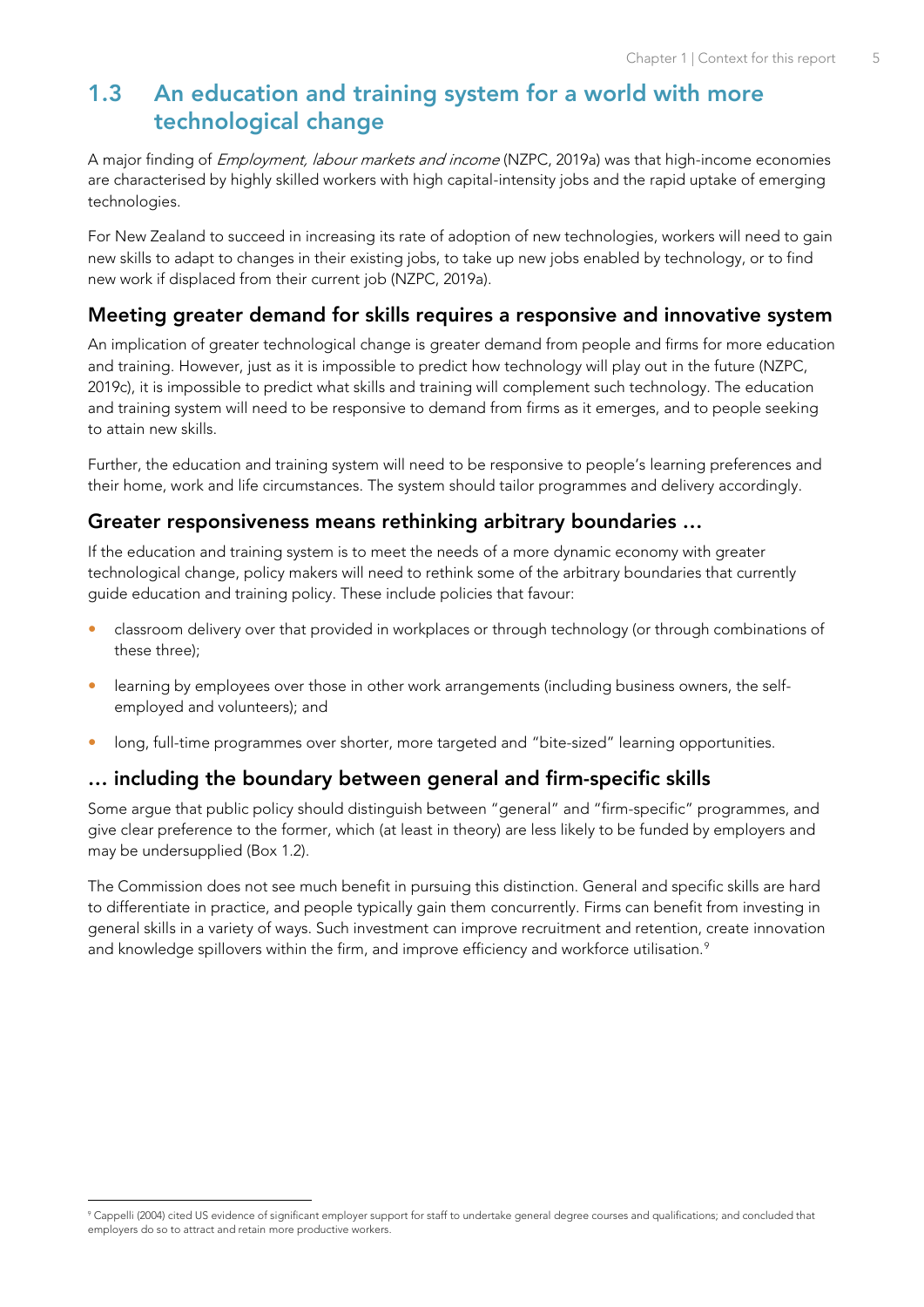#### <span id="page-17-0"></span>Box 1.2 **General vs. firm specific skills**

The distinction between firm-specific and general skills goes back to Becker (1962).<sup>10</sup>

- Firm- or job-specific skills relate closely to the technologies, processes or culture of a particular organisation or job within that organisation. They have less value and application in other contexts. Such skills tend to be more efficiently gained through on-job experience and in-house education and training. Employers have stronger incentives to invest in education and training for job- and firm-specific skills than they do to invest in more transferable or generic skills, as they are more likely to be able to recoup their investment.
- Skills that have value in multiple contexts enable workers to bid up their wages and capture more of the productivity benefits of education and training, so workers have an incentive to bear more of the cost 11

That said, there are plenty of examples of firms investing in the "general skills" of their workforce, including in basic literacy and numeracy. There are many reasons why firms make such investments, including that:

- workers may have other skills that are in short supply;
- education and training may be attractive to potential recruits, and improve staff retention; and
- firms may find it cheaper overall to train existing workers than to displace them and recruit new ones.

## **Public funding for education and training can support change, technology adoption and productivity growth**

The right skills and other complementary inputs are needed for the successful adoption of technology by firms (NZPC, 2019c). Expanded access to education and training can help improve the supply of these skills and better support technological adoption and change.

In an environment of greater technological change, public funding for expanded access to education and training might be justified on the grounds if there are sufficient positive spillovers and productivity gains from a high-skilled workforce. However, public funding should be designed to avoid "crowding out" private investment.

## **Access to education and training can promote income security**

Flexicurity is a northern European model that combines income protection, public and private support for worker training, and labour market flexibility to support a dynamic economy open to technology adoption. One key objective of this model is to promote income security, rather than job security. A high-performing education and training system is an important pillar of this model. Generous public support for training is a core element of the Danish flexicurity model (NZPC, 2019a).

<sup>&</sup>lt;sup>10</sup> A sophisticated skill weights approach is developed in Lazear (2003). For a good discussion of firm-specific skills and market structures see chapters 8 and 9 of Acemoglu and Autor (2011).

<sup>11</sup> Despite this incentive, liquidity constraints may deter or prevent workers investing in their own education and training. Loans or other financial support can assist workers in such circumstances.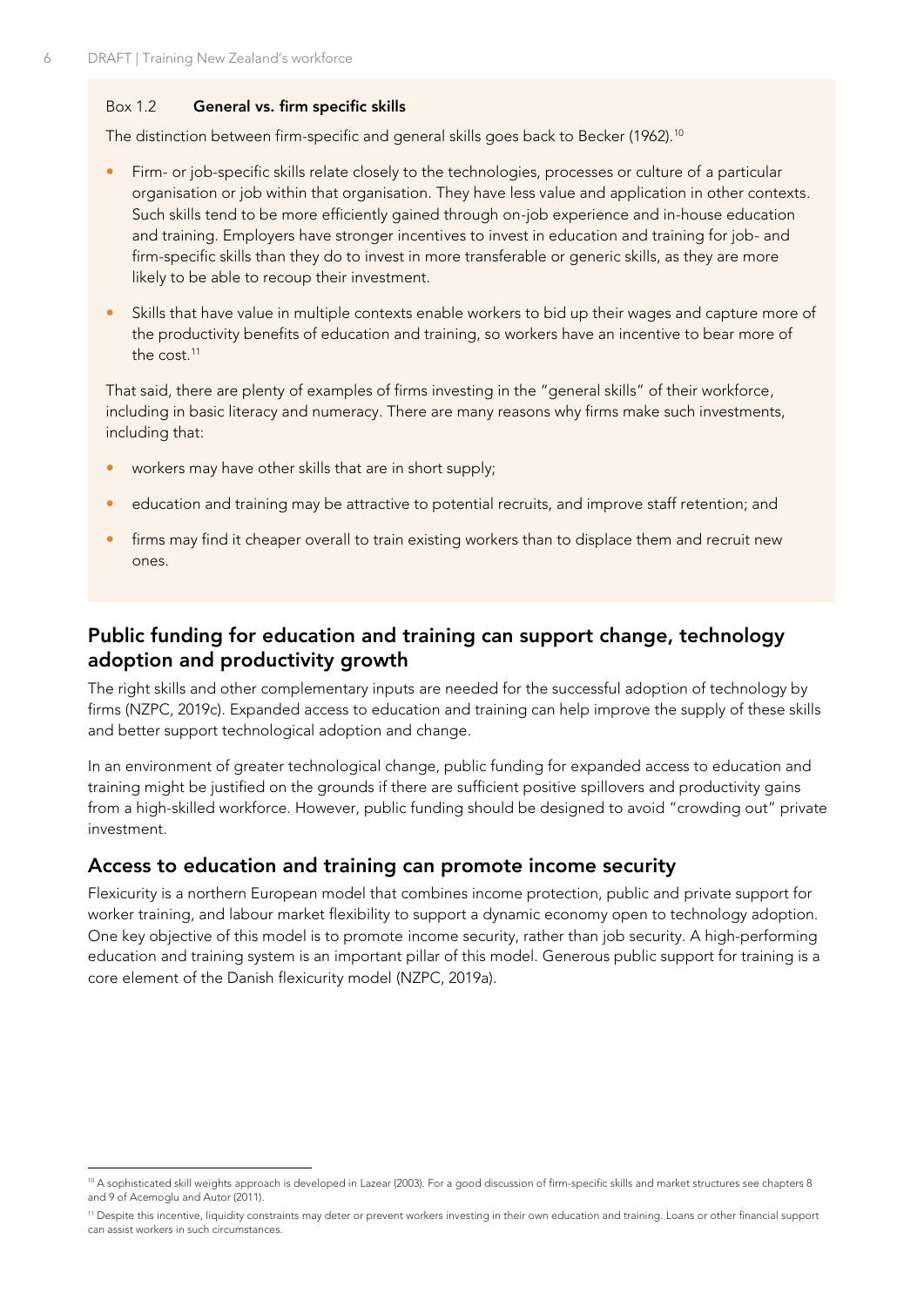## <span id="page-18-0"></span>**1.4 The current vocational education and training system reforms**

The Government has embarked on major reforms to the vocational education and training system – "the reforms" ([Box 1.3\)](#page-18-1).

#### <span id="page-18-1"></span>Box 1.3 **What do the reforms aim to achieve?**

The reforms announced by the Minister of Education in August 2019 aim to create a single public vocational education system that:

- **e** gives all learners the education and training they need for the workplace;
- gives employers greater access to a skilled, work-ready workforce across all regions; and
- ensures all regions have collaborative, flexible, innovative and sustainable providers.

Key elements of the reforms are outlined in Ministry of Education (2019d). These include:

- establishing the New Zealand Institute of Skills and Technology (NZIST) from April 2020, merging the 16 institutes of technology and polytechnics into one national institution;
- phasing out Industry Training Organisations, with the NZIST and other tertiary education providers taking over their role arranging work-based education and training;
- creating six workforce development councils to oversee and approve all vocational qualifications, and 15 regional skills leadership groups to advise on local skill supply priorities; and
- a new unified funding system, replacing the currently separate funding systems for work-based and provider-based vocational education and training.

Vocational education within the scope of the reforms includes all non-degree education and training for certificate and diploma qualifications at levels 1–7 of the New Zealand Qualifications Framework (NZQF), except for courses in English as a second language, Te Reo Māori and tikanga Māori. It also includes all work-based industry training programmes at any level.

Institutes of technology and polytechnics, wānanga and private training establishments are all affected by the reforms, but their degree programmes and foundation education programmes are outside the government's definition of vocational education. All university programmes are outside the scope of the reforms, even though universities offer programmes oriented to specific occupations and professions, and are seeking to offer more work-integrated learning to their students (Ministry of Education 2019a).

## **This report and the reforms**

This report assumes that Parliament will enact the Education (Vocational Education Reform) Amendment Bill and the Government will implement the new structures and organisational roles it has announced. However, much of the detail of the reforms is yet to be determined, including the foreshadowed redesign of the funding system, and how the various new and existing organisations in the system will work together where their roles intersect. In the context of this inquiry, the Commission considers that an important goal for the newly reformed system is to support a dynamic labour market.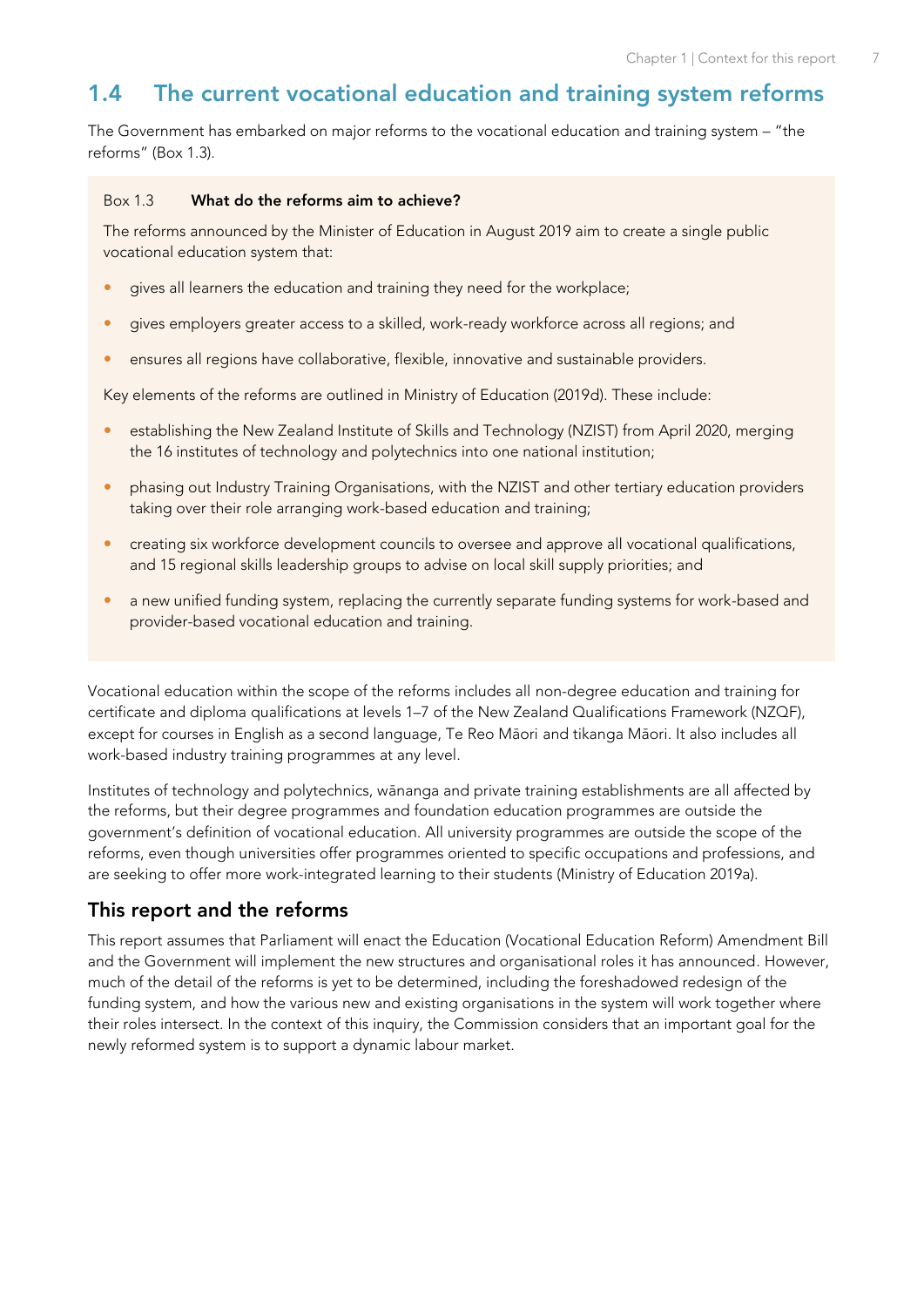## <span id="page-19-0"></span>**2 The New Zealand workforce and participation in training**

#### **Key points**

- Each year large numbers of people join or leave the New Zealand workforce, or change jobs. Approximately 70% of adults aged 15 years and older are in the workforce.
- Over half a million people change jobs every year. The great majority of these changes are voluntary moves. Of those who change jobs, a significant number move to a job in a different industry.
- New Zealand workers have high rates of participation in work-related education and training, compared to other OECD countries. Those in professional occupations or with higher levels of prior education are more likely to take part.
- New Zealanders with lower qualifications are less likely to participate in learning activities, and more likely to say they do not want to. However, in the subgroup of people who did *not* participate in training, there is little difference in willingness to train between people with higher or lower qualifications, or higher or lower skill levels.
- Participation in provider-based tertiary education declined around 20% between 2009 and 2018, with a proportionately larger decline for older age groups. Work-based training has increased, especially apprenticeships. There has been a notable increase in industry training by people with degrees and other post-school certificates and diplomas.
- Lower-level education and training (ie, NZQF levels 1–3) in New Zealand tends not to boost people's incomes but can improve their employment outcomes, compared to similar people who do not undertake training. The achievement of higher-level certificates and diplomas can improve incomes, although this varies by gender and field of study.
- Barriers to education and training, for both employers and workers, include insufficient time, the cost of training, lack of information, and concerns about relevance and quality.

## <span id="page-19-1"></span>**2.1 The workforce**

[Figure 2.1](#page-20-0) illustrates the stocks and flows of people in New Zealand's population and workforce, including:

- the contributions of births, deaths and net migration to the overall population;
- the contributions of young people turning 15, retirement and net migration to the working-age population; and
- movements of working-age people between work and various forms of non-employment; and
- people switching from one job to another.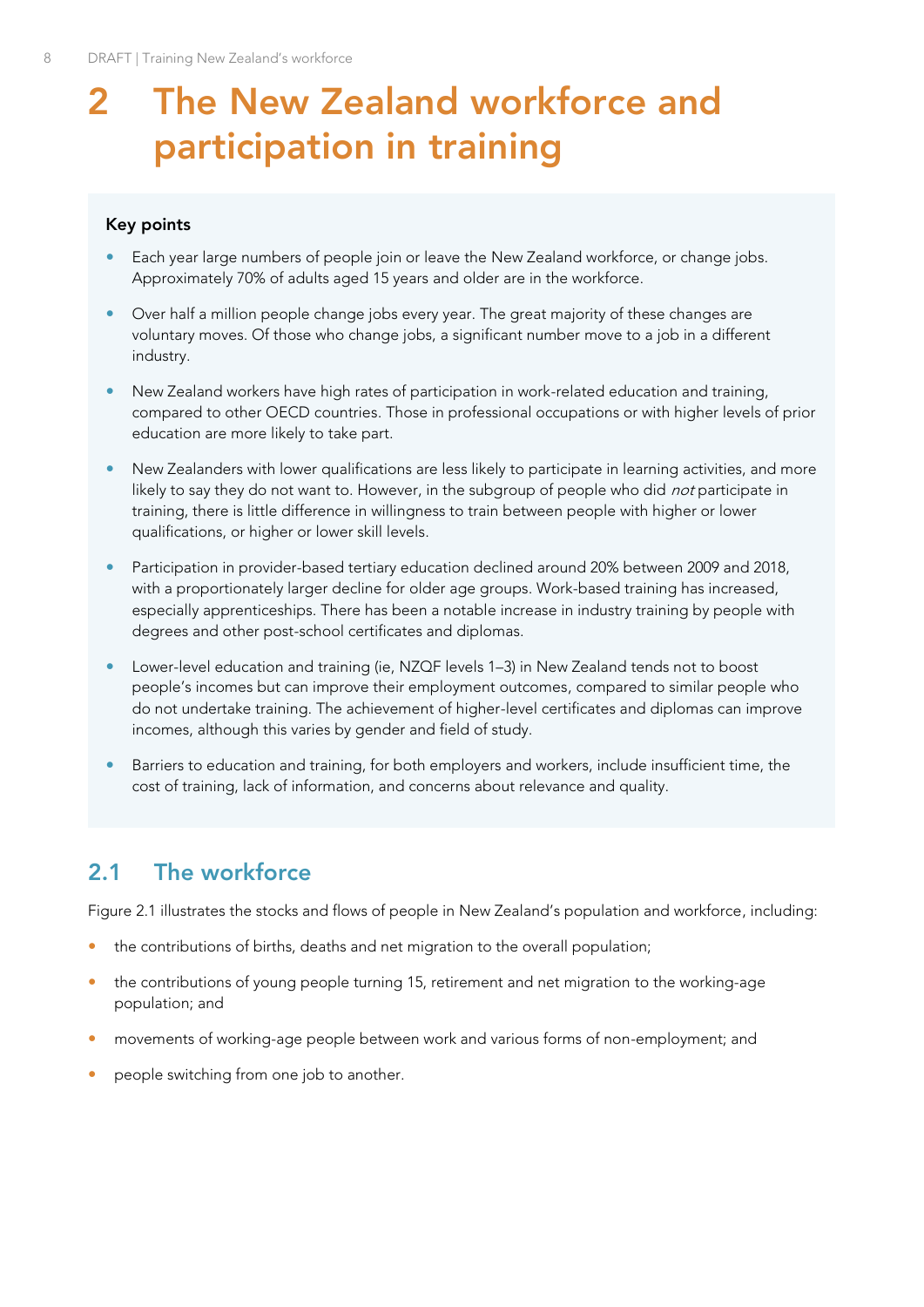

<span id="page-20-0"></span>

Source: Productivity Commission analysis of Stats NZ population estimates, workforce and migration data for September 2019. Workforce churn is 2012–18 averages from Coleman and Zheng (2020).

Several points are noteworthy.

- Approximately 70% of adults aged 15 years and older are in the New Zealand workforce. Each year large numbers of people join or leave the workforce (temporarily or permanently) or change jobs.
- Inwards and outwards migration are responsible for numerically larger effects on the size and composition of New Zealand's workforce than is the output of its school system (NZPC, 2019a).
- Over half a million people switch jobs every year (Coleman & Zheng, 2020), 21% of the workforce. The great majority of these changes are voluntary moves. Around 9% of the workforce make within-industry switches, 12% switch to a different industry.

New Zealand currently has low rates of unemployment while having its highest-ever rates of labour-force participation (NZPC, 2019a). The proportion of women participating in the workforce increased from 55% to 66% between 1987 and 2019 (Maddock & Genet, 2019). Under-employment is also low and largely short term (ibid). That said, a significant number of people move in and out of paid work each year.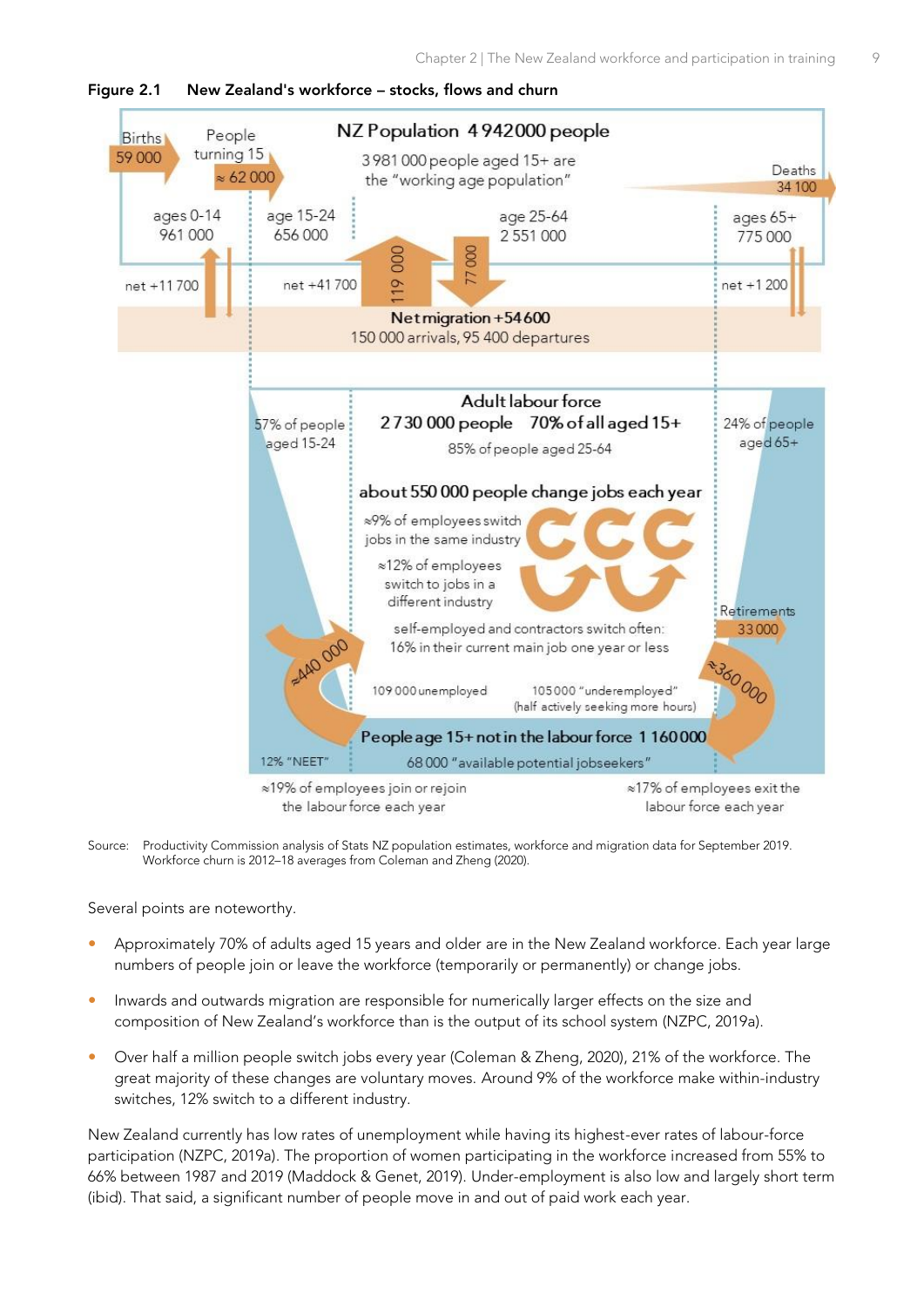## <span id="page-21-0"></span>**2.2 Who takes part in work-related education and training?**

New Zealand has high rates of participation in work-related education and training [\(Figure 2.2\)](#page-21-1). Consistent with findings in other countries, those in professional occupations with higher levels of prior education are more likely to take part. Professionals (71%) and community and personal service workers (68%) have the highest rates of participation in education and training. The lowest participation rates were for labourers (43%), and machinery operators and drivers (48%).<sup>12,13</sup>

#### <span id="page-21-1"></span>**Figure 2.2 Share of adults aged 25–64 that participated in formal or non-formal adult education or training for job-related reasons, 2012 or 2015**



Participation in non-formal education only

- Participation in formal education only
- Participation in both formal and non-formal education
- No participation in adult education

Source: OECD (2017, p. 316).

#### Notes:

- 1. Data for Chile, Greece, Israel, Lithuania, New Zealand, Singapore, Slovenia and Turkey is for 2015. Data for other countries is for 2012.
- 2. Formal learning "includes organised internal workplace training such as on-the-job training (eg, experience of doing a job or task), open/distance learning, seminars/workshops and private lessons in the 12 months before respondents completed the questionnaire", while non-formal learning "includes learning from others (eg, co-workers or supervisors) and learning-by-doing from tasks performed on the job" (Ministry of Education & MBIE, 2016b, p. 19).

<sup>&</sup>lt;sup>12</sup> Figures from Stats NZ's 2018 survey of working life.

<sup>&</sup>lt;sup>13</sup> The OECD survey of adult skills (PIAAC) similarly reported that professionals (63%), and technicians and associate professionals (58%) in New Zealand have the highest rates of on-the-job learning, while skilled agricultural and fishery workers (36%) and people in elementary occupations (28%) have the lowest (Ministry of Education & MBIE, 2016b).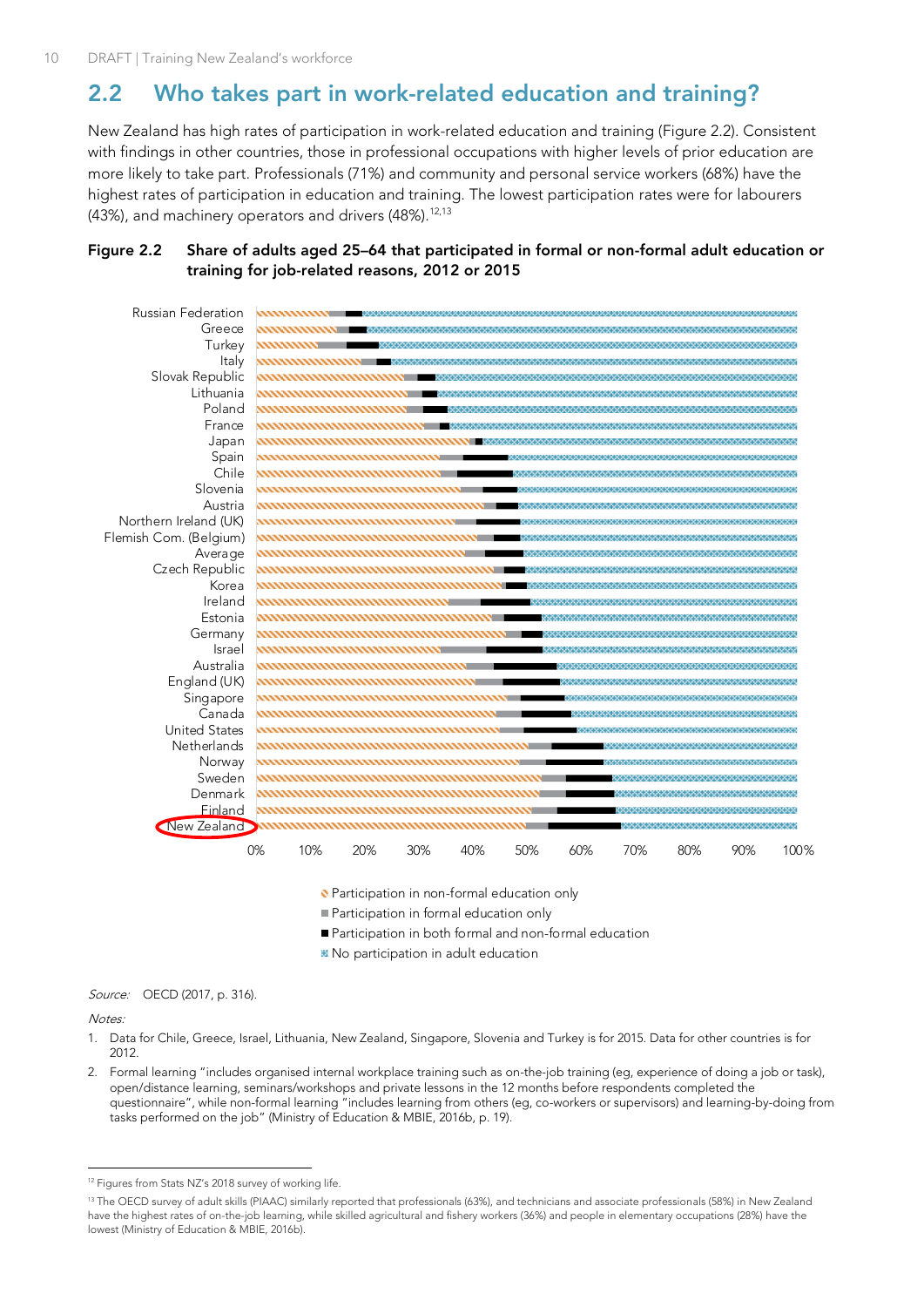`Professionals undertook more hours of formal education and training on average, with a third undertaking more than 40 hours of education in 2015 [\(Figure 2.3\).](#page-22-1)



<span id="page-22-1"></span>**Figure 2.3 Time spent per year in formal education and training activities, by occupation, 2015**

Source: Ministry of Education and MBIE (2016b)

## <span id="page-22-0"></span>**2.3 Workers' willingness to train**

There are two likely explanations for the differences in education and training intensity by occupation or by prior qualifications. It could be that less-educated workers receive lower economic returns to future investment in education and training, or it could be that they have a lower propensity to invest in education. Using data on Dutch workers, Fouarge, Schils and de Grip (2013, p. 1) reported that

the economic returns to training – in terms of higher wages – for the low educated are positive and not statistically different from those for high-educated workers … Nonetheless, we find that low-educated workers have a significantly lower willingness to participate in training than high-educated workers, because of different economic preferences (future orientation, preference for leisure) as well as personality traits (locus of control, exam anxiety, and openness to experience).

New Zealanders aged 25–65 with lower prior qualifications are less likely to participate in training, and more likely to say they do not want to [\(Figure 2.4\)](#page-23-1).

However, in the subgroup of people who did *not* participate in training, there is little difference in willingness to train between people with higher or lower qualifications, or higher or lower skill levels:

- In each of the three lower-qualification groups in [Figure 2.4,](#page-23-1) 28% of those who did no training said they wanted to, while 33% of people with bachelors degrees who did no training wanted to.
- The difference in willingness to train between New Zealanders with high and low skills in literacy, numeracy and problem-solving is less than four percentage points – a quarter of the OECD average gap and the smallest of any country in the survey of adult skills (OECD, 2019c).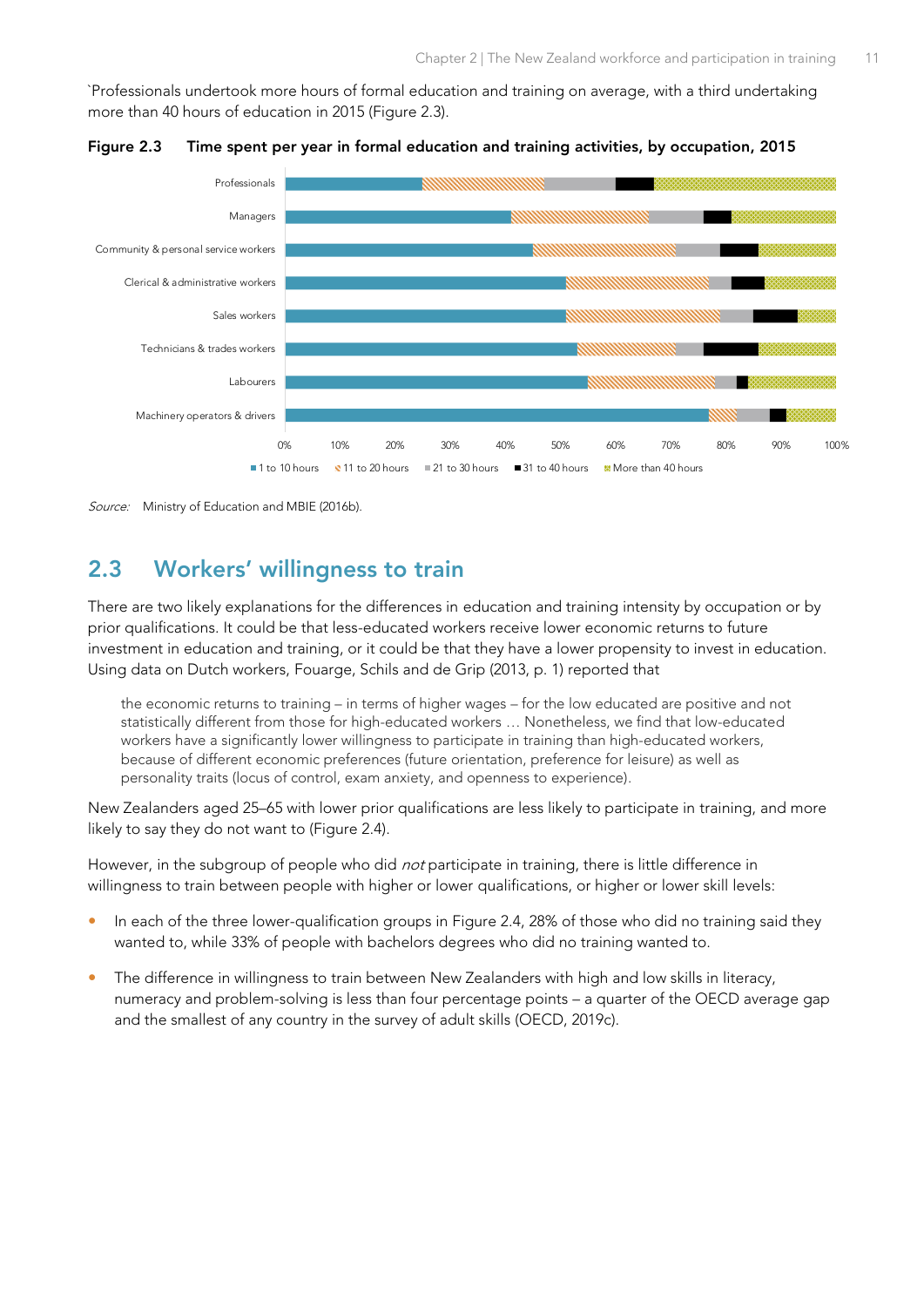

<span id="page-23-1"></span>

Source: Ministry of Education and MBIE (2016a, p. 20).

**F2.1**

New Zealand workers have high rates of participation in work-related education and training, compared to workers in other OECD countries. People in professional occupations or with higher levels of prior education are more likely to take part in workrelated education and training.

## <span id="page-23-0"></span>**2.4 Trends in participation**

This section examines trends in participation using administrative data on government-regulated and/or funded education and training (ie, provider-based tertiary education and work-based training). While there is good data available on participation in the publicly funded parts of the education and training system, the data is sparse on other work-related education and training such as training conducted in-house by firms and for credentials that are not part of the NZQF. Such learning is, however, included in the survey reported in [Figure 2.4.](#page-23-1)

## **Participation in provider-based tertiary education has declined, especially for those of working age**

Participation in provider-based tertiary education by domestic students has fallen consistently since 2009. Headcounts fell from 423 000 in 2009 to 335 400 in 2018 (about a 20% decline).

Participation by people of working age (ie, aged 25 years and older) fell at an even faster rate. The numbers of students aged 25 years and older fell by 31% over 2009–18, and the participation rates for those aged 40 years and older roughly halved over the same period [\(Figure 2.5\)](#page-24-0). 14

<sup>&</sup>lt;sup>14</sup> The total participation rate is the percentage of the population group who were enrolled at a tertiary provider at any time during the calendar year. In the case of people aged 40 years and older, their participation rate fell from 6.4% in 2009 to 3.2% in 2018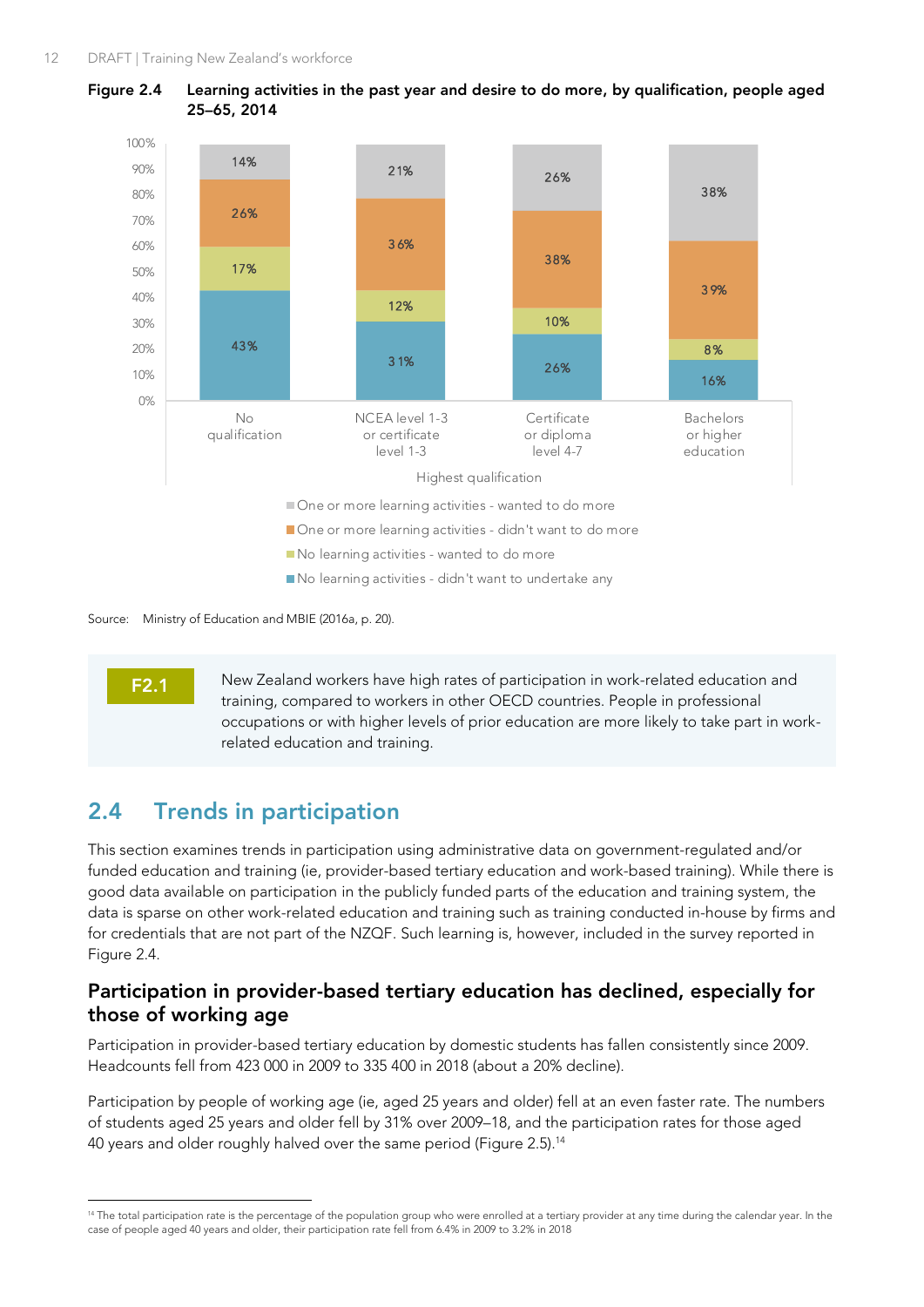<span id="page-24-0"></span>



Source: Productivity Commission analysis of Ministry of Education data (2019b, sec. PPN.6).

Notes:

1. International students excluded from this figure.

A significant proportion of users of the tertiary education system are active or recently active in the workforce. Forty-one percent of all domestic enrolments in 2018 were employed or self-employed in October 2017. However, the enrolments by this group fell 32% over 2009–18.

There are at least two reasons for the overall decline in provider-based tertiary education participation by adult students and those active in the workforce.

- Student enrolments tend to go up as unemployment rises, and fall as labour-market conditions improve. Unemployment rates hit a peak about 2009 and have since declined. This effect is greatest for adults active or recently active in the workforce, and for vocational education and foundation education programmes where a smaller proportion of learners are young full-time students.
- Half of the drop in enrolments for people aged 25 years and older was in level 2 foundation education programmes. This was a result of changes over 2009–11 that cut funding and regulatory approval for many level 2 programmes, responding to concerns about poor quality and low value for money. This disproportionately affected students aged 25 years and older, since enrolments at level 2 were the most popular choice for this cohort in 2009 [\(Figure 2.6\)](#page-25-0). In comparison, the majority of enrolments by younger students have consistently been at bachelors degree level (level 7 on the NZQF, [Figure 2.7\)](#page-25-1).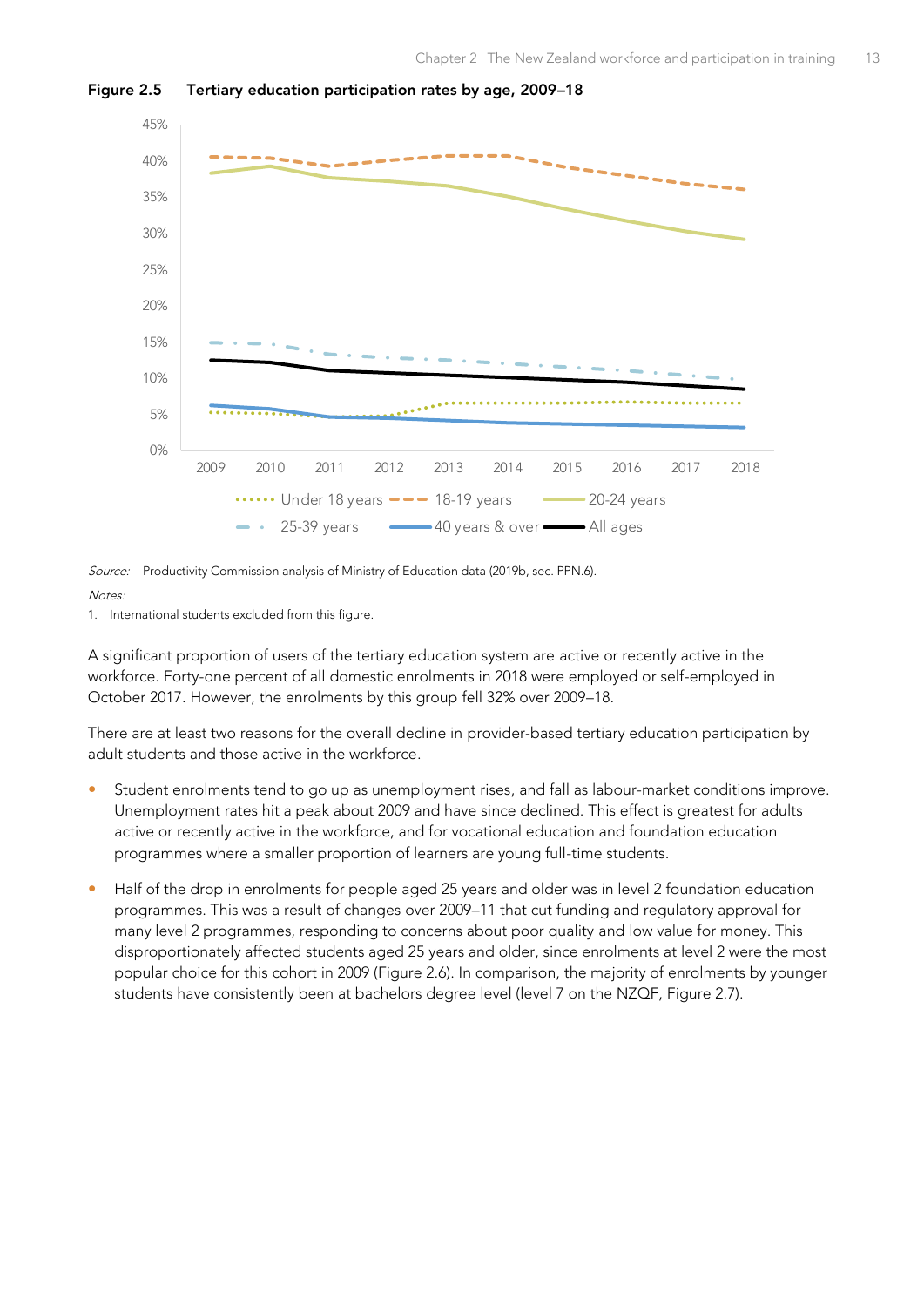<span id="page-25-0"></span>



Source: Productivity Commission analysis of Ministry of Education data (2019b, sec. ENR.9).



#### <span id="page-25-1"></span>**Figure 2.7 Trends in tertiary education enrolments, people aged 24 years and younger, 2009–18**

Source: Productivity Commission analysis of Ministry of Education data (2019b, sec. ENR.9).

Notes:

1. International students are excluded from this figure and [Figure 2.6.](#page-25-0)



Participation in provider-based tertiary education by people aged 25 years and older, and by those who are active or recently active in the workforce, has fallen since 2009. These declines have been faster than for younger cohorts. This fall in participation is due to an improving labour market, and to policy changes which cut funding for lowerlevel programmes.

#### **Work-based training has increased**

Work-based training for government-recognised and funded qualifications is largely arranged through Industry Training Organisations (ITOs). This includes short certificate programmes and multi-year programmes like apprenticeships (mostly at NZQF level 4) and can combine on the job learning in a workplace with offsite courses.

[Figure 2.8](#page-26-0) shows the number of participants in industry training over the past decade by level of study. Apprentice numbers rose to 50 500 in 2018, an increase of 39% from a low point in 2012.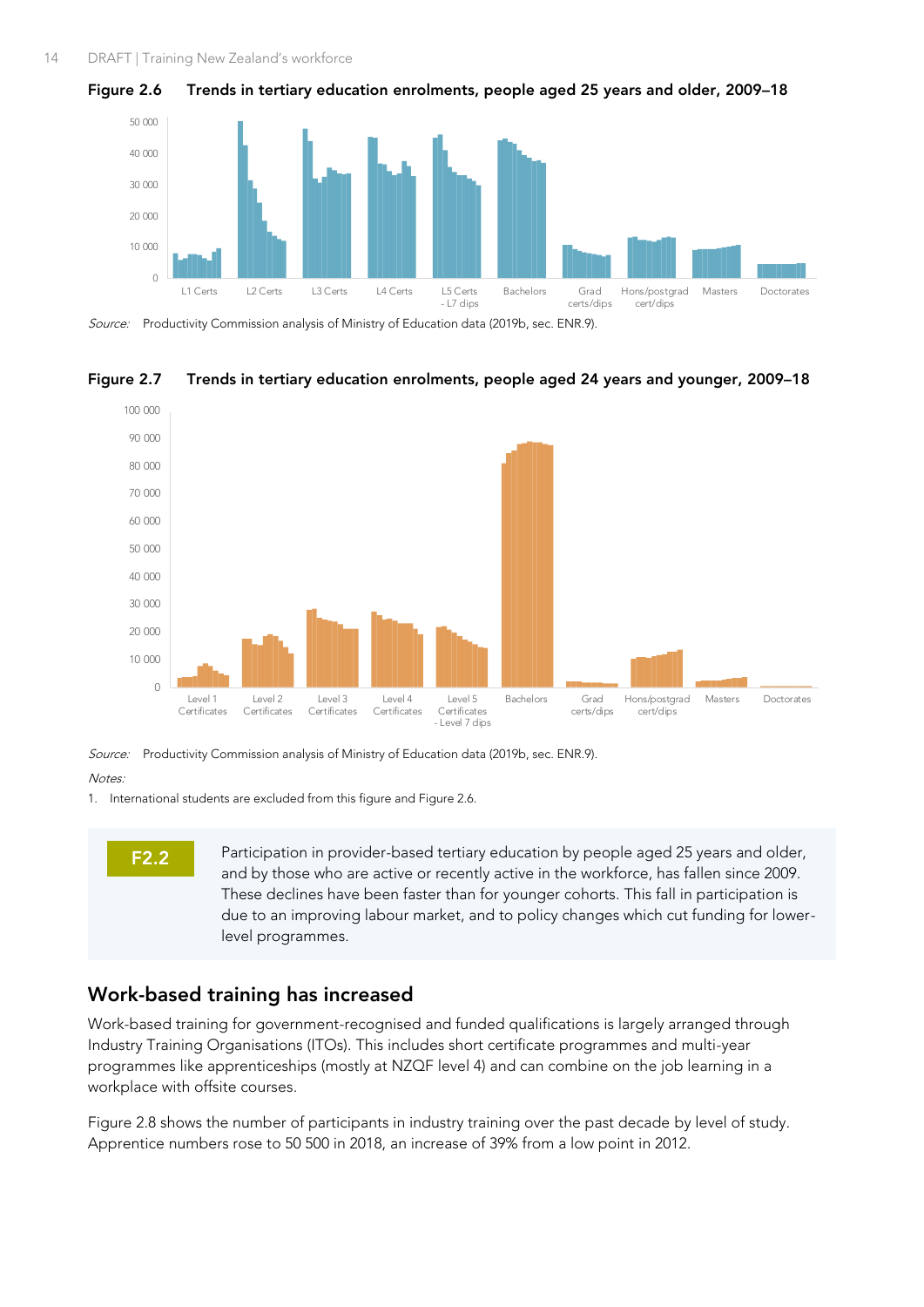

<span id="page-26-0"></span>**Figure 2.8 Participants in all forms of industry training by level of qualification, 2009–18**

Source: Productivity Commission analysis of Ministry of Education data (2019b, sec. ITP.2).

<span id="page-26-2"></span>[Figure 2.9](#page-26-1) and [Figure 2.10](#page-26-2) show the trends in participation for apprenticeships and other (mainly short duration) industry training programmes by age.

<span id="page-26-1"></span>

Source: Productivity Commissions analysis of Ministry of Education data (2019b, sec. ITP.3, ITP.12).

Recent growth in apprentice numbers has largely been among people in their 20s and 30s, indicating learner demand is from, and employers' hiring preferences are for, people with prior work experience. The decline in the number of people aged 30 and above taking part in other industry training programmes since 2009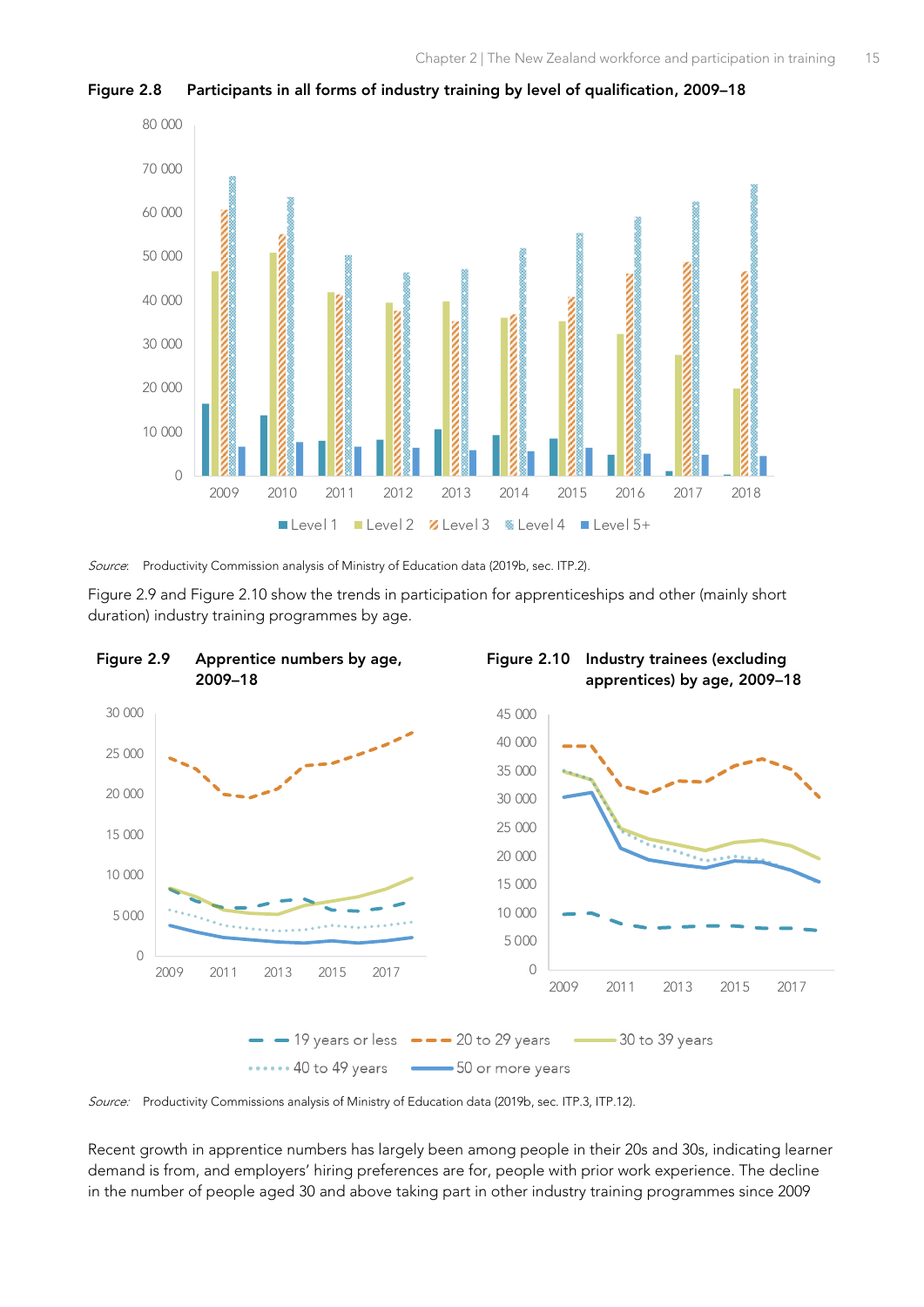reflects the reduction in industry training provision at levels 1 and 2, in which these people were overrepresented.

[Figure 2.11](#page-27-0) shows that people with degrees, or with other post-school certificates and diplomas, are undertaking an increasing proportion of industry training. In part, this reflects the higher participation in ongoing education and training among people with higher qualifications, as noted in section [2.2.](#page-21-0) However, it could also reflect a decline in the proportion of people leaving school with less than a level 2 qualification.



<span id="page-27-0"></span>**Figure 2.11 Industry trainees (excluding apprentices) by prior qualification 2009–18**

Source: Productivity Commission analysis of Ministry of Education data (Ministry of Education, 2019b, sec. ITP.3).

#### **F2.3**

Work-based training has increased since 2012, especially the numbers undertaking apprenticeships. There has been a notable increase in industry training by people with degrees and other post-school certificates and diplomas. This is further evidence of how those with higher prior educational achievement are more likely to train than those with less.

#### **Outcomes of work-related education and training**

[Box 2.1](#page-28-0) presents results of research on the outcomes for those undertaking education and training in New Zealand. Available studies measure the impact of education on worker incomes and changes in their probability of employment.

There is no specific research on the impact of work-related education and training on outcomes more directly relevant to the inquiry's terms of reference. For example, on worker adaptability and the acquisition of skills that assist the adoption of technology.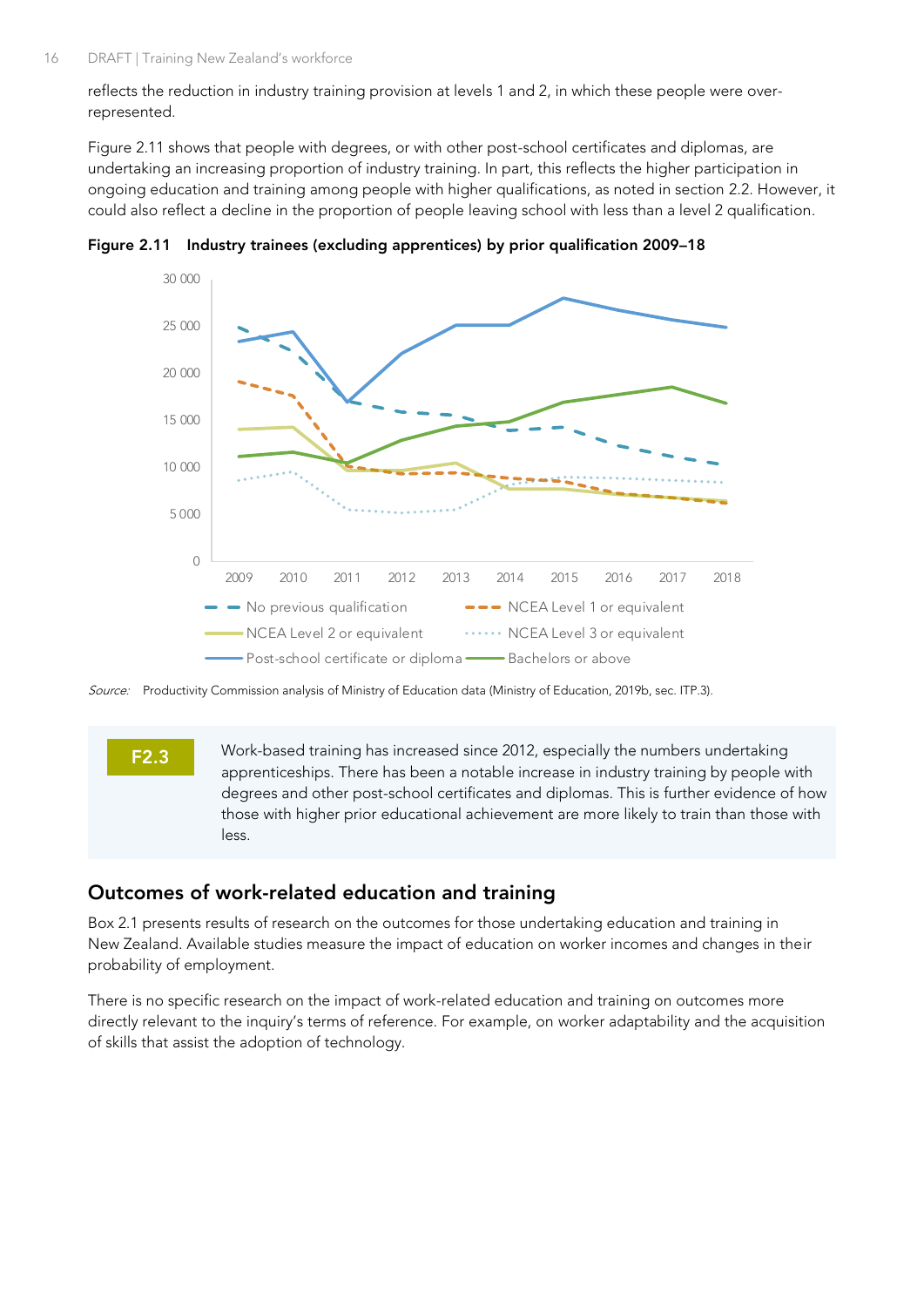#### <span id="page-28-0"></span>Box 2.1 **Income and employment returns from education and training in New Zealand**

#### **Lower-level education tends not to boost incomes, but can boost employment**

Several studies have found that completion of qualifications at NZQF levels 1–4 provides little income benefits to graduates, but sometimes offers employment benefits.

- Crichton (2009) examined the labour-market outcomes of employees who had left a programme of industry training during 2003–05. She found that gaining a qualification at NZQF level 1 or 2 or completing a limited credit programme did not improve average earnings during the 48-month period after training started. However, employment rates for this group were 3-8% higher.<sup>15</sup>
- Crichton and Dixon (2011) investigated the labour-market returns obtained by working adults aged 25–64 years, who enrolled with a tertiary education provider and completed a certificate or diploma at levels 1–6, from 2003–05. The study compared their pre- and post-study earnings with those of a matched group who did not return to tertiary education. Except for certificates in a small number of fields of study, students who completed a level 1–4 certificate generally did not increase their average earnings (relative to the comparison group) within three years of completion.
- Tumen, Dixon and Crichton (2018) found that young adults (aged 15–21) who completed a level 1–4 NZQF certificate, after previously having left school without completing NCEA level 2, were more likely to be employed than those who did not complete a certificate. But they also found "no evidence that having a higher qualification led to higher levels of earnings for those with jobs" even after six years (2018, p. 41).

#### **Higher-level certificates or diplomas provide higher, but mixed, returns**

Achievement of qualifications at NZQF level 4 or higher tends to provide higher income and employment returns, although these results have varied by gender, age, and subject field.

- Crichton (2009) found that achievement of NZQF level 4 or higher qualifications improved students' earnings, with an average increase of 7% relative to the comparison group 48 months after training started. The earnings of men aged 15–24 were 11% higher, while other men saw improvements of 1–4%. The earnings of women improved by 2%.
- Crichton and Dixon (2011, p. xii) found that gaining a level 5–6 diploma was "associated with an 8 percent increase in the relative earnings of women, on average, and a 6 percent reduction in the relative earnings of men, on average." Income benefits varied by subject, with increase in relative earnings found for engineering diplomas (men) and education and commerce diplomas (both genders). Diplomas in other fields "were associated with no improvements or reductions in relative earnings" (ibid).

#### **F2.4**

Lower-level education and training (ie, New Zealand Qualifications Framework levels 1–4) in New Zealand tends not to boost people's incomes but can improve their employment outcomes compared to similar people who do not undertake training. The achievement of higher-level certificates and diplomas can improve incomes, although its effects vary by gender and field of study.

<sup>&</sup>lt;sup>15</sup> Defined as a "subset of a qualification ... (typically between 20 and 40 credits) [that] does not result in the achievement of a national qualifications" (Crichton, 2009, p. 8).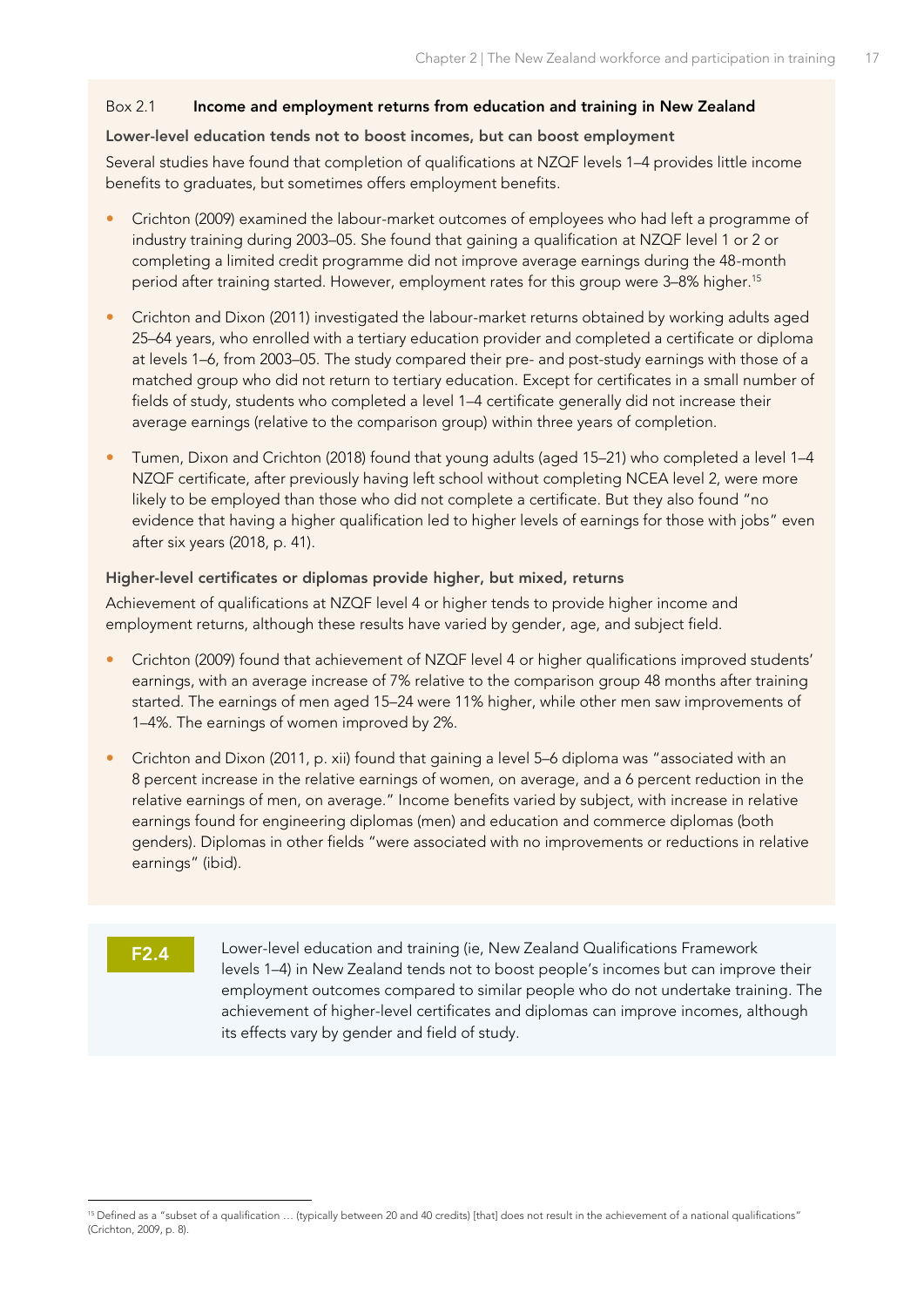## **A more complete picture of education and training outcomes is lacking**

The studies cited in [Box 2.1](#page-28-0) focus on a subset of education and training – that which results in the award of a certificate or diploma. To supply a more complete picture of the outcomes from education and training, the Commission has contracted Motu Economic and Public Policy Research to examine the impacts of education and training on earnings and employment, including higher-level learning (levels 7–10) and non-formal education. This will include investigating the:

- effects of different types of education on income, employment type, security of employment;
- effects of different learning pathways (eg, studying while working vs. stopping work to study); and
- the most influential characteristics (eg, age, gender, field of study, prior achievement) on outcomes.

The results of this project are due in March 2020 and will inform the inquiry's final report.

## <span id="page-29-0"></span>**2.5 Barriers to education and training in New Zealand**

#### **Survey results emphasise time and costs as barriers**

Several surveys have investigated worker and employer views on the barriers to workplace education and training in New Zealand. Both groups cite insufficient time and costs as major barriers to education and training. 16

New Zealand workers reported insufficient time as a barrier to education and training at higher rates than the OECD averages, and time barriers were particularly prominent for the self-employed (OECD, 2019c). Fifty-six percent of employers surveyed for the 2012 Industry Training Review said that cost was a "main barrier to organising further training" and 58% cited the cost of having staff away from work (Ministry of Education, 2012, p. 30).

## **Quality, relevance, and information also feature**

Insufficient information about education and training, doubts about its impacts, and a lack of suitable, relevant or quality education and training were also cited as significant barriers by employers in responses to the 2016 business operations survey [\(Table 2.1\)](#page-29-1) and the 2012 Industry Training Review survey [\(Figure 2.12\)](#page-30-0).

| Factor                                                    | $6 - 19$ | $20 - 49$ | $50 - 99$ | $100+$ |
|-----------------------------------------------------------|----------|-----------|-----------|--------|
| Lack of information on the type of training most needed   | 13%      | 10%       | 12%       | 12%    |
| Concern that employees will leave or be poached           | 16%      | 20%       | 15%       | 12%    |
| Uncertainty over whether training would make a difference | 18%      | 19%       | 19%       | 17%    |
| Lack of interest from staff                               | 18%      | 15%       | 16%       | 13%    |
| Lack of management time to organise training              | 20%      | 21%       | 20%       | 17%    |
| Lack of suitable courses or training providers            | 24%      | 24%       | 24%       | 22%    |

#### <span id="page-29-1"></span>**Table 2.1 Proportion of firms reporting factors restricting staff training to a "medium" or "high" degree, by number of employees, 2016**

Source: Productivity Commission analysis of Stats NZ business operations survey 2016 data.

Firm size appears to make little difference to the factors reported in [Table 2.1.](#page-29-1)

<sup>&</sup>lt;sup>16</sup> In, for example, the 2016 Business Operations Survey, the 2015 PIAAC round, and a survey of employers conducted for the 2012 Industry Training Review.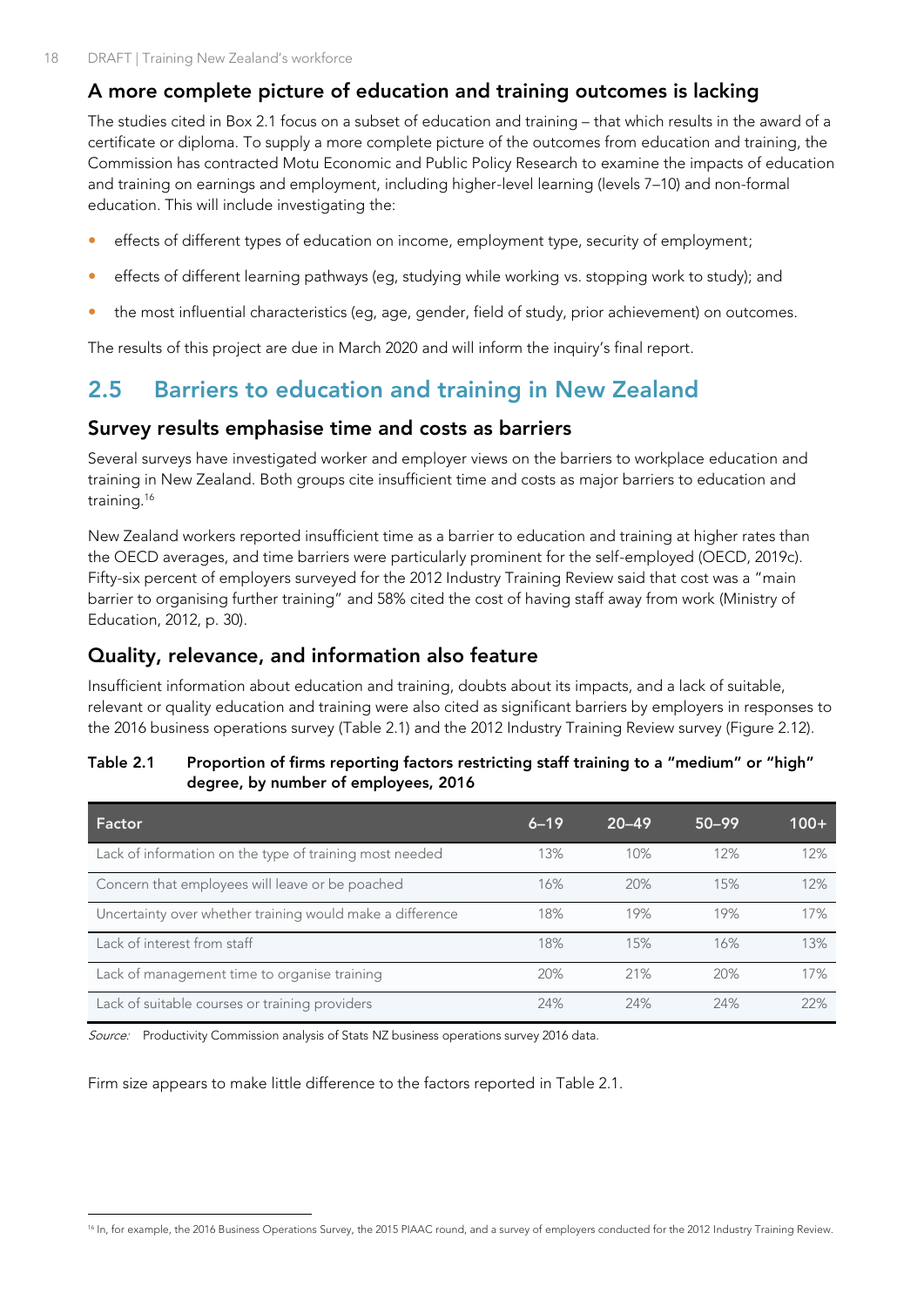<span id="page-30-0"></span>



Source: Ministry of Education (2012).



Barriers to education and training, for both employers and workers, include insufficient time, the cost of training, lack of information, and concerns about relevance and quality.

High employment rates and rising wages both increase the cost of spending time out of work. Higher time costs tend to increase demand for flexible models of education and training that people can pursue without forgoing work opportunities. The high share of New Zealand workers reporting time as a barrier to education and training suggest that the system is not meeting this demand for flexible delivery. Chapter 3 recommends policy changes that would make it easier for working-age adults to access education and training, and that would encourage providers to be more responsive.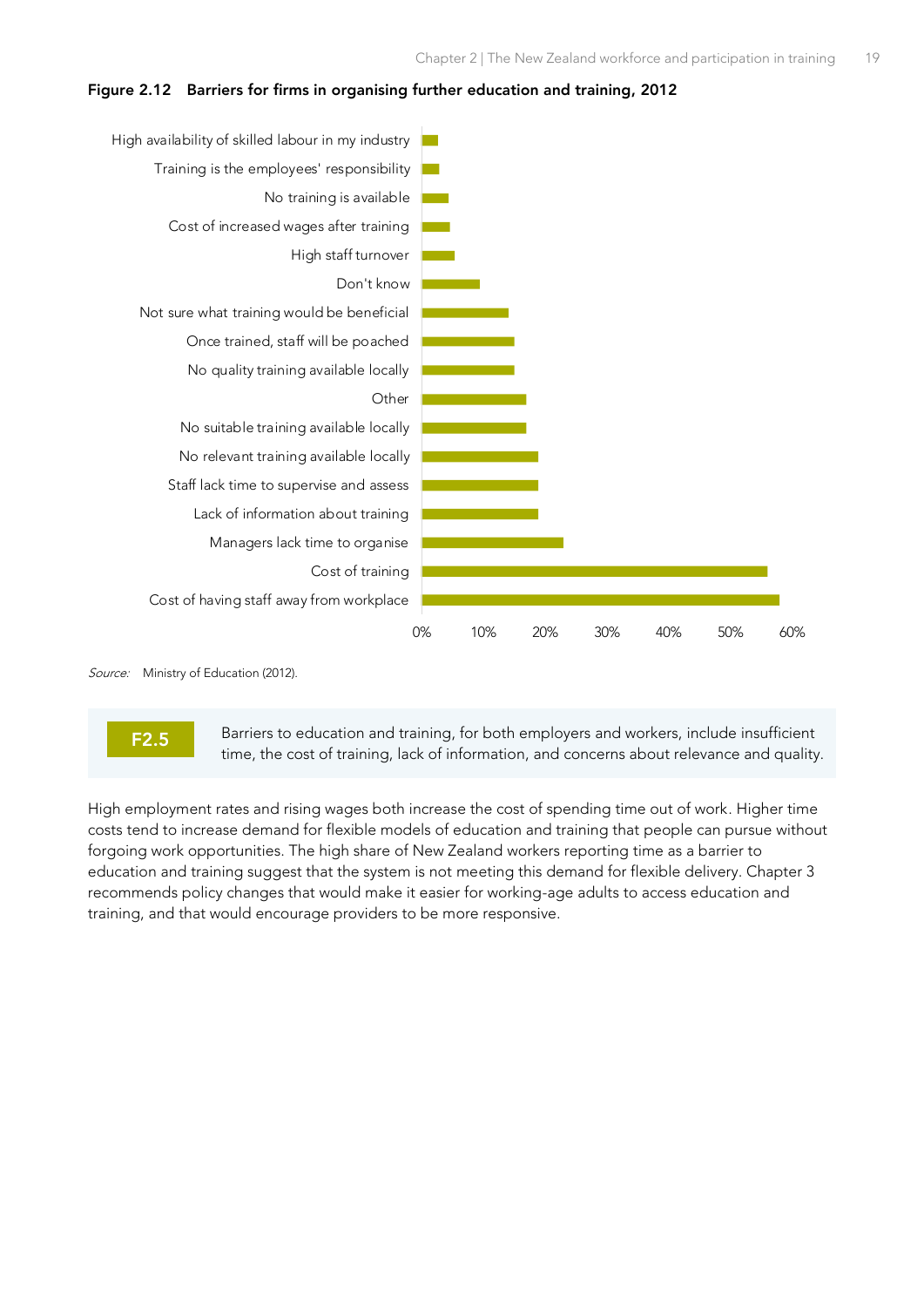## <span id="page-31-0"></span>**3 Improving the education and training system**

#### **Key points**

- In implementing its reforms of the vocational education and training system, the Government should widen access to work-based education and training for all people in the workforce and for volunteers, rather than restricting access based on employment status. This includes widening access to student loans, and ensuring new migrants' eligibility to government-funded vocational education.
- Existing policies limit short courses, micro-credentials and recognition of prior learning. These limits, if addressed, could support labour-market dynamism.
- The current education and training system favours on-campus full-time study for long qualifications, but such study is not well suited for people already in the labour force. The Government should extend funding eligibility to providers for students who do not intend to pursue full qualifications.
- Restrictions on the provision of micro-credentials (such as funding caps) and on the recognition of prior learning (such as funding policy decisions relating to minimum learning hours) should be removed.
- The proposed new vocational education and training system should have clearly specified roles and accountabilities for its component organisations. These should cover programme design and approval, resource allocation and provider accountability.
- The lack of significant funding reallocation between tertiary providers over time has led to inertia and conservatism. It has dampened incentives for providers to innovate and to be responsive to student and employer needs. It will be important to avoid creating more inertia and conservatism in the proposed, but yet to be designed, unified funding system.
- Government could look to active labour-market policies, rather than education interventions aiming for qualifications, for low-skilled at-risk young people to help them achieve sustainable employment and economic independence. The current review of active labour-market policies by the Ministry of Social Development is an opportunity to investigate such a change.

## <span id="page-31-1"></span>**3.1 Widen access to work-based education and training**

#### **Everyone in the workforce should have access to work-based training**

The Industry Training and Apprenticeships Act 1992 states that a "trainee" must have a training agreement that forms part of their employment agreement. A trainee must therefore be an employee, as defined by the Employment Relations Act 2000. ITOs cannot arrange training for, or fund the training of, anyone who is not an employee. The Education (Vocational Education and Training Reform) Amendment Bill currently before Parliament continues this approach, also defining a trainee in a way that requires them to have a training agreement attached to an employment agreement.

Nearly one in five people in New Zealand's workforce are excluded by this legal definition, because their job is as an employer (eg, small business owners), or because they are self-employed. It also excludes people in approximately 1.2 million volunteer roles in New Zealand (Volunteering New Zealand, 2019).

[Figure 3.1](#page-32-0) details the work arrangements of the 2.6 million people employed in New Zealand in 2018.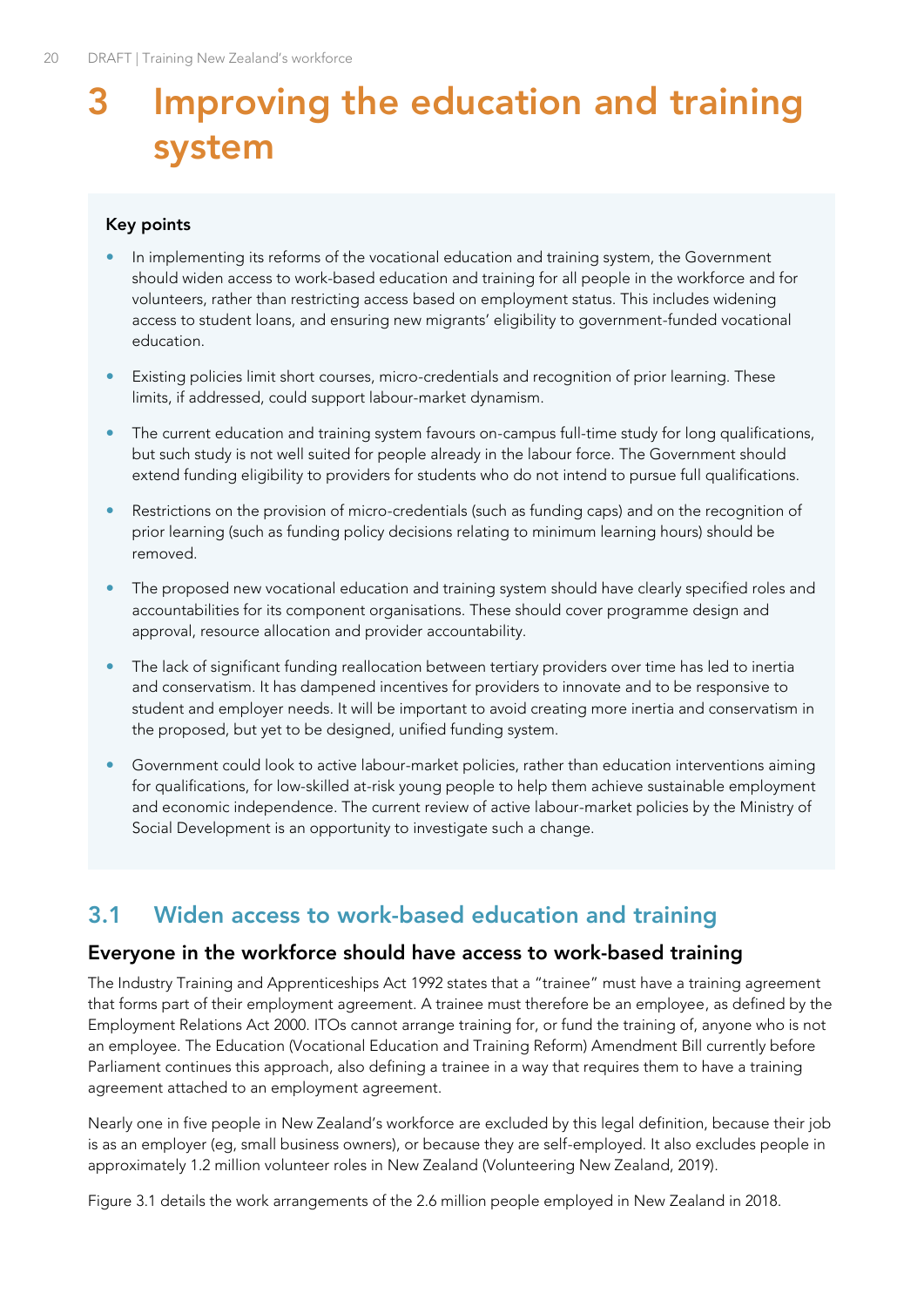<span id="page-32-0"></span>



Source: Productivity Commission analysis of Stats NZ December 2018 survey of working life.

Tying the statutory definition of a trainee to employment status serves no apparent policy purpose. In the case of longer training programmes such as apprenticeships, it may be desirable to promote a long-term commitment and ongoing relationship between the trainee and those supervising their training. But such a commitment can be specified in the quality standards for particular training programmes and qualifications, rather than by legislation that excludes anyone who is not an employee from being a "trainee".

No aspect of the Government's vocational education and training reforms appears to *require* a trainee to be defined by employment status. Embedding distinctions between employees, other workers, and learners in legislation risks maintaining an unjustified disparity in access to education and training.<sup>17</sup>

- **F3.1** New Zealand's industry training system unduly restricts access to work-based training to people who are employees. The Education (Vocational Education Reforms) Amendment Bill currently before Parliament continues the current definition of a "trainee" as a person with a training agreement that is part of an employment agreement as defined under the Employment Relations Act 2000. No aspect of the Government's reforms appears to require a trainee to be defined by employment status. Embedding distinctions between employees, other workers, and others in legislation risks maintaining an unjustified disparity in access to education and training.
- **R3.1**

In implementing its reforms of the vocational education and training system, the Government should widen access to work-based education and training to all people in the workforce and to volunteers, rather than restricting access based on employment status. Where apprenticeships or other training programmes need long-term ongoing relationships between trainees and their work-based supervisors, this should be specified in programme requirements, rather than through a legal definition of "trainee".

<sup>&</sup>lt;sup>17</sup> Current employment case law also constrains the ability of platform or temporary employment agencies to offer training to contractors. NZPC (2019a) made recommendations to address this constraint.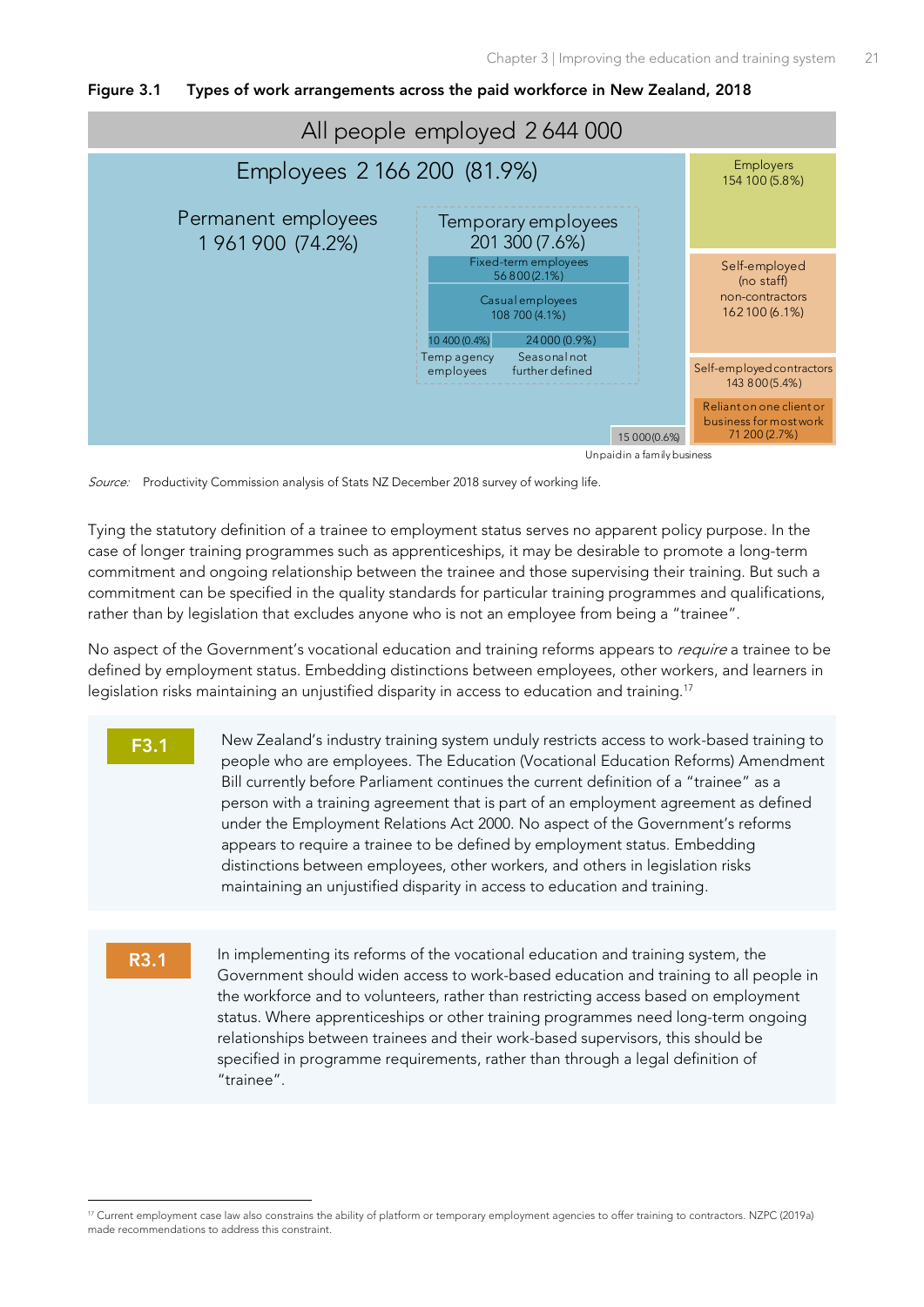## **Ensure new migrants' eligibility to government-funded vocational education**

Migrants make a numerically larger contribution to the flow of skills into the labour market and school leavers (section [2.1\).](#page-19-1) Allowing migrants to gain new skills promotes their smoother integration into work, and can improve productivity.

At present, any employee legally entitled to work in New Zealand can participate in work-based training arranged by an ITO, supported by government funding. Access is tied to a person's right to work, not to their residency status or how long they have lived in New Zealand.

For people studying at a polytechnic or other tertiary provider, their citizenship or residency status and length of residence determines their eligibility for government tuition subsidies, regulated tuition fees, student loans and student allowances. "Domestic student" status applies to New Zealand citizens, Australians, people with residence class visas, and refugees. Student loans and allowances are available to Australians and people with residence visas after three years being "ordinarily resident" in New Zealand.

Apprentices and other industry trainees who enrol with a tertiary education provider as part of their training programme qualify as domestic students regardless of their residency status or length of residence.

The vocational education and training reforms aim to align work-based industry training and provider-based tertiary education programmes, and to fund them through a unified funding system. It is not yet clear what eligibility and funding rules will apply to workers who wish to access vocational education and training, but who do not (yet) have ongoing residency rights. Rules will be needed to distinguish between these trainees and "international students" who may enrol in the same programmes (and who may seek work experience as part of their study).

The proportion of industry trainees who do not have residency status is unknown. At 31 October 2019, there were 58 000 people in New Zealand with essential skills temporary work visas, and 38 000 people with recent residents and partnership visas (MBIE, 2019). Approximately 40% of essential skills visa holders gain residency within three years. In 2015, only 2.7% of apprentices held temporary work visas, but the proportion of temporary visa holders in shorter industry training programmes will be substantially higher (Ministry of Education, 2017).



## **Widen access to student loans**

Alongside the reforms to the provision of vocational education and training, the Commission believes reforms are also needed to student loans, to better enable adults and workers to access the tertiary system.

Under current policy settings, access to student loan scheme finance for course fees is limited to people enrolled in course loads larger than 0.125 EFTS – equivalent to a typical undergraduate university paper. This means that someone studying one course at a time must self-fund their study.

People in the workforce are arguably better placed than those coming straight from school to fund tertiary study themselves, as they have an income and are therefore less likely to be credit constrained. This limit is most likely to affect those on lower incomes, who may not have the savings available to self-fund.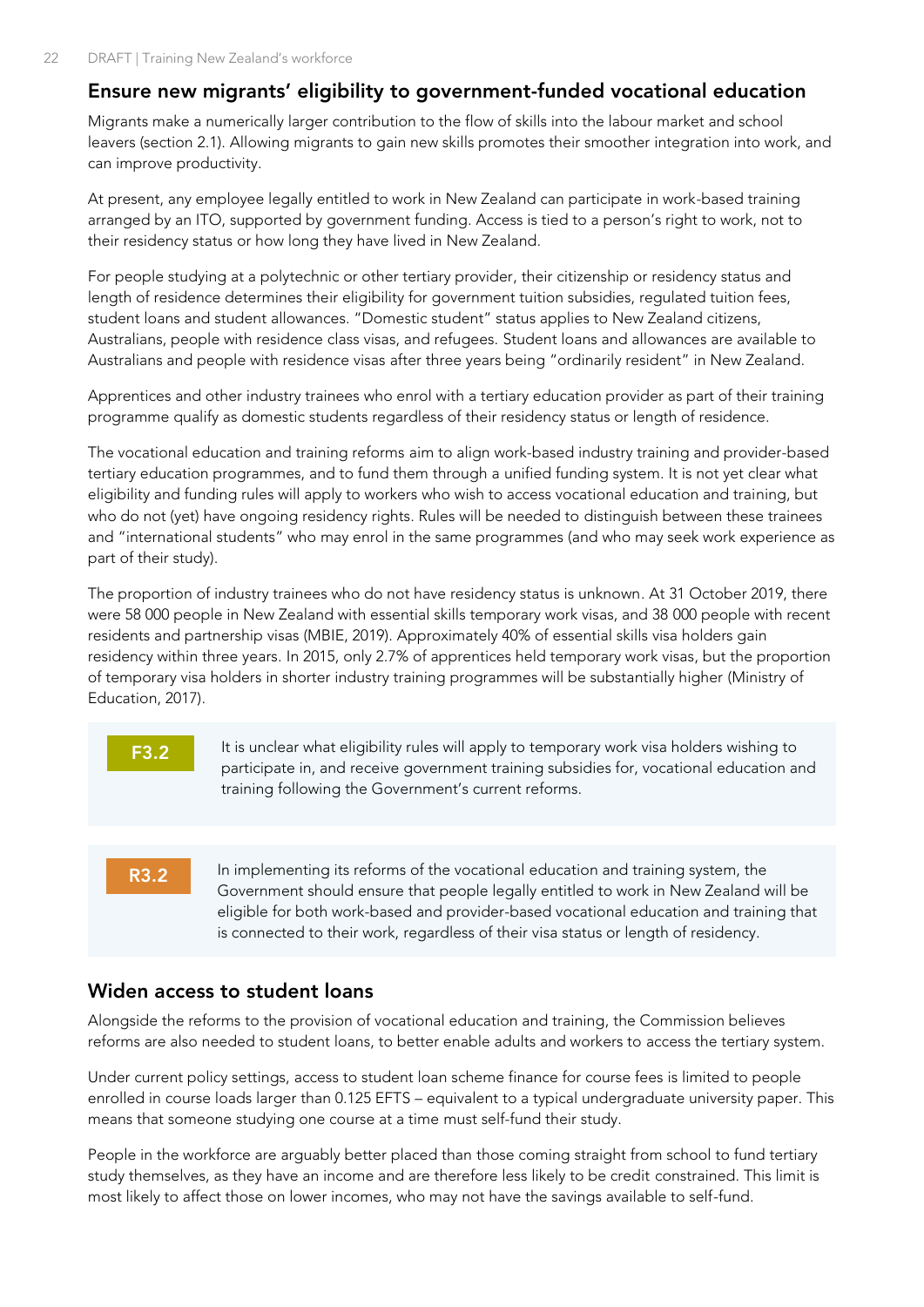There seems little good reason to prevent people accessing student loans to pay fees for periodic and small bursts of training, provided access continues to be limited to approved courses. Those in employment will immediately begin repaying their loans as they earn, limiting the fiscal costs to government.



The Ministry of Social Development should remove the 0.125 equivalent full-time student minimum course load for access to student loans for compulsory course fees.

#### **Other policies that might widen access to training**

Other policy interventions could reduce barriers or address weak incentives to train, for workers or firms. The Commission briefly examines some of these interventions in Appendix B. It is not proposing to take the analysis further in this inquiry but welcomes feedback from submitters with alternative views.

## <span id="page-34-0"></span>**3.2 Credentials for labour-market dynamism**

This section examines policies that limit short courses, micro-credentials and recognition of prior learning. These limits, if addressed, could support labour-market dynamism.

## **The system favours on-campus full-time study for long qualifications**

The Commission previously found that policy and funding settings, and providers' internal business models have generally been geared to favour on-campus full-time study for long qualifications by younger students (NZPC, 2017).

A high-performing education and training system for a dynamic labour market should support not only progress up a qualifications ladder but also lateral moves to new fields, and new skills that help people to adapt to changing circumstances.

Education policy makers can tend to assume that tertiary education and training should always involve progression to higher-level qualifications. However, people who are in the labour force may seek to develop particular job-specific and applied skills that are credentialled at the same level as, or at lower levels than, the qualifications they already hold. Although people may want to take only a few courses, providers are required to enrol students in whole qualifications in order to receive government funding.

The Building and Construction ITO (BCITO, sub. 25, pp. 4–5) submitted that current education paradigms and policies do not recognise that people's career and learning pathways are not always linear:

… as part of the emphasis on lifelong learning there needs to be clear recognition on a policy level that people's education pathways (and credential accumulation) may not be linear; people may undertake a Level 4 Apprenticeship, and then a micro-credential at Level 3, then a Level 6 or Level 7 advanced qualification, and then another Level 3 micro-credential.

In New models of tertiary education (NZPC, 2017) the Commission recommended that the government extend funding to providers for students who do not intend to pursue full qualifications (R14.10). The Commission reiterates that recommendation.

#### **R3.4**

**R3.3**

The Government should extend funding eligibility to providers for students who do not intend to pursue full qualifications, and remove specifications that limit the provision of short courses.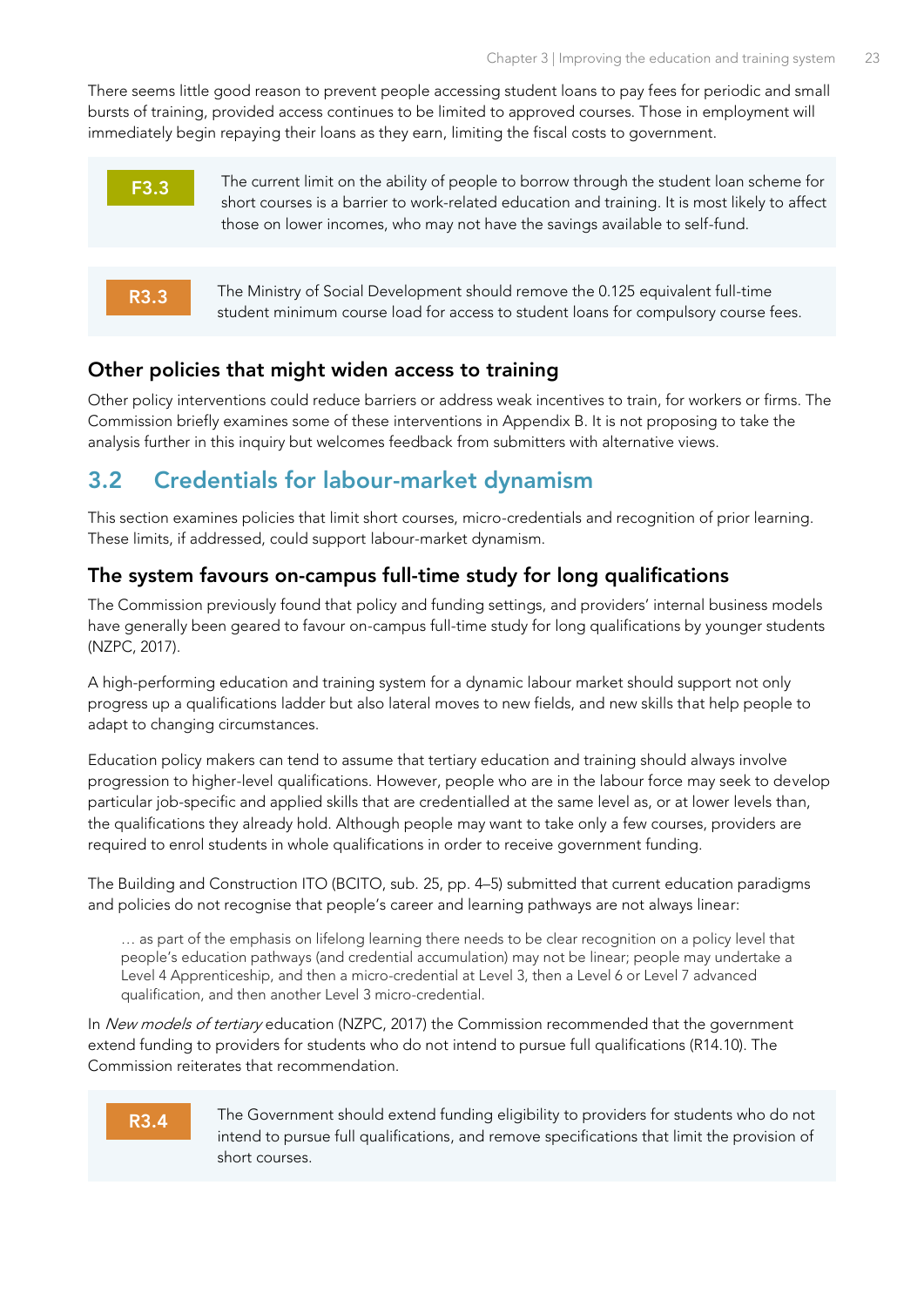#### **An over-emphasis on completion rates encourages providers to chase full-time students**

The education performance indicators (EPIs) that the Tertiary Education Commission (TEC) uses to assess and allocate funding to tertiary providers rely heavily on completion rates, that is, the proportion of those starting a course that complete a qualification.

Part-time students tend to have lower qualification completion rates. Providers' EPIs are marked down if their students do not complete the qualification in which they enrolled, even if they have passed all the courses they wanted to do, or if they stopped studying to take up a job offer.

The Commission recommended in 2017 that the TEC should change the way it measures completions so that provider performance is not penalised if a student finds a job.

The incentive for providers to prefer full-time over part-time students could be softened by having separate EPIs for full- and part-time students, and for students enrolling in a single course (if R3.4 was adopted).

## **Micro-credentials**

Micro-credentials are "short courses focused on a coherent set of competences" (Ministry of Education, sub. 48, p. 6) that offer people an opportunity to gain a qualification that recognises existing skills and competencies, or to upskill. Stone (2010) suggested that this type of credential is compatible with the workplace, especially to encourage training in small firms. Given the finding of Coleman and Zheng (2020) that a significant number of job moves involve a change of industry, micro-credentials can help people move by giving them a portable qualification. This facilitates labour-market dynamism.

The Commission hosted a roundtable of industry and education stakeholders with expertise in microcredentials to inform this report (NZPC, 2019b). Roundtable participants noted that micro-credentials are important for people at boundaries, such as those changing employers or careers.

Participants observed that current funding and approval rules [\(Box 3.1\)](#page-35-0) constrain the growth of formal microcredentials (ie, those accredited by NZQA). The Industry Training Federation similarly commented that the "recent introduction of micro-credentials as recognized (and fundable) educational products is a good start in this regard, but it remains a prescriptive system that should be seen as a starting point, rather than a full solution" (sub. 29, p. 3).

#### <span id="page-35-0"></span>Box 3.1 **Rules for the approval and funding of micro-credentials**

From 1 August 2017 to 30 June 2018, the New Zealand Qualifications Authority (NZQA) carried out micro-credential pilot projects with three organisations (US-based online education firm Udacity, Otago Polytechnic and the Young Enterprise Scheme). The pilots aimed to "better understand the role microcredentials could play in New Zealand's education, training and qualification system of the future".

Following these pilots, new NZQA rules for the approval of micro-credentials require that they must:

- be "a coherent arrangement of learning or training … based on clearly linked aims, outcomes, content and assessment practices";
- demonstrate evidence of need from employers, industry and/or community;
- "typically … not duplicate current quality-assured learning approved by NZQA";
- be reviewed annually to confirm they continue to meet their intended purposes; and
- be 5–40 credits in size (NZQA, 2018a).

In 2019, the TEC issued new guidelines for funding micro-credentials, which set four criteria to assess funding applications. To be funded, micro-credentials must fit a definition, have end-user buy-in, contribute to government priorities, and complement private investment (TEC, 2019). As of mid-December 2019, NZQA have approved 73 micro-credentials, including welding, project management, and exceeding customer expectations (NZQA, 2019a).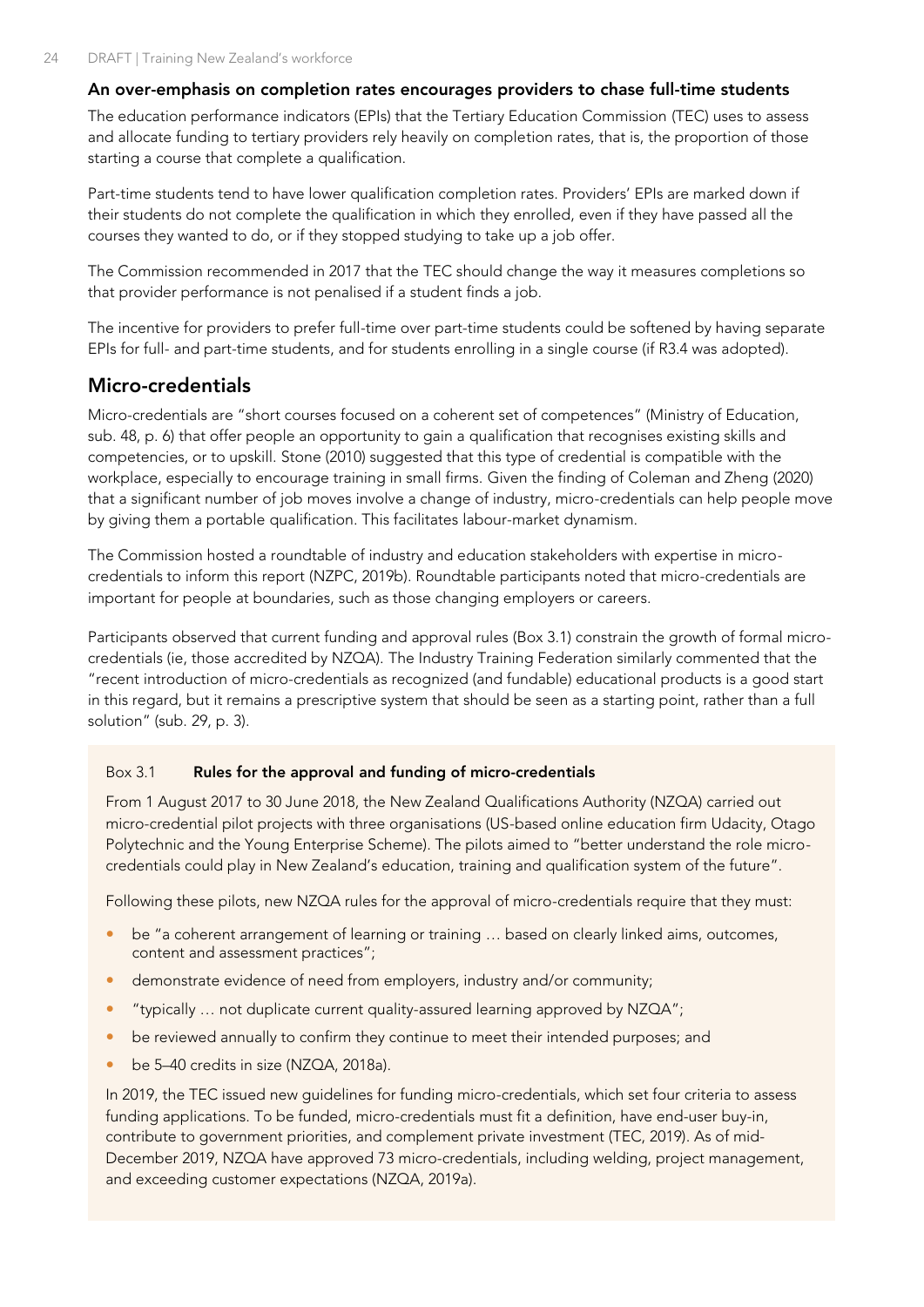#### **F3.4**

Micro-credentials have the potential to facilitate labour-market dynamism. Despite the recent introduction of New Zealand Qualifications Authority (NZQA) rules for the approval of micro-credentials and Tertiary Education Commission guidelines for their funding, considerable barriers remain to the provision of NZQA-approved microcredentials.

Two specific restrictions limit the provision of NZQA-approved micro-credentials.

#### **Limits on provision**

The TEC limits the availability of micro-credentials by restricting the amount of short-course delivery a tertiary provider or ITO can offer to 5% of the dollar value of its provision.<sup>18</sup> The TEC will now "consider exceptions" to this cap (TEC, pers. comm. 4 November 2019). The cap (and the exception by application policy) appears unduly blunt and restrictive. It means that only large tertiary providers can offer these programmes, and only as peripheral to their offerings of longer qualifications. It also effectively prevents specialist providers of NZQA-approved micro-credentials entering the market.

#### **R3.5**

The Minister of Education should, under section 159L of the Education Act 1989, issue a determination of funding mechanisms for student achievement component funding that removes the 5% cap on the delivery of micro-credentials, subject to providers demonstrating sufficient resources, capability and internal processes.

R3.5 is a specific example of the more general recommendation R3.4, which recommends that Government "remove specifications that limit the provision of short courses".

#### **Limits on "stacking"**

One of the potential benefits of micro-credentials is their ability to be "stacked" towards larger qualifications, that is, built on each other to "achieve mastery in a larger concept" via the creation of socalled "education playlists" (Ryerse, 2017).

It is not easy for students to stack NZQA-approved micro-credentials. NZQA (2018c) stated that

[w]hile it is possible to use micro-credentials to enable stackable learning, NZQA considers it important to avoid a situation where every programme currently delivered is disaggregated into its components and offered as micro-credentials. This will help to avoid duplication of learning, fragmentation of qualifications, and employer confusion.

An inability to stack micro-credentials devalues their potential to facilitate labour-market dynamism. Workers may be less likely to embark on study if they believe they may be unable to build a qualification over time.

At the Commission's roundtable, participants considered that NZQA's concern that micro-credentials would duplicate learning, fragment qualifications and cause confusion for employers is overblown. In many cases, firms prefer established qualifications, and value micro-credentials as add-ons, permitting specialisation or upskilling (NZPC, 2019b). Additionally, the Micro-credentials in Engineering Education Community of Practice contended that NZQA's concerns are "overstated and fundamentally misunderstand the potential of micro-credentials" (Mischewski, 2019).

<sup>18 &</sup>quot;Under the funding conditions for Student Achievement Component (SAC) funding, micro-credentials are counted as training schemes. Without TEC's agreement, training schemes cannot comprise more than five percent of the total dollar value of a TEO's delivery" (TEC, 2019, p. 4).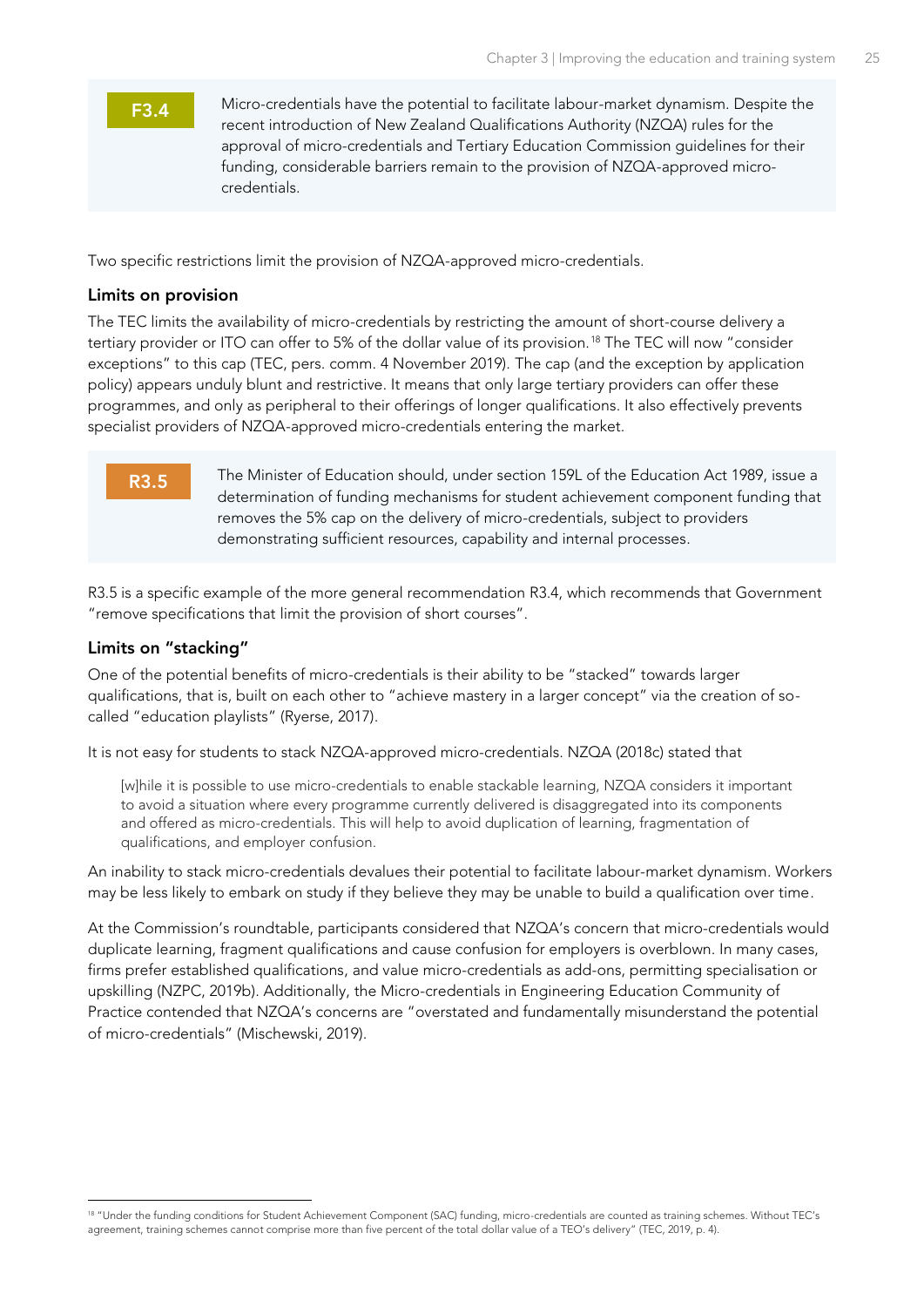#### **F3.5**

"Stacked" micro-credentials are more valuable to workers, as they can build a qualification over time. Being unable to stack could discourage workers from embarking on study. Concerns that the stacking of micro-credentials could lead to duplication, fragmentation of qualifications, and employer confusion do not outweigh the benefits of stacked micro-credentials for workers and for labour-market dynamism.

Any industry body or other organisation can offer micro-credentials in New Zealand outside of the NZQAapproval framework. These may be suitable where technology is fast-moving as industry-provided microcredentials are likely to respond more rapidly to change. However, NZQA-approved micro-credentials offer particular advantages for labour-market dynamism. For the workers who change industry when changing jobs, externally validated (such as NZQA-approved) micro-credentials are more likely to be recognised across industries (NZPC, 2019b).

Monitoring the system impact of greater volumes of NZQA-approved micro-credential delivery would be important, if the Governments adopts recommendation 3.5 (or relaxes the limits on stacking microcredentials).

## **Recognition of prior learning**

Recognition of prior learning (RPL) "assesses what an incoming learner already knows and can do, and provides the learner with credit toward a qualification on that basis" (NZPC, 2017, p. xvii). Micro-credentials offer one avenue to credentialise RPL.

NZQA rules require that providers seeking approval for their programmes must have "clear, relevant, and appropriate regulations that specify requirements for … recognition of prior learning" (NZQA, 2018b, p. 3). However, current funding policy creates a barrier to greater RPL. This barrier "stems from a requirement that providers deliver a certain number of learning hours per funded EFTS" (NZPC, 2017, p. 122).

In New models of tertiary education, the Commission recommended that the TEC "remove any reference to inputs [eg, learning hours] in its definition of an Equivalent Full-Time Student. It should instead rely on the relevant quality assurer's assessment of 'credit value' to determine the funded size of courses and qualifications" (NZPC, 2017, p. 419). That recommendation was not adopted (Goldsmith, 2017).

But even in a less restrictive funding environment, other constraints may limit an expansion of RPL. A 2015 NZQA survey of providers found that many offered RPL, but that there were several barriers to its wider use (NZQA, 2017). <sup>19</sup> Many overseas jurisdictions also have low take-up of RPL and a failure to meet expectations (Hargreaves & National Centre for Vocational Education Research (Australia), 2006; OECD, 2019b).

## **F3.6**

Recognition of prior learning (RPL) would make it easier for individuals to move from one industry to another, as in-work learning is formalised by RPL via a credential. However, current funding policy creates a barrier to RPL.

The Commission reiterates its 2017 recommendation on the grounds that removing any reference to inputs in the definition of an EFTS would make RPL more attractive to providers and more accessible to workers.

## **R3.6**

To encourage providers to offer recognition of prior learning, the Tertiary Education Commission should remove any reference to inputs (eg, learning hours) in its definition of an equivalent full-time student.

<sup>&</sup>lt;sup>19</sup> The survey had 66 responses (about 10% of the tertiary sector), mostly private training establishments and polytechnics. Of the 66 respondents, 77% "offered some RPL either as credit toward a qualification, for an entire qualification, or for entry into a course" (NZQA, 2017, p. 3).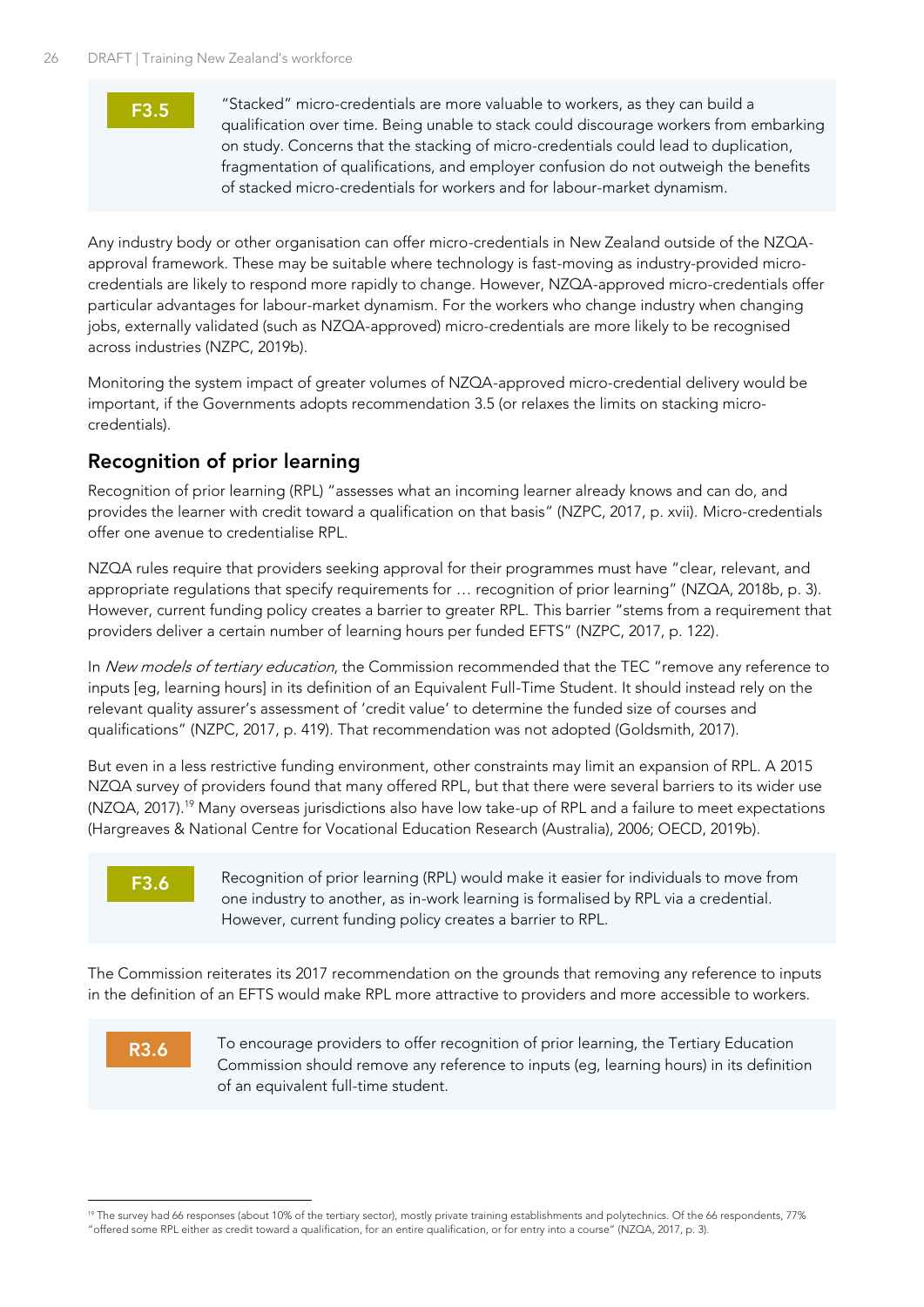## <span id="page-38-0"></span>**3.3 Improving system responsiveness**

#### **Making it easier to move money around the system**

The current funding model is unduly conservative and compliance-heavy, dampening incentives for innovation and responsiveness. The Commission noted in its New models of tertiary education inquiry that

the more fundamental causes of system inertia, and the barriers to a system that is truly fit for purpose in a fast-changing society and economy, are baked into the system's architecture by the central allocation of funded places … Government's investment in tertiary education, and the collective investment of students, do not flow to providers that are better at teaching, or move innovative, or offering what student want. Existing providers – especially TEIs – can rely with reasonable safety on being reallocated a similar volume of EFTS year after year, as long as their performance does not fall below minimum standards. (NZPC, 2017, p. 399)

Other aspects of funding policy that constrain innovation and responsiveness include:

- the EFTS funding formula based on inputs (eg, learning hours) rather than outputs or outcomes, which requires tertiary organisations to bundle up services that could be offered separately (eg, content design, teaching, assessment, credentialing and pastoral care); and
- allocation decisions that try to achieve goals other than teaching and learning (eg, regional economic development, maintenance of research capability, provision in small markets), and which therefore send mixed messages to providers.

The incentives created by the funding system do not reflect objectives of improving accessibility and responsiveness to students or employers.

The TEC (sub. 42, p. 2) acknowledged the need for change in its submission, observing that the "current funding system will need to become more flexible, agile and nimble with an ability for investment to be quickly and easily redirected to more relevant areas and courses as the economy shifts."

As part of the reforms to vocational education, the Government has announced it will develop a "unified funding system", bringing together both provider- and work-based training at NZQF levels 3 to 7 (excluding degree study).<sup>20</sup> This funding system would meet the following Cabinet-approved principles:

The unified funding system should:

- reward and encourage the delivery of high-quality education and training which meets the needs of learners, communities and employers
- support access to work-based education and training and encourage the growth of workintegrated delivery models
- supply strategically important delivery to meet national priorities, address regional labour-market demand, and be highly responsive to employer skill needs
- allocate funding through simple and transparent funding mechanisms which ensure provider accountability, and provide for greater stability as a platform to invest in innovation and growth. (Office of the Minister of Education, 2019, pp. 21–22)

The Commission previously noted problems with having separate funding models for workplace- and provider-based vocational training (NZPC, 2017). The unified funding system explicitly addresses this concern. It is important, however, that its design and implementation does not result in more inertia and conservatism. For example, the principle of providing for "greater stability" may lead to less, rather than more, innovation in the system.

The Cabinet-approved principles embody many, potentially conflicting, objectives. Without clarity over their relative priority, the new funding system may continue to suffer from the problems identified in New models of tertiary education.

<sup>&</sup>lt;sup>20</sup> The unified funding system is currently being designed. The Government's expectation is that the new system will be phased in over several years, starting in 2021.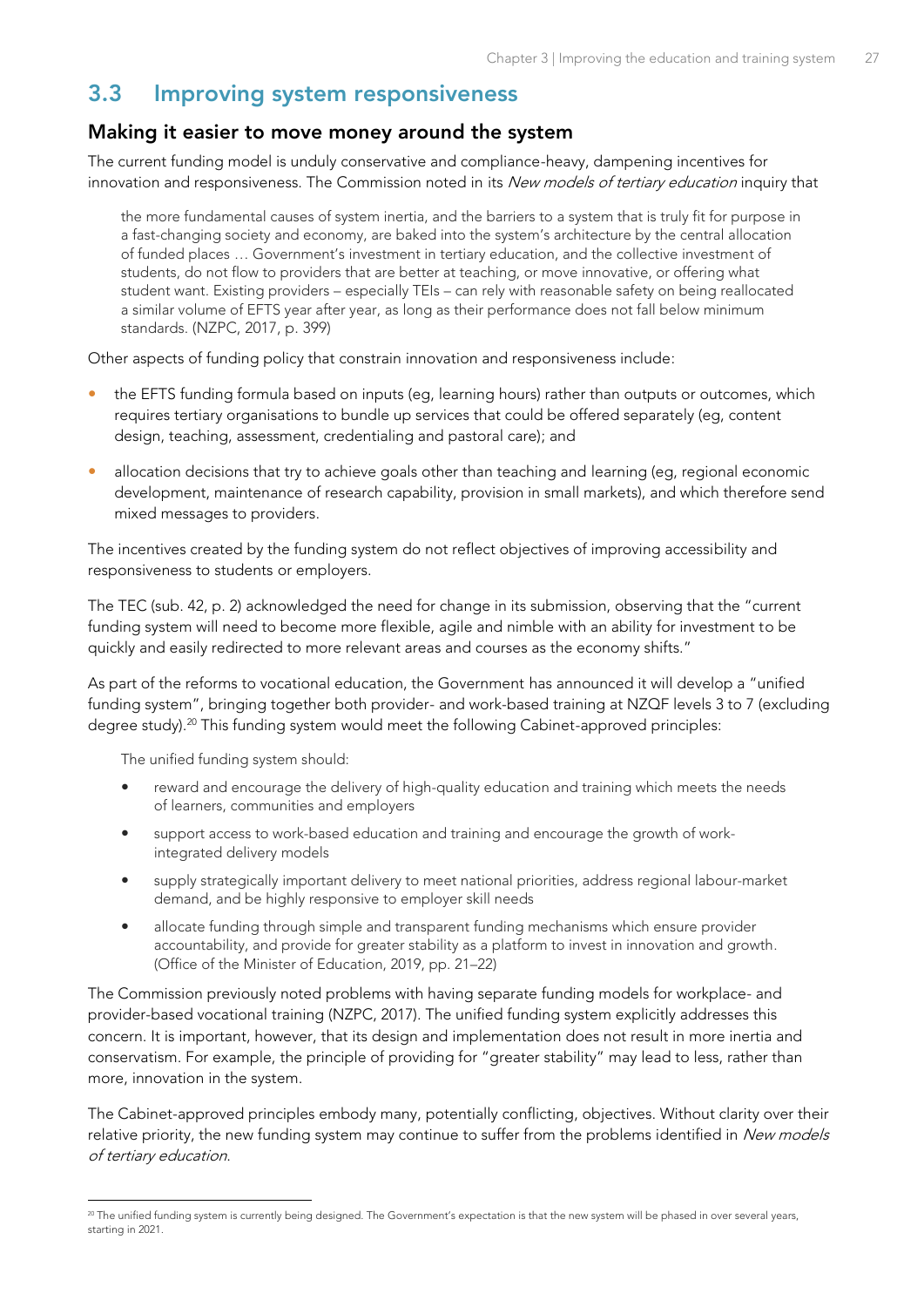## **F3.7**

The lack of significant funding reallocation between tertiary providers over time has led to inertia and conservatism. It has dampened incentives for providers to innovate and to be responsive to student and employer needs. It is important that the proposed unified funding system does not result in more inertia and conservatism.

In taking decisions on the new unified funding system for vocational education, the Government should aim to significantly increase innovation, responsiveness and the reallocation of resources.

## **Establishing clear roles and accountabilities**

A responsive education and training system needs institutions that can make decisions, allocate resources, and be held accountable for their decisions. This, in turn, implies having organisations with clear roles and accountabilities (NZPC, 2014). As currently envisaged, the governance and funding arrangements for the proposed new vocational education and training system risk creating conflicting roles and responsibilities, and unclear lines of accountability. Examples of this can be seen in programme design and approval, resource allocation and provider accountability.

#### **Programme design and approval**

Multiple organisations are involved in programme design and approval.

NZQA will have the power to "grant or refuse to grant approval" of a programme [s. 249, Education Act 1989]. NZIST will enjoy academic freedom, including "the freedom of NZIST and its staff to regulate the subject matter of its courses" and "the freedom … to teach and assess students in the manner they consider best promotes learning" [Education (Vocational Education and Training Reform) Amendment Bill, clause 222E(2)]. Six new workforce development councils (WDCs) will

… get to decide whether programmes are fit for purpose, whether they are on-the-job programmes (like an apprenticeship), taught on-campus or taught online by a provider, or a combination of these three. Unless a programme has the Workforce Development Council's confidence – effectively, industry's confidence – it won't be approved and won't be funded (Ministry of Education, 2019a, p. 7).

The Commission notes that the notion of "industry" might not be not useful for policy or regulatory purposes [\(Box 3.2\)](#page-40-0).

The Government should not place undue emphasis on the concept of "industries" or on WDCs to define the skills needs of the future workforce. Doing so may focus training on serving the old business models and technologies of incumbents, rather than encouraging innovation and new entrants.

#### **Resource allocation**

Fifteen regional skills leadership groups (RSLGs) will be established to "provide advice about the skills needs of their regions to the TEC, WDCs and local vocational education providers. TEC will be required to take their advice into account when making investment decisions" (Ministry of Education, 2019a, p. 8). The TEC will also have to "give effect to advice from a workforce development council about the mix of vocational education and training needed for the … industries covered by the workforce development council when deciding to give funding approval" [Education (Vocational Education and Training Reform) Amendment Bill, clause 159FA(1)(b)]. It is unclear how the TEC will or should balance competing advice from industry and regional interests.

The council of the NZIST will also have to take advice from the WDCs and RSLGs, as well as from internal staff, students' and Māori advisory committees, which it must consult "on significant matters relating to its strategic direction that are relevant to the class of people represented by that committee" [Education (Vocational Education and Training Reform) Amendment Bill, clause 222L(3)(a)].

While the NZIST council will be responsible for managing its portfolio of programmes nationwide and allocating funding and capital across its network of campuses, the TEC is responsible for managing the network of tertiary education provision nationwide through the investment plan process. It is unclear how resources will be allocated by these two organisations across the NZIST's various regions and campuses.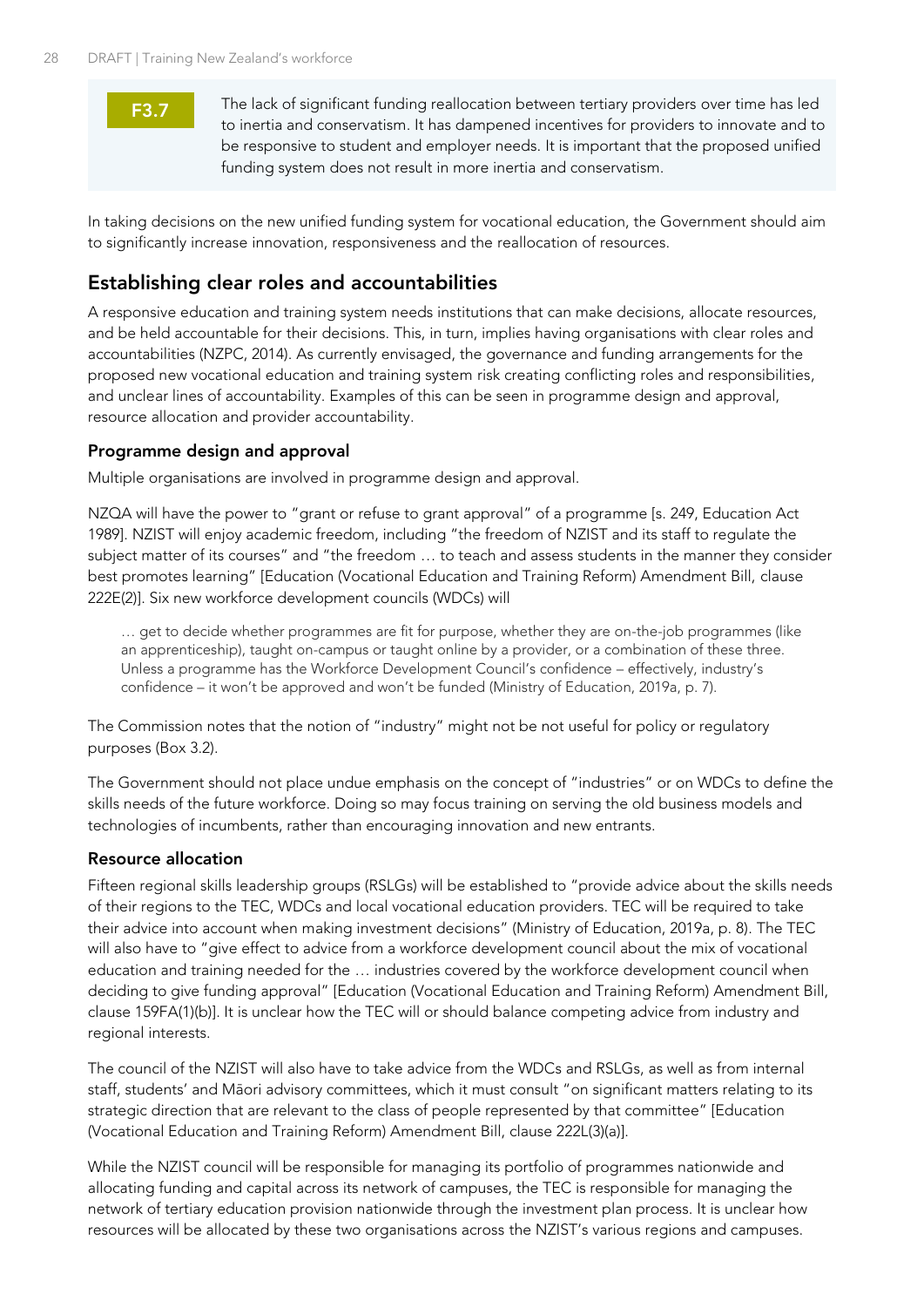#### <span id="page-40-0"></span>Box 3.2 **The problematic term "industry"**

Occupations do not always line up cleanly with industries. For example, accountants, engineers, drivers and salespeople working for Fonterra have more in common with people working in similar jobs elsewhere than they have with other dairy industry workers.

#### **Multi-product firms**

Statistical agencies group firms into "industries" based on their main product or service. This does not work well for multi-product firms. For example, Google is classed as part of the "advertising" industry, failing to reflect its dominant position in other markets. Google has much more in common with Amazon, Facebook, Netflix and other digital platform giants than with traditional advertising firms.

#### **New entrant and innovative firms**

Many new entrant and innovative firms do not fit comfortably within industry classifications and operate across multiple industries. Similarly, many new technologies and the skills required to manage them are more general purpose than industry specific.

#### **Firms can change industries**

Firms can change industries as they merge or divest operations, add or abandon products or change business models. Such changes are becoming more common – product and service variety has expanded in recent decades.

#### **Industry classifications lag economic changes**

It is unclear, for example, how Trade Me should be classified in the still-current 2006 Australia New Zealand Standard Industrial Classification coding framework.

#### **Provider accountability**

The 15 RSLGs "will hold the Institute to account, alongside other providers, for collectively meeting the needs of their local communities" (Ministry of Education, 2019a, p. 9). The NZIST will be accountable to the TEC for delivery against its Investment Plan, to the Secretary for Education for capital projects, and to the Minister for achieving its charter. 21

Without clarification of roles and responsibilities, there is a risk that the reforms could create tensions between organisational functions, muddy lines of accountability, and make it hard for resources to move to reflect student and employer needs.

## **F3.8**

Clear organisational roles, responsibilities and accountabilities underpin effective systems. Elements of the current vocational education reforms appear to create overlapping roles and functions and unclear lines of accountability.

#### **R3.7**

To reduce duplication and improve accountability, the Government should clarify the roles and responsibilities of the various agencies and organisations in the new vocational education system.

<sup>&</sup>lt;sup>21</sup> Accountability to the Secretary of Education for capital projects is for those over a set threshold and/or not already part of an approved capital plan.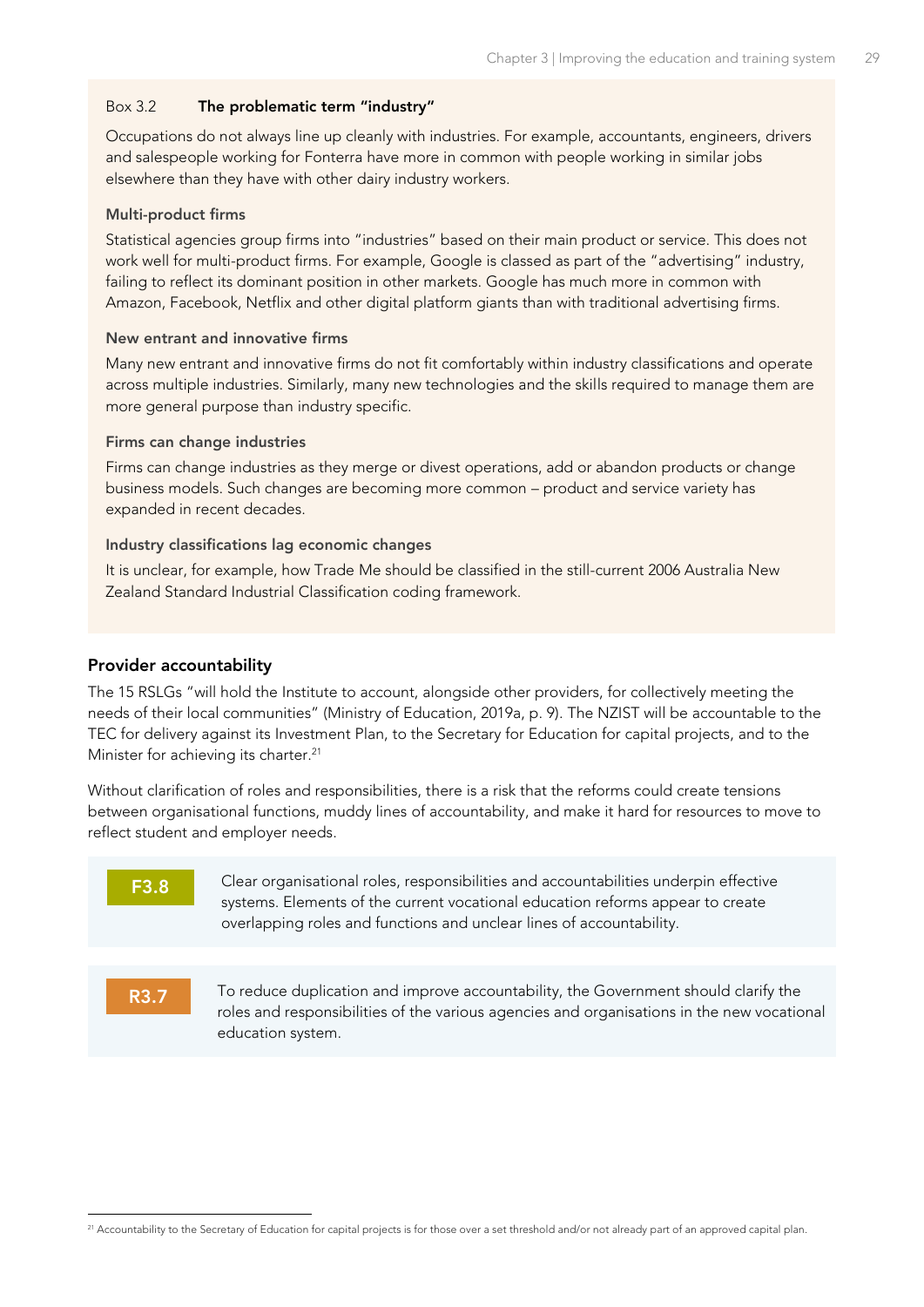## <span id="page-41-0"></span>**3.4 Youth at risk of long-term poor employment outcomes might benefit from a different approach**

Many government social services interventions are targeted at youth not in employment, education or training (NZPC, 2015). Improvements in employment outcomes for such youth could boost the country's productivity, social outcomes and wellbeing.

A recent meta-analysis of research findings suggests that the skills and opportunities these young people need are often best gained in work, with appropriate support (McGirr, 2019). This analysis further suggests that a different approach could better build their skills and employability, and improve their career opportunities and life outcomes.

Lack of work experience is a major barrier for young people because having work experience can signal employment capability and motivation, and demonstrate soft skills highly valued by employers. Preemployment programmes can be counterproductive if they emphasise formal education and attaining qualifications, and delay or limit work experience. Young people can end up churning between low-level tertiary education programmes, short-term insecure work, and welfare dependency.

Eight percent of 24-year-olds in 2015 had limited employment every year since age 16, and a high risk of lifetime limited employment (16% for Māori; 10% for Pacific). A further 15% had limited employment most years since age 16, and a medium risk of lifetime limited employment (27% for Māori; 21% for Pacific) (McGirr, 2019, p. 26).

A Ministry of Social Development (MSD) review of employment services delivered in 2016/17 rated the service for youth not in education, employment or training (NEETs) as having a negative impact (de Boer & Ku, 2019). McGirr (2019) found that policies and programmes targeting NEETs can capture people at relatively low risk of long-run limited employment while missing others who, although not claiming jobseeker benefits or registering as long-term unemployed, churn between low-paid short-term jobs and/or low-level tertiary education.

Rather than (or in addition to) targeting NEETs, programmes could target those young people in long-term limited employment, which would include those in minimum-wage jobs, those frequently underemployed, and those underemployed for long periods. Such people may not be current or frequent clients of MSD.

Government could look to active labour-market policies, rather than education interventions aiming for qualifications, for low-skilled at-risk young people to help them achieve sustainable employment and economic independence. The current review of active labour-market policies by MSD is an opportunity to investigate such a change.

## <span id="page-41-1"></span>**3.5 The wider education system**

In taking decisions on the funding system and other aspects of the reforms of vocational education, the Government should aim to significantly increase system responsiveness to meet the needs of, and support, a dynamic labour market. The recommendations in this report, if implemented, would improve access to education and training, and assist in meeting the skill needs of New Zealand firms and workers.

However, decision makers will also need to address some of the traditional boundaries and frictions in the wider education system, if that system is to be truly innovative and responsive to a future of work with increased technological change. The forthcoming draft report Educating New Zealanders for the future will discuss these boundaries and frictions.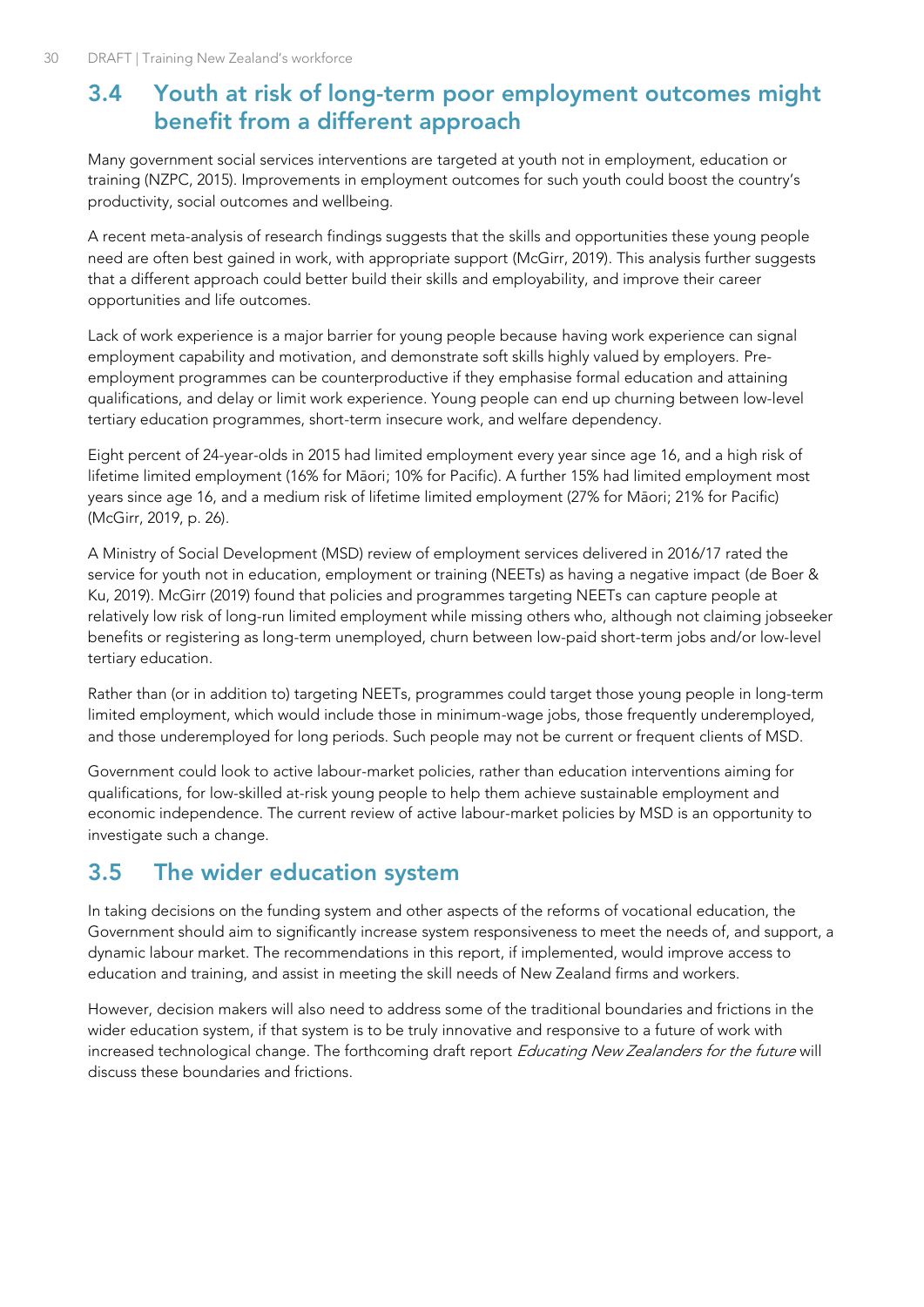## <span id="page-42-0"></span>**Summary of findings and recommendations**

## **Chapter 2 – The New Zealand workforce and participation in training**

|  | $\sim$ |  |
|--|--------|--|

| F2.1 | New Zealand workers have high rates of participation in work-related education and<br>training, compared to workers in other OECD countries. People in professional<br>occupations or with higher levels of prior education are more likely to take part in work-<br>related education and training.                                                                                               |
|------|----------------------------------------------------------------------------------------------------------------------------------------------------------------------------------------------------------------------------------------------------------------------------------------------------------------------------------------------------------------------------------------------------|
| F2.2 | Participation in provider-based tertiary education by people aged 25 years and older,<br>and by those who are active or recently active in the workforce, has fallen since 2009.<br>These declines have been faster than for younger cohorts. This fall in participation is<br>due to an improving labour market, and to policy changes which cut funding for lower-<br>level programmes.          |
| F2.3 | Work-based training has increased since 2012, especially the numbers undertaking<br>apprenticeships. There has been a notable increase in industry training by people with<br>degrees and other post-school certificates and diplomas. This is further evidence of how<br>those with higher prior educational achievement are more likely to train than those with<br>less.                        |
| F2.4 | Lower-level education and training (ie, New Zealand Qualifications Framework<br>levels 1-4) in New Zealand tends not to boost people's incomes but can improve their<br>employment outcomes compared to similar people who do not undertake training. The<br>achievement of higher-level certificates and diplomas can improve incomes, although<br>its effects vary by gender and field of study. |
| F2.5 | Barriers to education and training, for both employers and workers, include insufficient<br>time, the cost of training, lack of information, and concerns about relevance and quality.                                                                                                                                                                                                             |

## **Chapter 3 – Improving the education and training system**

#### **Findings**

**F3.1** New Zealand's industry training system unduly restricts access to work-based training to people who are employees. The Education (Vocational Education Reforms) Amendment Bill currently before Parliament continues the current definition of a "trainee" as a person with a training agreement that is part of an employment agreement as defined under the Employment Relations Act 2000. No aspect of the Government's reforms appears to require a trainee to be defined by employment status. Embedding distinctions between employees, other workers, and others in legislation risks maintaining an unjustified disparity in access to education and training.

**F3.2** It is unclear what eligibility rules will apply to temporary work visa holders wishing to participate in, and receive government training subsidies for, vocational education and training following the Government's current reforms.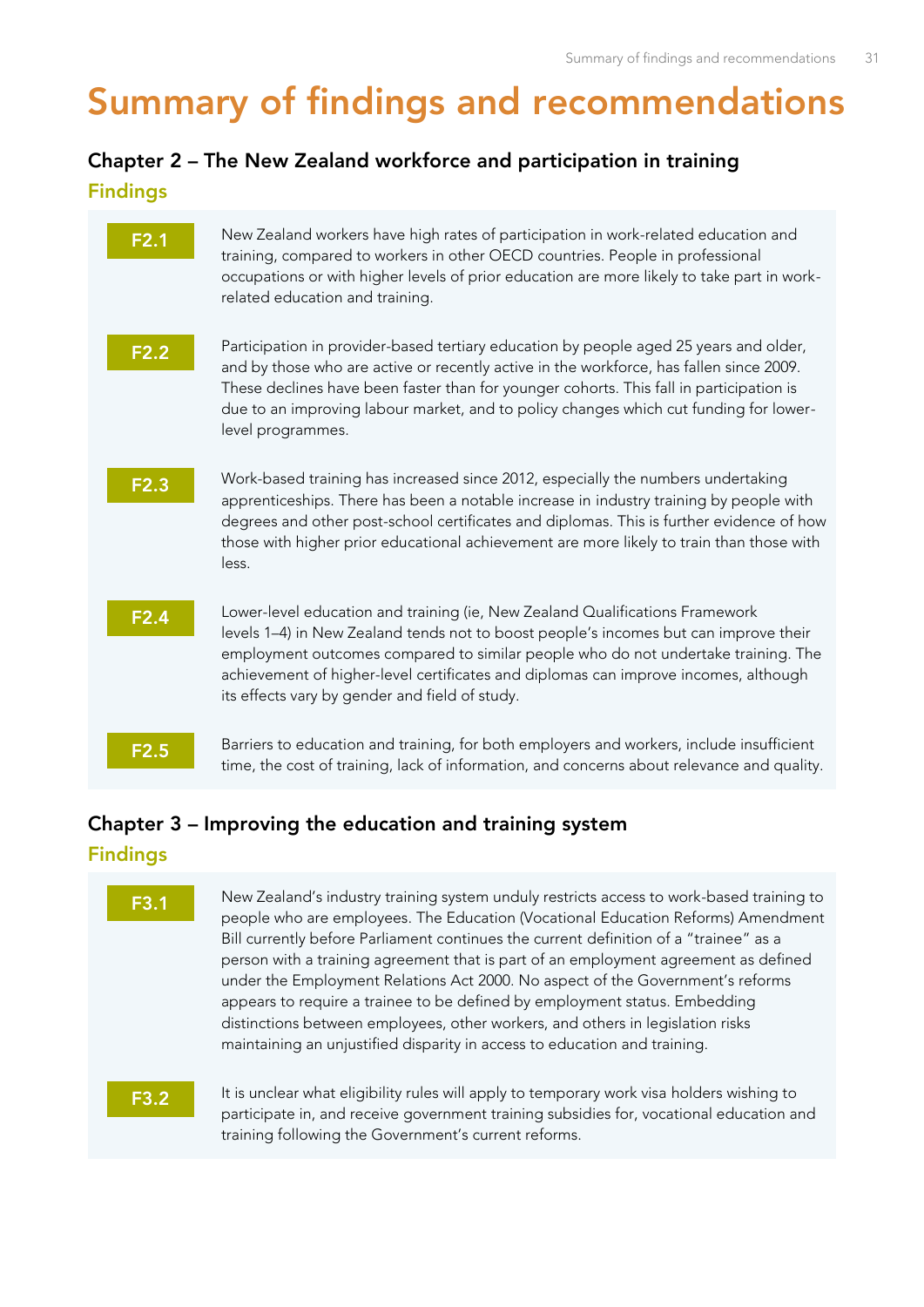| F3.3 | The current limit on the ability of people to borrow through the student loan scheme for<br>short courses is a barrier to work-related education and training. It is most likely to affect<br>those on lower incomes, who may not have the savings available to self-fund.                                                                                                                                                          |
|------|-------------------------------------------------------------------------------------------------------------------------------------------------------------------------------------------------------------------------------------------------------------------------------------------------------------------------------------------------------------------------------------------------------------------------------------|
| F3.4 | Micro-credentials have the potential to facilitate labour-market dynamism. Despite the<br>recent introduction of New Zealand Qualifications Authority (NZQA) rules for the<br>approval of micro-credentials and Tertiary Education Commission guidelines for their<br>funding, considerable barriers remain to the provision of NZQA-approved micro-<br>credentials.                                                                |
| F3.5 | "Stacked" micro-credentials are more valuable to workers, as they can build a<br>qualification over time. Being unable to stack could discourage workers from embarking<br>on study. Concerns that the stacking of micro-credentials could lead to duplication,<br>fragmentation of qualifications, and employer confusion do not outweigh the benefits<br>of stacked micro-credentials for workers and for labour-market dynamism. |
| F3.6 | Recognition of prior learning (RPL) would make it easier for individuals to move from<br>one industry to another, as in-work learning is formalised by RPL via a credential.<br>However, current funding policy creates a barrier to RPL.                                                                                                                                                                                           |
| F3.7 | The lack of significant funding reallocation between tertiary providers over time has led<br>to inertia and conservatism. It has dampened incentives for providers to innovate and to<br>be responsive to student and employer needs. It is important that the proposed unified<br>funding system does not result in more inertia and conservatism.                                                                                 |
| F3.8 | Clear organisational roles, responsibilities and accountabilities underpin effective<br>systems. Elements of the current vocational education reforms appear to create<br>overlapping roles and functions and unclear lines of accountability.                                                                                                                                                                                      |

## **Recommendations**

| R3.1 |             | In implementing its reforms of the vocational education and training system, the<br>Government should widen access to work-based education and training to all people in<br>the workforce and to volunteers, rather than restricting access based on employment                                                                                           |
|------|-------------|-----------------------------------------------------------------------------------------------------------------------------------------------------------------------------------------------------------------------------------------------------------------------------------------------------------------------------------------------------------|
|      |             | status. Where apprenticeships or other training programmes need long-term ongoing<br>relationships between trainees and their work-based supervisors, this should be<br>specified in programme requirements, rather than through a legal definition of<br>"trainee".                                                                                      |
|      | <b>R3.2</b> | In implementing its reforms of the vocational education and training system, the<br>Government should ensure that people legally entitled to work in New Zealand will be<br>eligible for both work-based and provider-based vocational education and training that<br>is connected to their work, regardless of their visa status or length of residency. |
|      | <b>R3.3</b> | The Ministry of Social Development should remove the 0.125 equivalent full-time<br>student minimum course load for access to student loans for compulsory course fees.                                                                                                                                                                                    |
|      | <b>R3.4</b> | The Government should extend funding eligibility to providers for students who do not<br>intend to pursue full qualifications, and remove specifications that limit the provision of<br>short courses.                                                                                                                                                    |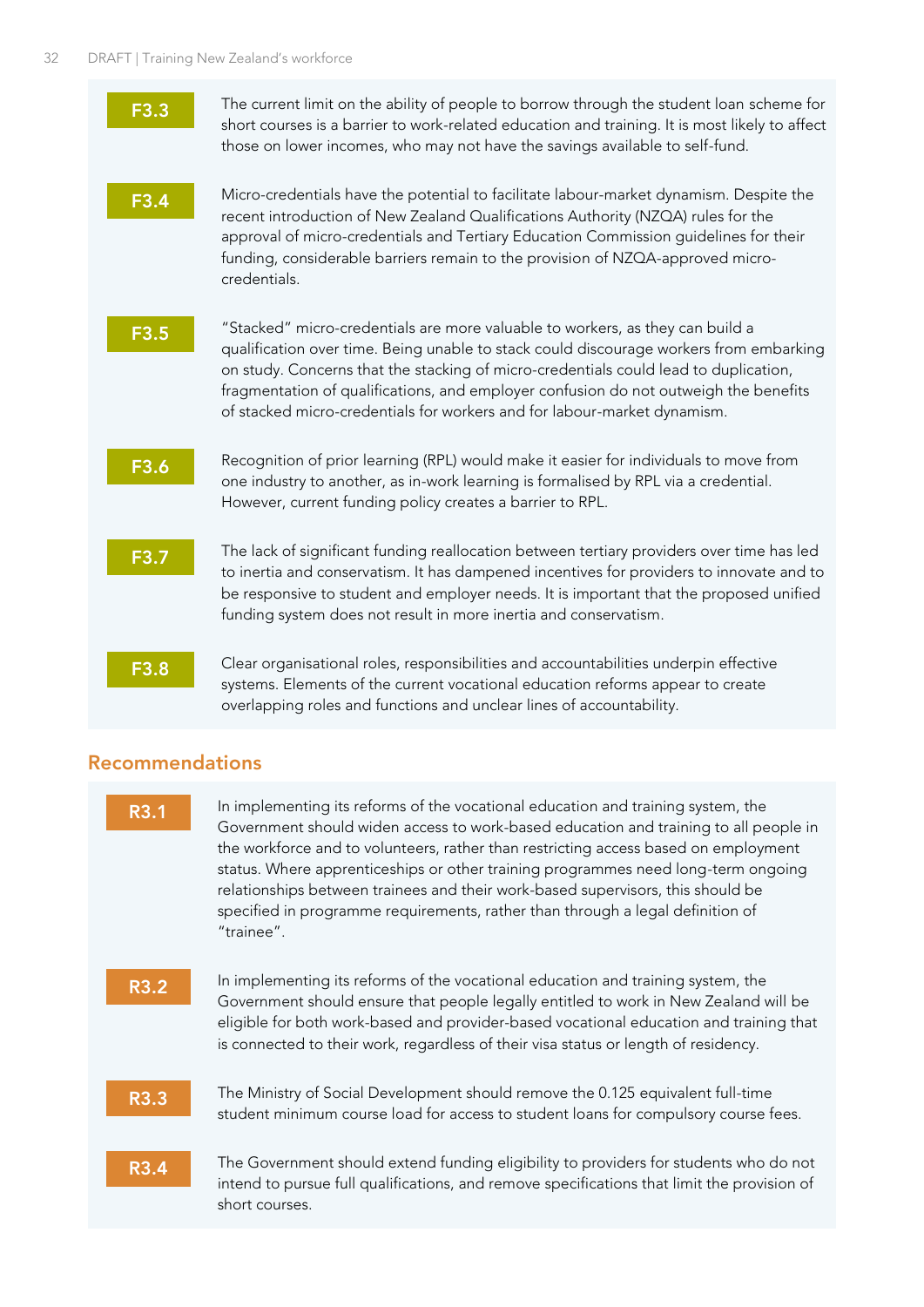| R3.5        | The Minister of Education should, under section 159L of the Education Act 1989, issue a<br>determination of funding mechanisms for student achievement component funding that<br>removes the 5% cap on the delivery of micro-credentials, subject to providers<br>demonstrating sufficient resources, capability and internal processes. |
|-------------|------------------------------------------------------------------------------------------------------------------------------------------------------------------------------------------------------------------------------------------------------------------------------------------------------------------------------------------|
| <b>R3.6</b> | To encourage providers to offer recognition of prior learning, the Tertiary Education<br>Commission should remove any reference to inputs (eg, learning hours) in its definition<br>of an equivalent full-time student.                                                                                                                  |
| R3.7        | To reduce duplication and improve accountability, the Government should clarify the<br>roles and responsibilities of the various agencies and organisations in the new vocational<br>education system.                                                                                                                                   |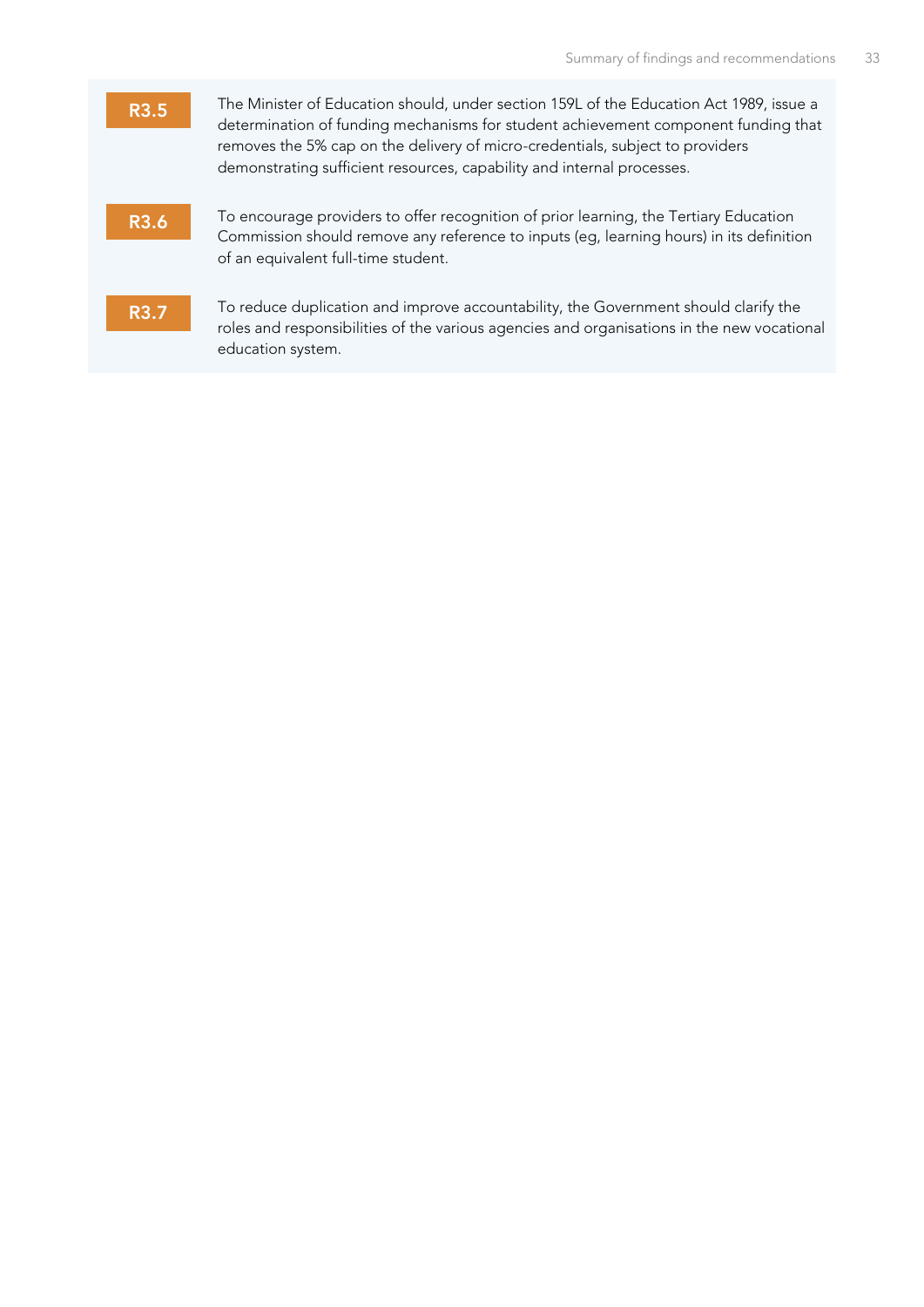## <span id="page-45-0"></span>**Appendix A New Zealand Qualification Framework levels**

#### <span id="page-45-1"></span>**Table A.1 Qualification types and knowledge types in the NZQF**

| <b>NZQF</b><br>level | Type of knowledge                                                                                                                                           | <b>Certificate</b>          | <b>Diploma</b>                  | <b>Degree</b>              |
|----------------------|-------------------------------------------------------------------------------------------------------------------------------------------------------------|-----------------------------|---------------------------------|----------------------------|
| 10                   | Knowledge at the most advanced<br>frontier of a field of study or<br>professional practice                                                                  |                             |                                 | Doctoral degree            |
| 9                    | Highly specialised knowledge, some of<br>which is at the forefront of knowledge,<br>and a critical awareness of issues in a<br>field of study or practice   |                             |                                 | Masters degree             |
| 8                    | Advanced technical and/or theoretical<br>knowledge in a discipline or practice,<br>involving a critical understanding of the<br>underpinning key principles | Postgraduate<br>Certificate | Postgraduate<br>Diploma         | Bachelor honours<br>degree |
| $\overline{7}$       | Specialised technical or theoretical<br>knowledge with depth in one or more<br>fields of work or study                                                      | Graduate Certificate        | Graduate<br>Diploma/<br>Diploma | Bachelors degree           |
| 6                    | Specialised technical or theoretical<br>knowledge within a specific field of<br>work or study                                                               | Certificate                 | Diploma                         |                            |
| 5                    | Broad operational or technical and<br>theoretical knowledge within a specific<br>field of work or study                                                     | Certificate                 | Diploma                         |                            |
| 4                    | Broad operational and theoretical<br>knowledge in a field of work or study                                                                                  | Certificate                 |                                 |                            |
| 3                    | Some operational and theoretical<br>knowledge in a field of work or study                                                                                   | Certificate                 |                                 |                            |
| 2                    | Basic factual and/or operational<br>knowledge of a field of work or study                                                                                   | Certificate                 |                                 |                            |
| 1                    | Basic general and/or foundation<br>knowledge                                                                                                                | Certificate                 |                                 |                            |

Source: NZQA (2019b).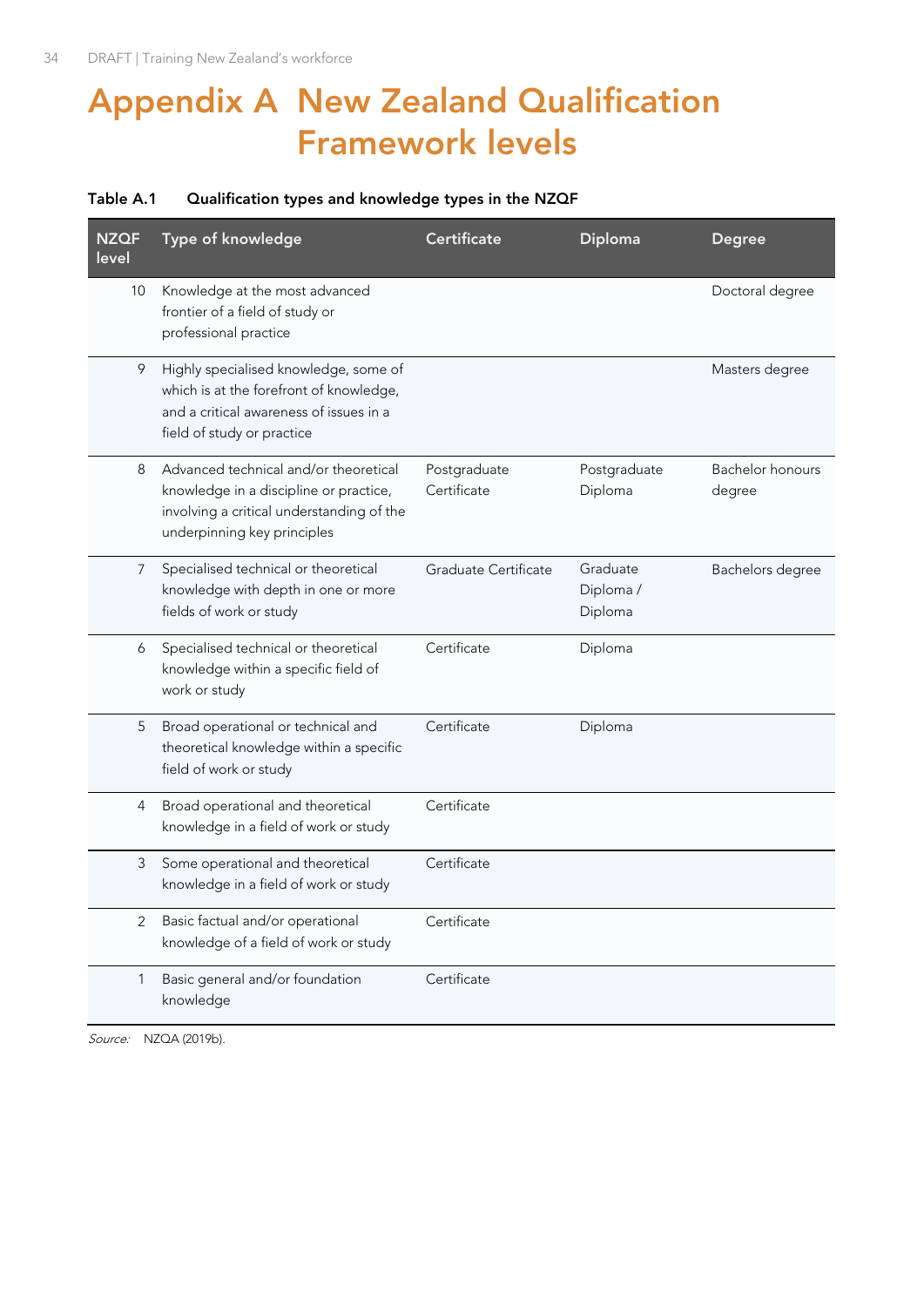## <span id="page-46-0"></span>**Appendix B Other policy measures to promote training**

#### **Training leave entitlements**

One policy that aims to target insufficient time as a barrier is a training leave entitlement, which a worker can exercise to take time off for education activities. Leave entitlements are generally implemented as statutory rights or as provisions in collective agreements (Stone, 2012).

Training leave entitlements tend to have low take-up rates; according to Stone (2012, p. 15), "less than 2% is typical". This is due to several factors.

- Selection bias. Stanfield et al. (2009, p. 29) observed that individuals "intending to change careers are among the groups most likely to make use of the right, thus meaning that their current employer may receive little benefit, while there is mixed evidence on whether employees from vulnerable labour market groups make use of their rights."
- Conflicts with organisational needs. Exercising a training leave entitlement may conflict with an employer's business needs, especially where there is a need to find replacement staff for absent workers. This can be a particular issue for small firms, which do not have large number of employees to provide cover.<sup>22</sup> Because training leave entitlements are triggered by individuals, the training supported may also not align with business priorities, making employers less supportive.
- The need for other supportive institutions and policies. Take-up of leave entitlements appears to be higher where it is supported by financial assistance, for firms (to offset the costs of replacement staff) or employees (eg, training cost fees, wage subsidies, career and training information and guidance). In European countries with leave entitlements, this funding is either provided by government budgets or through training levies applied to firms or industries.

Training leave entitlements also may not be effective for independent contractors, who do not have replacement staff to cover for them to ensure continued business and revenue.

#### **Training tax credits**

Training tax credits seek to reduce the cost of training for firms, by allowing them to deduct some, all or more than the costs of training from their taxes. Such tax credits are available in several US states, Austria and France (Fitzpayne & Pollack, 2018b).

Training tax credits come with high deadweight costs, as they often require high concession rates (OECD, 2017b; Office for Official Publications of the European Communities, 2009; Stanfield et al., 2009; Stone, 2012). Tax credits also do not appear to be very effective in increasing the participation of underrepresented groups. A review of tax incentives to promote education and training concluded that they

usually have perverse redistribution consequences as they end up favouring those groups overrepresented in education/training activities (highly educated/high income people, larger enterprise employees, young and intermediate age groups, etc), especially if these tax incentives are not targeted to specific groups; even here evidence suggests that introducing concrete targets may induce inefficient substitution effects across groups. (Office for Official Publications of the European Communities, 2009, p. 107)

A UK literature review of training incentives for firms and employers noted that tax credits "are more likely to appeal to firms which are already interested in developing their staff" (Stanfield et al., 2009, p. 22). Efforts to reduce the deadweight loss associated with tax credits by targeting their eligibility increases cost and administrative complexity, and risks reducing uptake of training and the impact of the tax credits.

<sup>&</sup>lt;sup>22</sup> That said, smaller firms (6–19 employees) were more likely than larger firms to report in the 2016 business operations survey that giving staff time did not restrict the firm's ability to train its employees.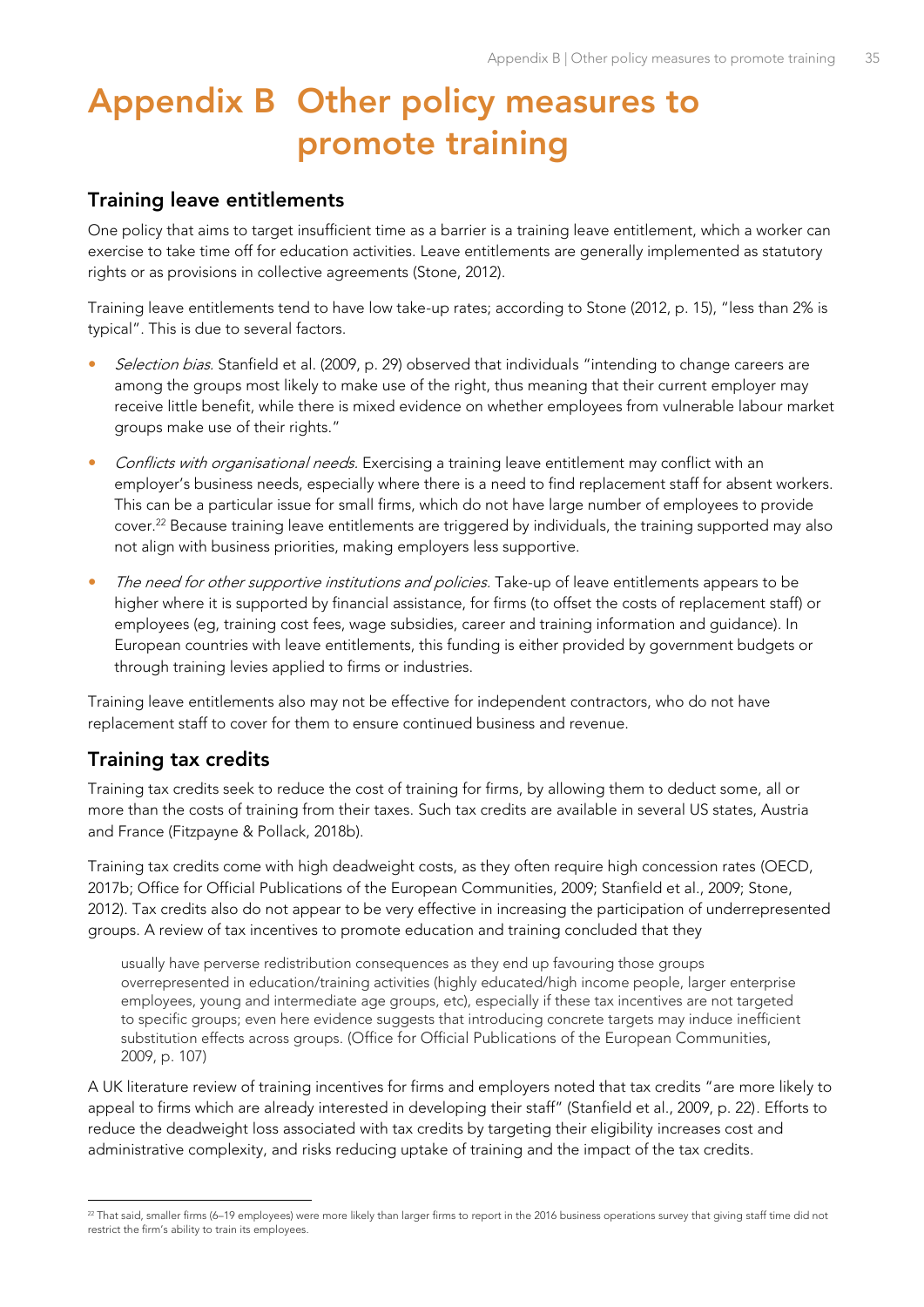## **Individual learning accounts**

Individual Learning Accounts (ILAs, sometimes referred to as "lifelong learning accounts") provide people with cash or vouchers to offset training expenses. Economic historian Frey (2019), the Aspen Institute (Fitzpayne & Pollack, 2018a), and the OECD (2019a) have proposed ILAs as a response to technological change and disruption. The AI Forum New Zealand (sub. 10, p. 5) recommended that consideration

be given to a "universal education basic income" model. This might be a lifelong annualised personal education budget which can be saved up over several years and enables people in all lines of work to fund productive time out from their careers (whether as an extended sabbatical or just 1 day of a week, for example).

Similarly, the TEC (sub. 42, p. 5) submitted that "initiatives which support people to invest in lifelong learning are worth exploring."

Depending on their design, ILAs can have the benefits of:

- flexibility, allowing workers to pick the training that best suits their needs, interests and time constraints; and
- neutrality, providing support to workers regardless of their work arrangement (eg, permanent employee, independent contractor).

Several jurisdictions have introduced ILAs to improve access to training (Table B.2), especially for people who have had poor prior educational achievement (OECD, 2019c). Some schemes are supplements to other support for education (eg, subsidies for higher or further education providers) or provide help to those not eligible for these subsidies. In practice, however, ILA schemes have been prone to abuse or raised public concerns about value for money [\(Box B.1\)](#page-48-1).

As a result, many existing ILAs sacrifice some elements of flexibility or neutrality to manage fiscal pressures, improve accountability, or target resources to these deemed most in need. For example, ILA expenditure is often limited to specified courses, providers and types of trainee [\(Table B.2\)](#page-48-0).

Like training tax credits, uptake of ILAs has been low. The OECD (2019c, pp. 276–277) reported that, for the time being:

existing schemes are far too modest in scale to be able, on their own, to increase training participation overall, even less so to reduce the gap between high-skilled, full-time permanent employees and the rest, at least in the absence of adequate counselling.

In the case of New Zealand, it is not clear what more an ILA scheme would add. The main sources of funding for training – the student achievement component tuition subsidy system for providers and student loan scheme for individuals – are largely uncapped, untargeted and promote access for learners.<sup>23,24</sup> The recommendations in this report would further improve access and provider responsiveness.

However, if these recommendations are not taken up or if they prove slow to implement, then some form of ILA could be a second-best option to encourage more equitable access to work-related education and training. Training incentives aimed at individuals (such as ILAs) should ideally be accompanied by information, advice and guidance on learning and career options (OECD, 2017b, 2019a).

<sup>&</sup>lt;sup>23</sup> The student achievement component is the largest of the Government's tertiary education funds, used to purchase provider-based tertiary education.

<sup>&</sup>lt;sup>24</sup> To continue to qualify for a student loan, a borrower must pass at least half of their study load upon completion of 1.6 EFTS. Lifetime eligibility for student loans has also been limited to seven EFTS, although exceptions can be granted for specific courses and circumstances – up to a lifetime total of 10 EFTS.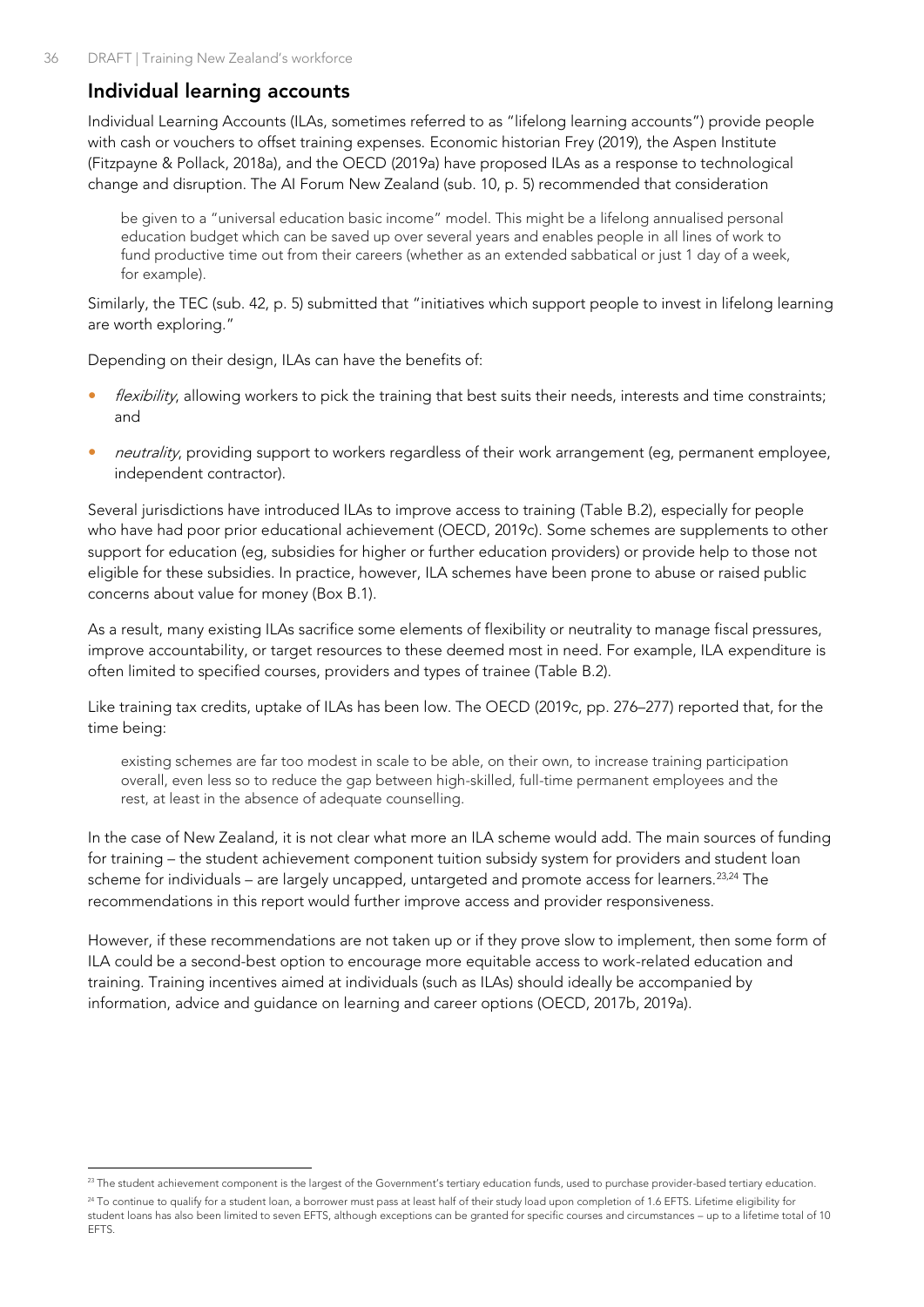#### <span id="page-48-1"></span>Box B.1 **Individual learning accounts in the United Kingdom**

The Blair Labour government introduced individual Learning Accounts in 2000, as means of widening participation on learning and overcoming financial barriers faced by individuals. Anyone aged 19 or over who met UK residency requirements could open an account, which provided:

- an initial incentive of £150 towards the cost of eligible learning for the first million account users, with a small contribution of at least £25 from the account holder;
- a discount of 20 per cent on the cost of broad range of learning capped at £100; and
- a discount of 80 per cent on the cost of a limited list of basic IT and mathematics course, limited to a total of £200 discount per account from October 2000. (National Audit Office, 2002, p. 4)

The take up of ILAs was faster than had been expected, with the government's target of a million account holders undertaking learning within two years achieved within eight months of the scheme starting. However, the government announced the closure of the scheme effective from December 2001, citing and concerns about the quality of training provided. Later investigations found

- evidence of fraudulent behaviour, including the unauthorised extraction of ILA account numbers and their offer for sale, the unscrupulous emptying of some accounts by providers without offering any training, the opening of accounts without the agreement of the notional holder, and suspicious large-scale recruitment drives;
- insufficient monitoring of accounts by the responsible department; and
- inadequate contracting and accountability arrangements with the organisation responsible for setting up ILAs.

The controversy surrounding the misuse of funds led the Blair government to abandon its plans to reinstate some form of ILA.

| Jurisdiction         | Programme                        | Employed | Self-<br>employed | Unemployed | <b>Inactive</b> |
|----------------------|----------------------------------|----------|-------------------|------------|-----------------|
| <b>United States</b> | Individual Training<br>Accounts  |          |                   |            |                 |
| Flanders             | Opleidingscheques                |          |                   |            |                 |
| Germany              | Bildungsprämie                   |          |                   |            |                 |
| Portugal             | Cheque formacão                  |          |                   |            |                 |
| Upper Austria        | Bildungskonto                    |          |                   |            |                 |
| France               | Compte Personnel de<br>Formation |          |                   |            |                 |
| Scotland             | Individual Training<br>Accounts  |          |                   |            |                 |
| Geneva               | Chèque annuel de<br>formation    |          |                   |            |                 |
| Singapore            | SkillsFuture Credit              |          |                   |            |                 |

#### <span id="page-48-0"></span>**Table B.2 Eligibility for individual learner accounts, by jurisdiction**

Source: OECD (2019b).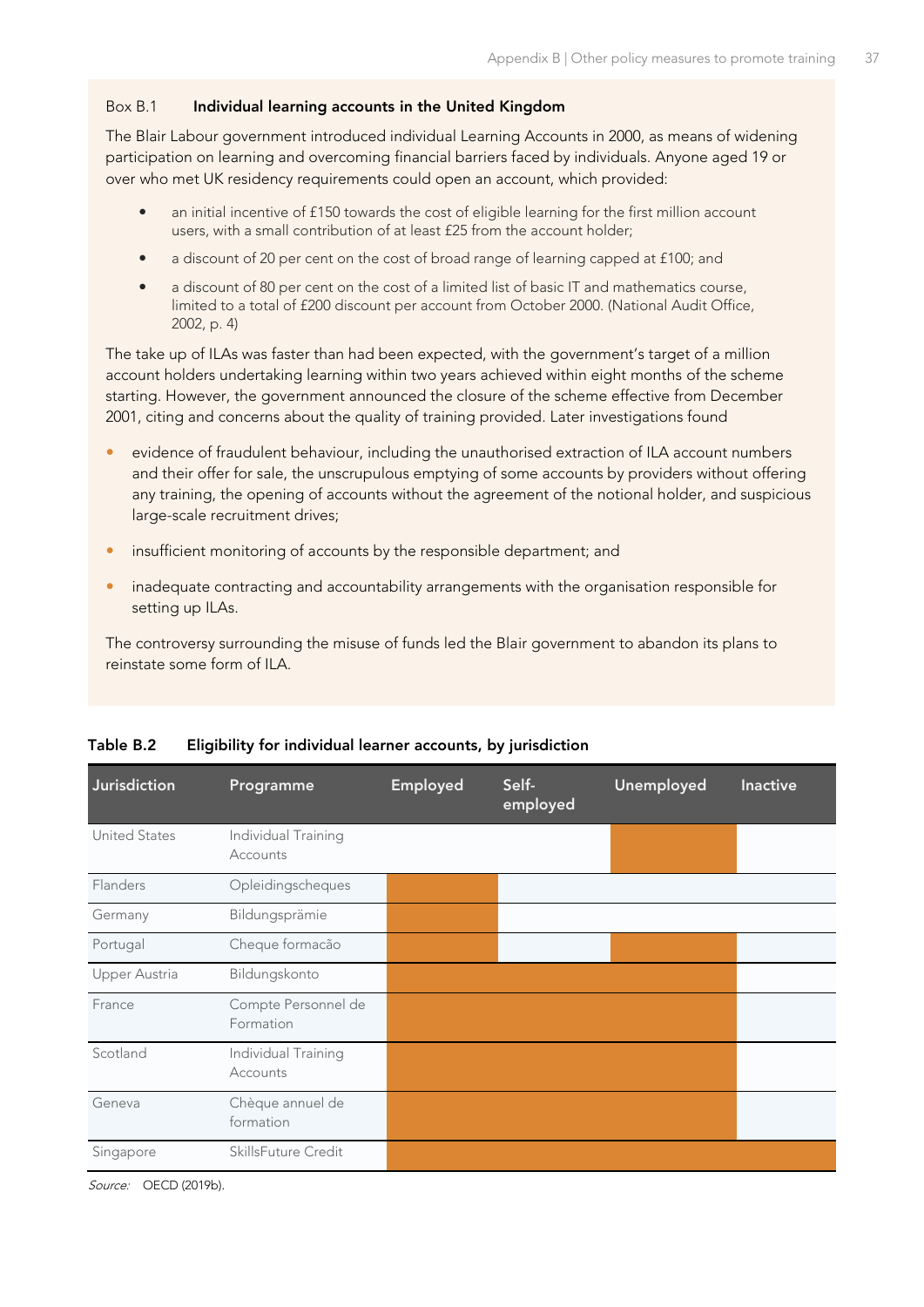## <span id="page-49-0"></span>**References**

- Acemoglu, D., & Autor, D. (2011). Lectures in labour economics. Retrieved from <https://economics.mit.edu/files/4689>
- Cappelli, P. (2004). Why do employers pay for college? Journal of Econometrics, 121(1–2), 213–241.
- Coleman, A., & Zheng, G. (2020). Job-to-job transfers and the regional job-ladder (Productivity Commission Working Paper No. 2020/01). Wellington, New Zealand: New Zealand Productivity Commission.
- Crichton, S. (2009). *Does workplace-based industry training improve earnings?* Retrieved from Stats NZ website: [https://www.educationcounts.govt.nz/\\_\\_data/assets/pdf\\_file/0004/180643/does-workplace-based-industry](https://www.educationcounts.govt.nz/__data/assets/pdf_file/0004/180643/does-workplace-based-industry-training-improve-earnings.pdf)[training-improve-earnings.pdf](https://www.educationcounts.govt.nz/__data/assets/pdf_file/0004/180643/does-workplace-based-industry-training-improve-earnings.pdf)
- Crichton, S., & Dixon, S. (2011). The labour market returns to further education for working adults. Retrieved from http://www.educationcounts.govt.nz/ data/assets/pdf file/0013/102550/further-education-working[adults.pdf](http://www.educationcounts.govt.nz/__data/assets/pdf_file/0013/102550/further-education-working-adults.pdf)
- de Boer, M., & Ku, B. (2019). Cost-effectiveness of MSD employment assistance: Summary report for 2016/2017 financial year. Retrieved from Ministry of Social Development website: [https://www.msd.govt.nz/documents/about-msd-and-our-work/publications](https://www.msd.govt.nz/documents/about-msd-and-our-work/publications-resources/research/employment-assistance-effectiveness/ea-effectiveness-07022019.pdf)[resources/research/employment-assistance-effectiveness/ea-effectiveness-07022019.pdf](https://www.msd.govt.nz/documents/about-msd-and-our-work/publications-resources/research/employment-assistance-effectiveness/ea-effectiveness-07022019.pdf)
- Fitzpayne, A., & Pollack, E. (2018a). Lifelong learning and training accounts: Helping workers adapt and succeed in a changing economy. Retrieved from The Aspen Institute website: <https://www.aspeninstitute.org/publications/lifelong-learning-and-training-accounts-2018/>
- Fitzpayne, A., & Pollack, E. (2018b). Worker training tax credit: Promoting employer investments in the workforce. Retrieved from The Aspen Institute website: [https://www.aspeninstitute.org/publications/worker-training](https://www.aspeninstitute.org/publications/worker-training-tax-credit-update-august-2018/)[tax-credit-update-august-2018/](https://www.aspeninstitute.org/publications/worker-training-tax-credit-update-august-2018/)
- Fouarge, D., Schils, T., & de Grip, A. (2013). Why do low-educated workers invest less in further training? Applied Economics, 45(18), 2587–2601.
- Frey, C. B. (2019). The technology trap: Capital, labor, and power in the age of automation. Princeton, NJ, USA: Princeton University Press.
- Goldsmith, P. (2017). Response to the Productivity Commission report on tertiary education. Retrieved 13 December 2019, from [https://www.beehive.govt.nz/speech/response-productivity-commission-report](https://www.beehive.govt.nz/speech/response-productivity-commission-report-tertiary-education)[tertiary-education](https://www.beehive.govt.nz/speech/response-productivity-commission-report-tertiary-education)
- Hargreaves, J., & National Centre for Vocational Education Research (Australia). (2006). Recognition of prior learning: At a glance. Retrieved from Australian National Centre for Vocational Education Research website: [https://www.ncver.edu.au/\\_\\_data/assets/file/0027/4986/nd2102g.pdf](https://www.ncver.edu.au/__data/assets/file/0027/4986/nd2102g.pdf)
- Lazear, E. P. (2003). Firm-specific human capital: A skill-weights approach (No. 9679). Retrieved from National Bureau of Economic Research website[: https://www.nber.org/papers/w9679.pdf](https://www.nber.org/papers/w9679.pdf)
- McGirr, M. (2019). Not just about NEETs: A rapid review of evidence on what works for youth at risk of limited employment. Retrieved from Ministry of Education website: <https://www.educationcounts.govt.nz/publications/80898/not-just-about-neets>
- MBIE (Ministry of Business, Innovation and Employment). (2019, May 12). Immigration NZ migration data explorer [Government statistics]. Retrieved 5 December 2019, from Migration data explorer website: [https://mbienz.shinyapps.io/migration\\_data\\_explorer/](https://mbienz.shinyapps.io/migration_data_explorer/)
- Ministry of Education. (2012). Industry Training Review: Results of the employer interviews & survey. Retrieved from Ministry of Education website: [https://www.education.govt.nz/assets/Documents/Ministry/consultations/Review-of-industry](https://www.education.govt.nz/assets/Documents/Ministry/consultations/Review-of-industry-training/ResultsOfEmployerInterviewsSurvey.pdf)[training/ResultsOfEmployerInterviewsSurvey.pdf](https://www.education.govt.nz/assets/Documents/Ministry/consultations/Review-of-industry-training/ResultsOfEmployerInterviewsSurvey.pdf)
- Ministry of Education. (2017). Fees-free tertiary education in 2018: Advice on industry training. Retrieved from Ministry of Education website: [https://education.govt.nz/assets/Documents/Ministry/Information](https://education.govt.nz/assets/Documents/Ministry/Information-releases/100-days/1091986-Education-report-Fees-free-tertiary-education-in-2018-advice-on-....pdf)[releases/100-days/1091986-Education-report-Fees-free-tertiary-education-in-2018-advice-on-....pdf](https://education.govt.nz/assets/Documents/Ministry/Information-releases/100-days/1091986-Education-report-Fees-free-tertiary-education-in-2018-advice-on-....pdf)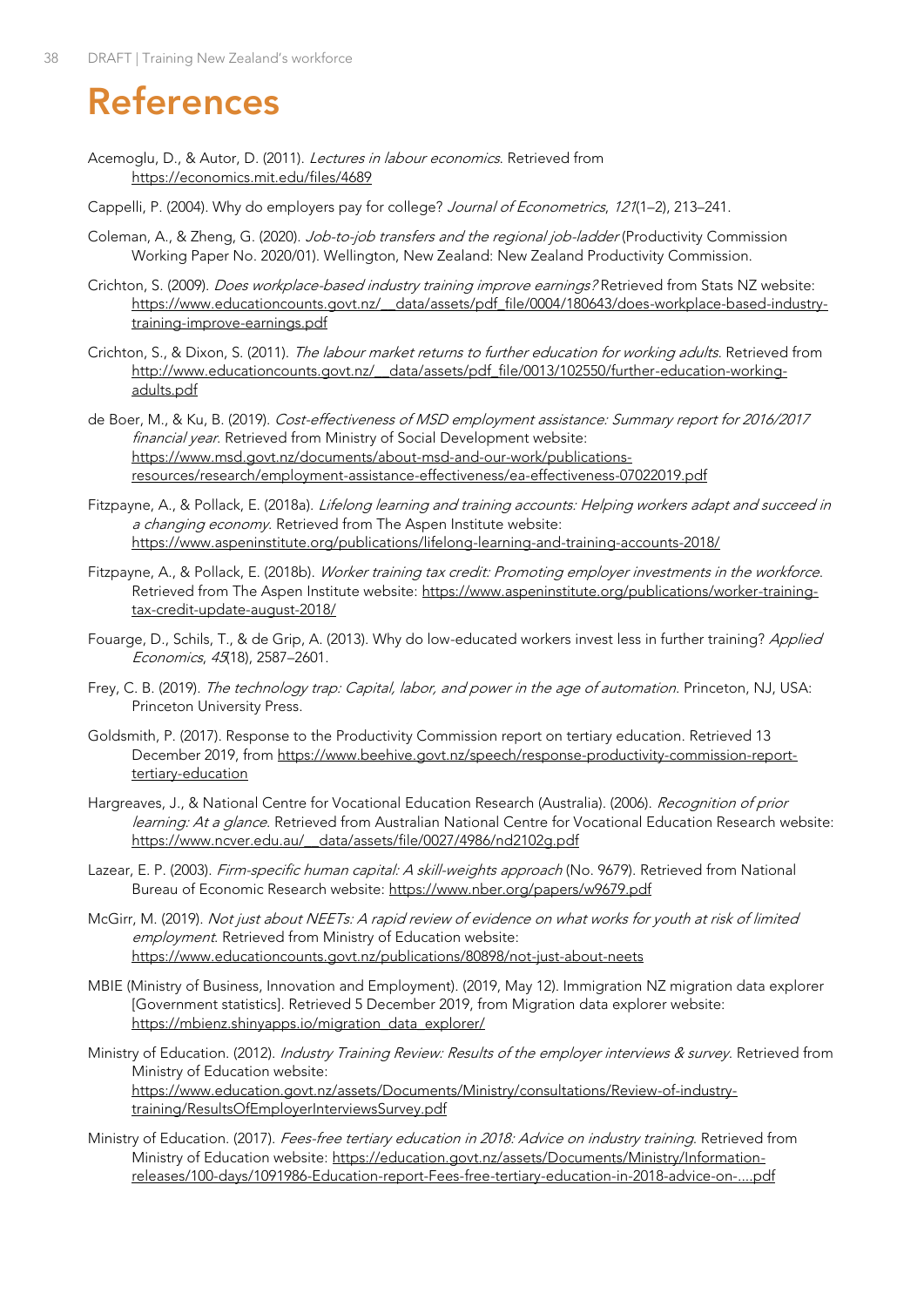- Ministry of Education. (2019a). A unified system for all vocational education: Reform of vocational education. Retrieved from Ministry of Education website: [https://conversation.education.govt.nz/assets/RoVE/AoC/A](https://conversation.education.govt.nz/assets/RoVE/AoC/A-unified-system-for-all-vocational-education.pdf)[unified-system-for-all-vocational-education.pdf](https://conversation.education.govt.nz/assets/RoVE/AoC/A-unified-system-for-all-vocational-education.pdf)
- Ministry of Education. (2019b). Participation in tertiary education in New Zealand. Retrieved 12 December 2019, from<https://www.educationcounts.govt.nz/statistics/tertiary-education/participation>
- Ministry of Education. (2019c). Reform of Vocational Education: Consultation discussion document. Retrieved from Ministry of Education website: [https://conversation.education.govt.nz/assets/RoVE/Reform-of-Vocational-](https://conversation.education.govt.nz/assets/RoVE/Reform-of-Vocational-Education-Consultation-Discussion-Document.pdf)[Education-Consultation-Discussion-Document.pdf](https://conversation.education.govt.nz/assets/RoVE/Reform-of-Vocational-Education-Consultation-Discussion-Document.pdf)
- Ministry of Education. (2019d). Summary of change decisions: Reform of Vocational Education. Retrieved from Ministry of Education website: [https://conversation.education.govt.nz/assets/RoVE/AoC/RoVE-Summary-of-](https://conversation.education.govt.nz/assets/RoVE/AoC/RoVE-Summary-of-Change-Decisions.pdf)[Change-Decisions.pdf](https://conversation.education.govt.nz/assets/RoVE/AoC/RoVE-Summary-of-Change-Decisions.pdf)
- Ministry of Education, & MBIE. (2016a). Skills and education: Survey of Adult Skills (PIAAC). Retrieved from Ministry of Education website: [https://www.educationcounts.govt.nz/\\_\\_data/assets/pdf\\_file/0005/173516/Skills-and-](https://www.educationcounts.govt.nz/__data/assets/pdf_file/0005/173516/Skills-and-Education-Aug-2018.pdf)[Education-Aug-2018.pdf](https://www.educationcounts.govt.nz/__data/assets/pdf_file/0005/173516/Skills-and-Education-Aug-2018.pdf)
- Ministry of Education, & MBIE. (2016b). Skills at work: Survey of Adult Skills (PIAAC). Retrieved from Ministry of Education website: https://www.educationcounts.govt.nz/ data/assets/pdf file/0007/173572/Skills-at-[Work.pdf](https://www.educationcounts.govt.nz/__data/assets/pdf_file/0007/173572/Skills-at-Work.pdf)
- Ministry of Education, & MBIE. (2016c). Skills in New Zealand and around the world: Survey of adult skills (PIACC). Retrieved from Ministry of Education website:

[https://www.educationcounts.govt.nz/publications/series/survey\\_of\\_adult\\_skills/skills-in-new-zealand-and](https://www.educationcounts.govt.nz/publications/series/survey_of_adult_skills/skills-in-new-zealand-and-around-the-world-survey-of-adult-skills)[around-the-world-survey-of-adult-skills](https://www.educationcounts.govt.nz/publications/series/survey_of_adult_skills/skills-in-new-zealand-and-around-the-world-survey-of-adult-skills)

- Mischewski, B. (2019). Letter to Hon Chris Hipkins. Retrieved from https://lnkd.in/faJPtfw
- National Audit Office. (2002). Individual learning accounts (No. HC 1235 Sesssion 2001-2002). Retrieved from National Audit Office website:<https://www.nao.org.uk/wp-content/uploads/2002/10/01021235.pdf>
- NZPC (New Zealand Productivity Commission). (2014). Regulatory institutions and practices [Final report]. Retrieved from New Zealand Productivity Commission website: <http://productivity.govt.nz/sites/default/files/regulatory-institutions-and-practices-final-report.pdf>
- NZPC. (2015). More effective social services [Final report]. Retrieved from New Zealand Productivity Commission website:<http://www.productivity.govt.nz/sites/default/files/social-services-final-report-main.pdf>
- NZPC. (2017). New models of tertiary education [Final report]. Retrieved from New Zealand Productivity Commission website: [https://www.productivity.govt.nz/assets/Documents/2d561fce14/Final-report-Tertiary-](https://www.productivity.govt.nz/assets/Documents/2d561fce14/Final-report-Tertiary-Education.pdf)[Education.pdf](https://www.productivity.govt.nz/assets/Documents/2d561fce14/Final-report-Tertiary-Education.pdf)
- NZPC. (2019a). *Employment, labour markets and income* [Draft report 2, Technological change and the future of work]. Retrieved from New Zealand Productivity Commission website: [https://www.productivity.govt.nz/assets/Documents/437c9e3982/Draft-report-2-Employment-labour](https://www.productivity.govt.nz/assets/Documents/437c9e3982/Draft-report-2-Employment-labour-markets-and-income-v3.pdf)[markets-and-income-v3.pdf](https://www.productivity.govt.nz/assets/Documents/437c9e3982/Draft-report-2-Employment-labour-markets-and-income-v3.pdf)
- NZPC. (2019b). Micro-credentials roundtable. Retrieved from [https://www.productivity.govt.nz/assets/Documents/4c731423ba/Summary-of-micro-credentials](https://www.productivity.govt.nz/assets/Documents/4c731423ba/Summary-of-micro-credentials-roundtable-18-Sept-2019.pdf)[roundtable-18-Sept-2019.pdf](https://www.productivity.govt.nz/assets/Documents/4c731423ba/Summary-of-micro-credentials-roundtable-18-Sept-2019.pdf)
- NZPC. (2019c). New Zealand, technology and productivity [Draft report 1, Technological change and the future of work]. Retrieved from New Zealand Productivity Commission website: [https://www.productivity.govt.nz/assets/Documents/740ce1e715/Draft-report-1\\_NZ-technology-and](https://www.productivity.govt.nz/assets/Documents/740ce1e715/Draft-report-1_NZ-technology-and-productivity-v4.pdf)[productivity-v4.pdf](https://www.productivity.govt.nz/assets/Documents/740ce1e715/Draft-report-1_NZ-technology-and-productivity-v4.pdf)
- NZQA (New Zealand Qualifications Authority). (2017). Recognition of prior learning: Survey summary. Retrieved from New Zealand Qualifications Authority website: [https://www.nzqa.govt.nz/assets/About-us/News/RPL](https://www.nzqa.govt.nz/assets/About-us/News/RPL-survey-summary/FINAL-RPL-Survey-summary.pdf)[survey-summary/FINAL-RPL-Survey-summary.pdf](https://www.nzqa.govt.nz/assets/About-us/News/RPL-survey-summary/FINAL-RPL-Survey-summary.pdf)
- NZQA. (2018a). Guidelines for applying for approval of a training scheme or a micro-credential. Retrieved 13 September 2019, from [https://www.nzqa.govt.nz/providers-partners/approval-accreditation-and](https://www.nzqa.govt.nz/providers-partners/approval-accreditation-and-registration/micro-credentials/guidelines-training-scheme-micro-credential/)[registration/micro-credentials/guidelines-training-scheme-micro-credential/](https://www.nzqa.govt.nz/providers-partners/approval-accreditation-and-registration/micro-credentials/guidelines-training-scheme-micro-credential/)
- NZQA. (2018b). NZQF programme approval and accreditation rules 2018. Retrieved from <https://www.nzqa.govt.nz/assets/About-us/Our-role/Rules/prog-app-accred-rules-2018.pdf>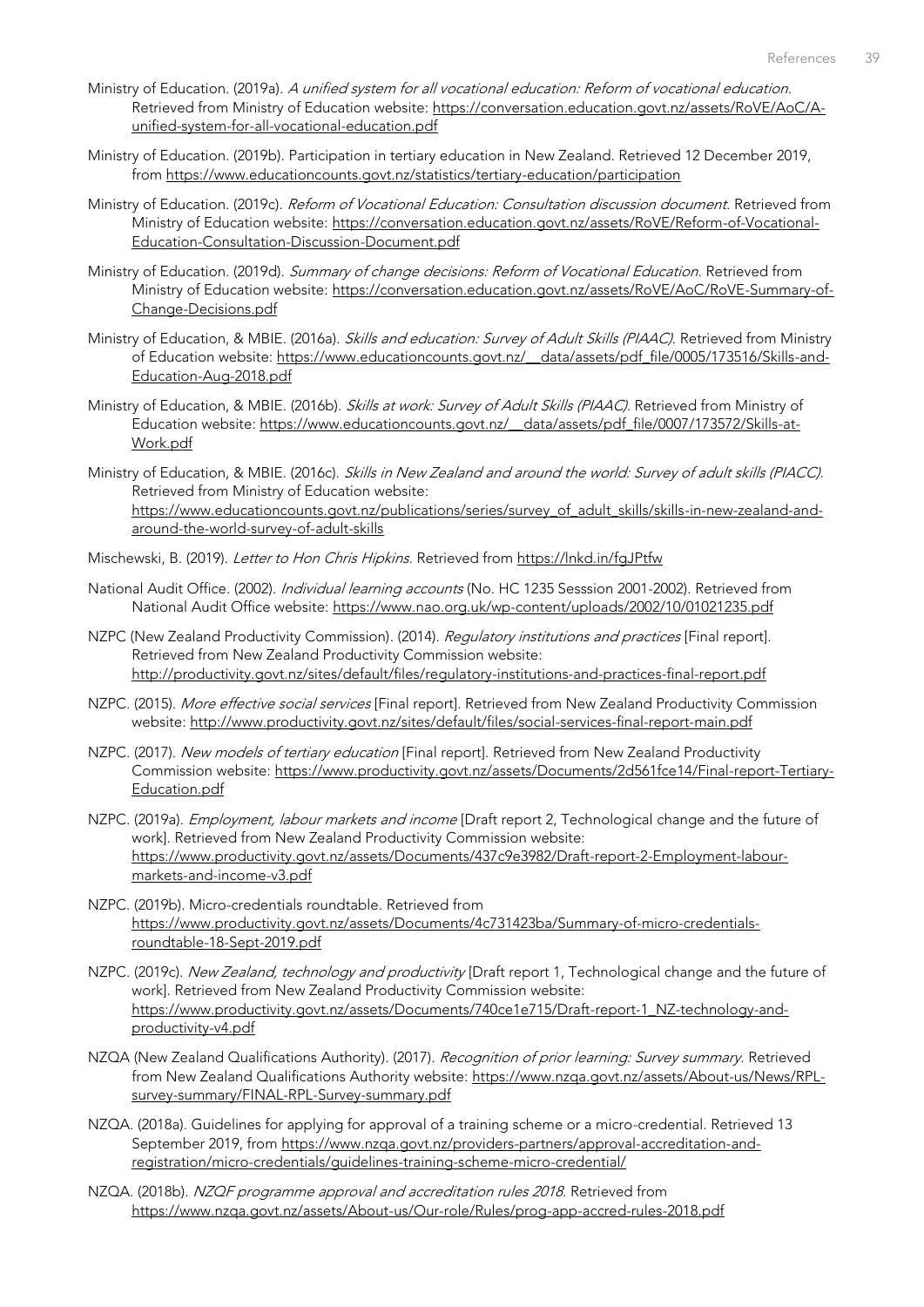- NZQA. (2018c). Recognising micro-credentials in New Zealand. Retrieved 16 December 2019, from <https://www.nzqa.govt.nz/about-us/consultations-and-reviews/recognising-micro-credentials/>
- NZQA. (2019a). Register of NZQA-approved micro-credentials. Retrieved 16 July 2019, from <https://www.nzqa.govt.nz/nzqf/search/microcredentials.do>
- NZQA. (2019b). Understanding New Zealand qualifications. Retrieved 2 July 2019, from <https://www.nzqa.govt.nz/studying-in-new-zealand/understand-nz-quals/>
- OECD (Organisation for Economic Co-operation and Development). (2017a). *Education at a glance 2017*. Retrieved from OECD website: [https://www.oecd-ilibrary.org/education/education-at-a-glance-2017\\_eag-](https://www.oecd-ilibrary.org/education/education-at-a-glance-2017_eag-2017-en)[2017-en](https://www.oecd-ilibrary.org/education/education-at-a-glance-2017_eag-2017-en)
- OECD. (2017b). Financial incentives for steering education and training. Retrieved from Organisation for Economic Co-operation and Development website: [https://www.oecd-ilibrary.org/employment/financial-incentives](https://www.oecd-ilibrary.org/employment/financial-incentives-for-steering-education-and-training-acquisition_9789264272415-en)[for-steering-education-and-training-acquisition\\_9789264272415-en](https://www.oecd-ilibrary.org/employment/financial-incentives-for-steering-education-and-training-acquisition_9789264272415-en)
- OECD. (2019a). Getting skills right: Engaging low-skilled adults in learning. Retrieved from Organisation for Economic Co-operation and Development website: [www.oecd.org/employment/emp/engaging-low](http://www.oecd.org/employment/emp/engaging-low-skilled-adults-2019.pdf)[skilled-adults-2019.pdf](http://www.oecd.org/employment/emp/engaging-low-skilled-adults-2019.pdf)
- OECD. (2019b). Getting skills right: Future-ready adult learning systems. Retrieved from Organisation for Economic Co-operation and Development website: [https://www.oecd-ilibrary.org/education/getting-skills](https://www.oecd-ilibrary.org/education/getting-skills-right-future-ready-adult-learning-systems_9789264311756-en)[right-future-ready-adult-learning-systems\\_9789264311756-en](https://www.oecd-ilibrary.org/education/getting-skills-right-future-ready-adult-learning-systems_9789264311756-en)
- OECD. (2019c). OECD employment outlook 2019: The future of work. Retrieved from Organisation for Economic Co-operation and Development website: [https://www.oecd-ilibrary.org/employment/oecd-employment](https://www.oecd-ilibrary.org/employment/oecd-employment-outlook-2019_9ee00155-en)[outlook-2019\\_9ee00155-en](https://www.oecd-ilibrary.org/employment/oecd-employment-outlook-2019_9ee00155-en)
- Office for Official Publications of the European Communities. (2009). Using tax incentives to promote education and training. Retrieved from [https://www.cedefop.europa.eu/files/5180\\_en.pdf](https://www.cedefop.europa.eu/files/5180_en.pdf)
- Office of the Minister of Education. (2019). Reform of vocational education: Key decisions. Retrieved from <https://conversation-space.s3-ap-southeast-2.amazonaws.com/R+27+CP1+short.pdf>
- Ryerse, M. (2017). Competency-based micro-credentials are transforming professional learning. Retrieved 16 July 2019, from Education Week website: [http://blogs.edweek.org/edweek/on\\_innovation/2017/11/competency-based\\_micro](http://blogs.edweek.org/edweek/on_innovation/2017/11/competency-based_micro-credentials_are_transforming_professional_learning.html?cmp=SOC-SHR-FB)[credentials\\_are\\_transforming\\_professional\\_learning.html?cmp=SOC-SHR-FB](http://blogs.edweek.org/edweek/on_innovation/2017/11/competency-based_micro-credentials_are_transforming_professional_learning.html?cmp=SOC-SHR-FB)
- Stanfield, C., Sloan, J., Cox, A., & Stone, I. (2009). Review of employer collective measures: Final report. Retrieved from UK Commission for Employment and Skills website: [https://dera.ioe.ac.uk//9795/](https://dera.ioe.ac.uk/9795/)
- Stillman, S., & Maré, D. (2009). The labour market adjustment of immigrants in New Zealand [Motu Working Paper 09-10]. Retrieved from Motu Economic and Public Policy Research website: [http://motu](http://motu-www.motu.org.nz/wpapers/09_10.pdf)[www.motu.org.nz/wpapers/09\\_10.pdf](http://motu-www.motu.org.nz/wpapers/09_10.pdf)
- Stone, I. (2010). *Encouraging small firms to invest in training: Learning from overseas.* Retrieved from UK Commission for Employment and Skills website:<https://core.ac.uk/download/pdf/4151307.pdf>
- Stone, I. (2012). Upgrading workforce skills in small businesses: Reviewing international policy and evidence. Retrieved from OECD / Danish Business Authority website: [http://www.oecd.org/cfe/leed/Skills%20Workshop%20Background%20report\\_Stone.pdf](http://www.oecd.org/cfe/leed/Skills%20Workshop%20Background%20report_Stone.pdf)
- TEC (Tertiary Education Commission). (2019). Micro-credentials: Funding approval guidelines. Retrieved from Tertiary Education Commission website[: https://www.tec.govt.nz/assets/Forms-templates-and](https://www.tec.govt.nz/assets/Forms-templates-and-guides/Micro-credentials-funding-approval-request-guidelines.pdf)[guides/Micro-credentials-funding-approval-request-guidelines.pdf](https://www.tec.govt.nz/assets/Forms-templates-and-guides/Micro-credentials-funding-approval-request-guidelines.pdf)
- Tumen, S., Dixon, S., & Crichton, S. (2018). The impact of tertiary study on the labour market outcomes of lowqualified school leavers: An update [New Zealand Treasury working paper 18/03]. Retrieved from The Treasury website[: https://treasury.govt.nz/sites/default/files/2018-08/twp18-03.pdf](https://treasury.govt.nz/sites/default/files/2018-08/twp18-03.pdf)
- Volunteering New Zealand. (2019). Submission on reform of vocational education. Retrieved from [https://www.volunteeringnz.org.nz/wp-content/uploads/Reform-of-Vocational-Education-Sector-VNZ](https://www.volunteeringnz.org.nz/wp-content/uploads/Reform-of-Vocational-Education-Sector-VNZ-submissinon-v1-1.pdf)[submissinon-v1-1.pdf](https://www.volunteeringnz.org.nz/wp-content/uploads/Reform-of-Vocational-Education-Sector-VNZ-submissinon-v1-1.pdf)